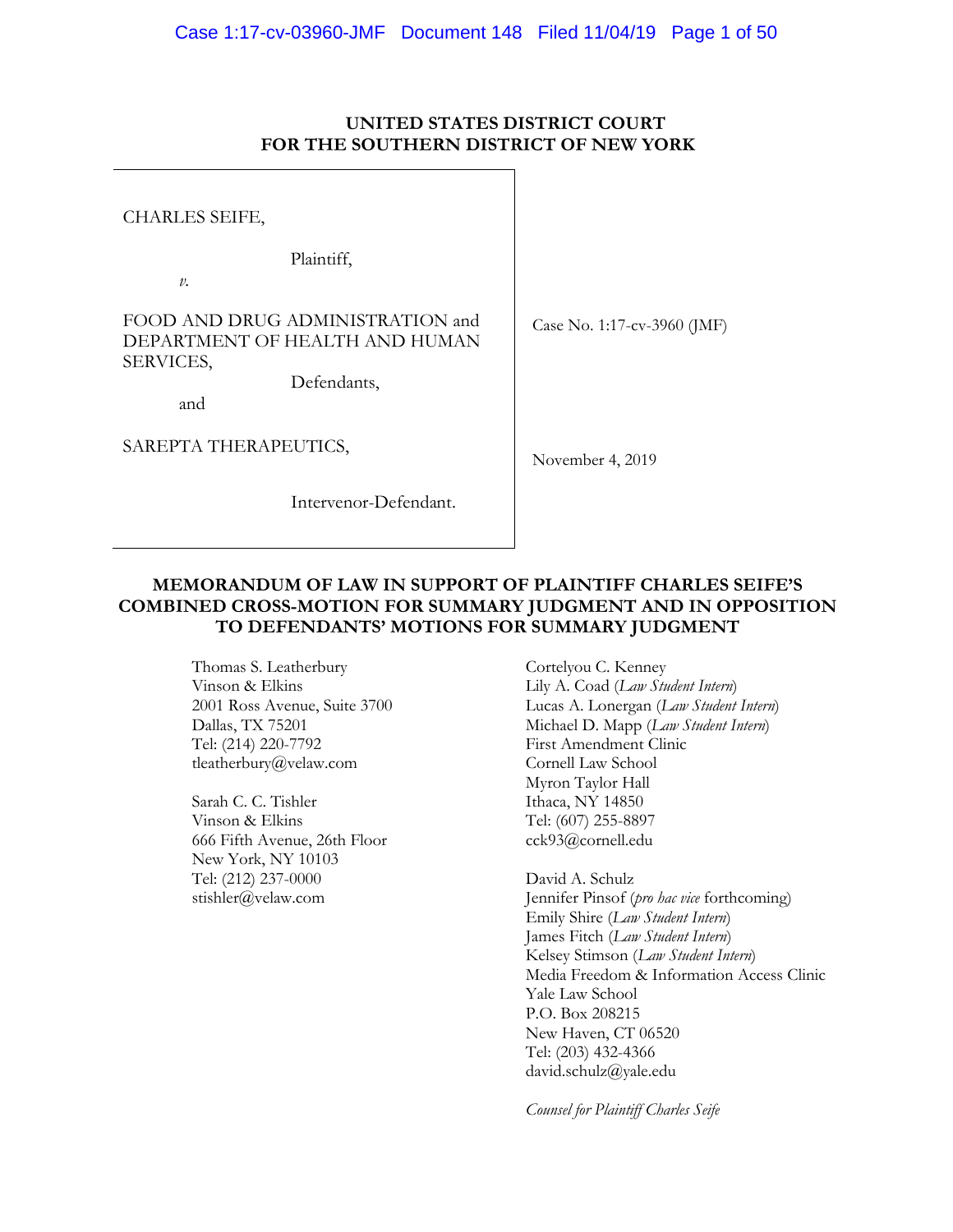## **TABLE OF CONTENTS**

## **Page**

| Ι. |                                                                                   |    | The FDA Must Meet Two Statutory Burdens to Withhold the Information at Issue                                                                                        |  |  |
|----|-----------------------------------------------------------------------------------|----|---------------------------------------------------------------------------------------------------------------------------------------------------------------------|--|--|
|    | II. Defendants Fail To Establish That Disclosure of the Disputed Information Will |    |                                                                                                                                                                     |  |  |
|    |                                                                                   |    | A. The 2016 Amendments Impose a Significant New Burden on the FDA11                                                                                                 |  |  |
|    |                                                                                   | 1. | The agency must provide independent and meaningful evidence that disclosure                                                                                         |  |  |
|    |                                                                                   | 2. | The harm must be likely to result from disclosure and material or tangible. 12                                                                                      |  |  |
|    |                                                                                   | 3. | The agency must independently substantiate third-party claims of foreseeable                                                                                        |  |  |
|    | В.                                                                                |    | The "Interest Protected by" Exemption 4 Is the Submitter's Intangible Property                                                                                      |  |  |
|    |                                                                                   |    | C. Defendants Fail to Show that Disclosure Would Inflict on Sarepta a Harm of the                                                                                   |  |  |
|    |                                                                                   | 1. |                                                                                                                                                                     |  |  |
|    |                                                                                   | 2. |                                                                                                                                                                     |  |  |
|    |                                                                                   | 3. |                                                                                                                                                                     |  |  |
|    |                                                                                   | 4. |                                                                                                                                                                     |  |  |
|    |                                                                                   | 5. |                                                                                                                                                                     |  |  |
|    |                                                                                   |    | D. Under the 2016 Amendments, the Important FOIA Interests Advanced by Releasing                                                                                    |  |  |
|    |                                                                                   | 1. | The text, structure, and history of the 2016 amendments require consideration of<br>the impact of withholding information on the public's ability to monitor agency |  |  |
|    |                                                                                   | 2. | Disclosing the information at issue is vital to knowing whether the FDA adhered<br>to its statutory mandates and acted properly in approving Exondys 51. 29         |  |  |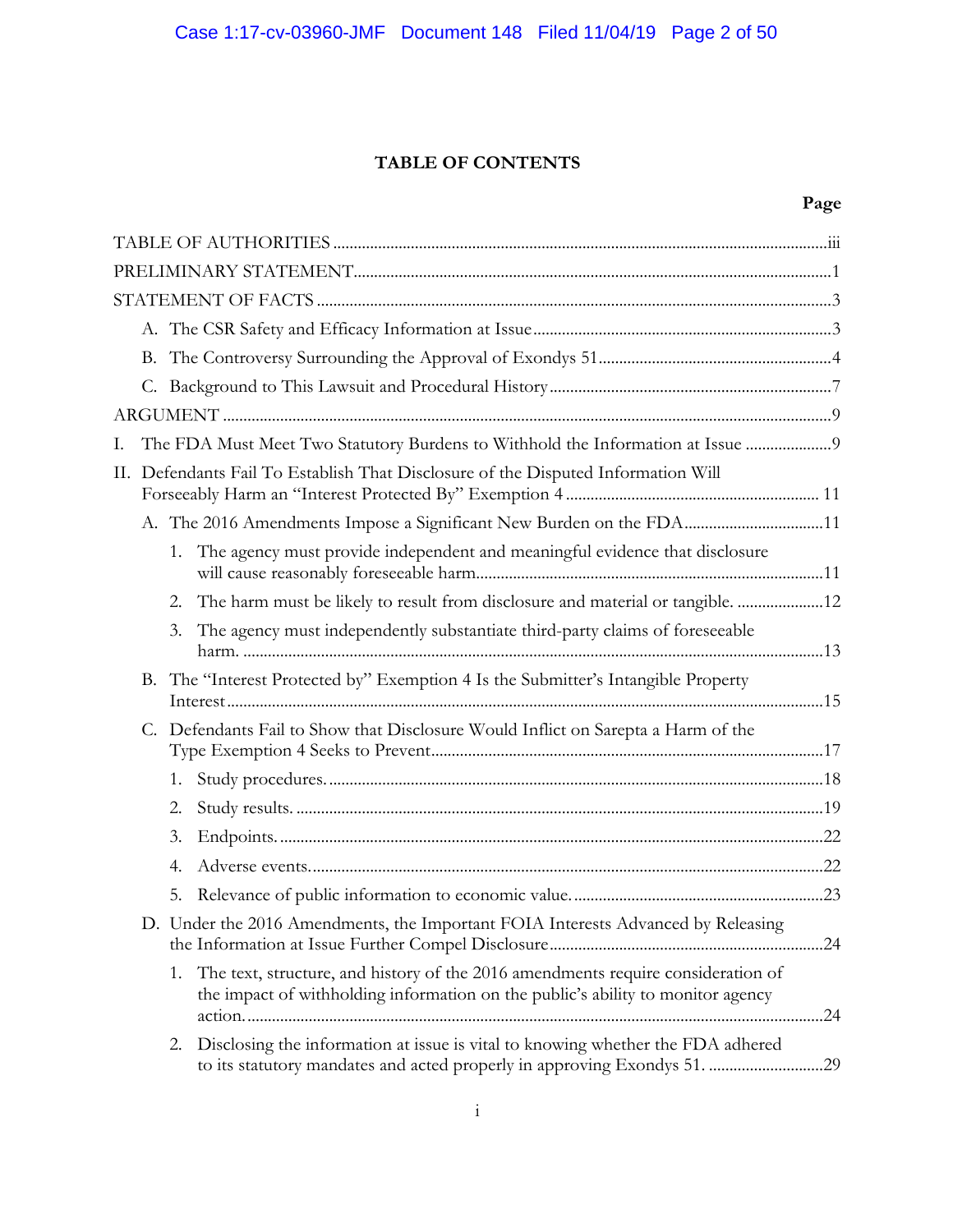| (a) Disclosure will shed light on whether the FDA followed statutory standards                                                                            |  |
|-----------------------------------------------------------------------------------------------------------------------------------------------------------|--|
| (b) Disclosure will shed light on whether the FDA is carrying out its statutory<br>mandate to protect public health and ensure drug safety and efficacy31 |  |
| (c) Disclosure will shed light on whether there was scientific or other<br>misconduct involved in approving Exondys 51, as some FDA officials have        |  |
| III. Defendants Fail Even to Establish That the Withheld Information Is "Confidential"                                                                    |  |
|                                                                                                                                                           |  |
|                                                                                                                                                           |  |
| C. <i>In Camera</i> Review Is Needed to Check Sarepta's Repeated Inaccurate Assertions That                                                               |  |
|                                                                                                                                                           |  |
|                                                                                                                                                           |  |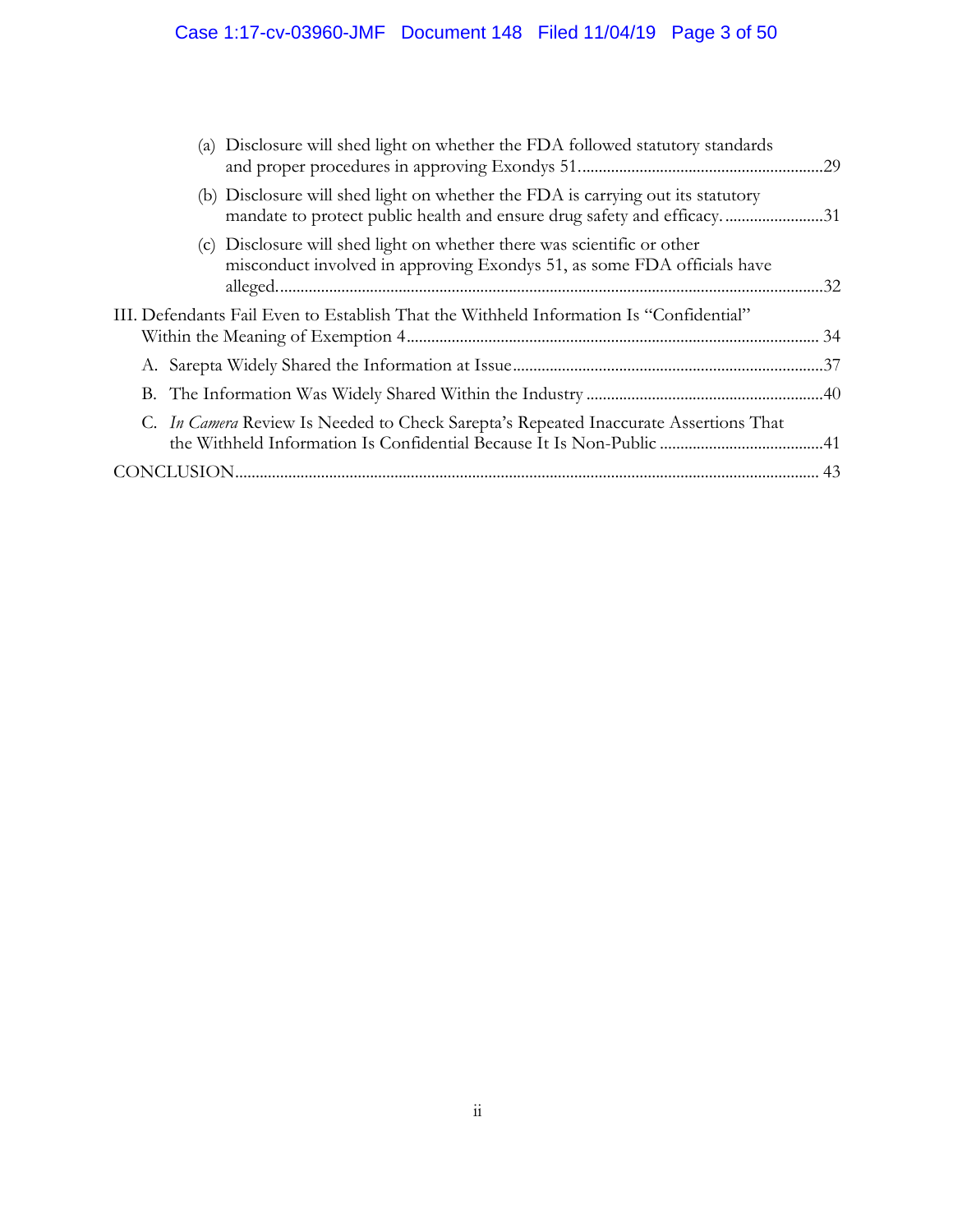# TABLE OF AUTHORITIES

| A.F.A. Tours, Inc. v. Whitchurch,                             |  |
|---------------------------------------------------------------|--|
| Abuelhawa v. United States,                                   |  |
| Am. Airlines, Inc. v. Nat'l Mediation Bd.,                    |  |
| Animal Legal Def. Fund v. FDA,                                |  |
| Beech Aircraft Corp. v. Rainey,                               |  |
| Bloomberg, L.P. v. Bd. of Governors of the Fed. Reserve Sys., |  |
| British Int'l Ins. Co. v. Seguros La Republica, S.A.,         |  |
| Campbell v. DOJ,                                              |  |
| Carpenter v. United States,                                   |  |
| Charles River Park "A" Inc. v. HUD,                           |  |
| Chrysler Corp. v. Brown,                                      |  |
| Crit. Mass Energy Project v. Nuclear Reg. Comm.,              |  |
| Dep't of Air Force v. Rose,                                   |  |
| DOJ v. Reporters Comm. for Freedom of the Press,              |  |
| Ecological Rights Found. v. Fed. Emergency Mgmt. Agency,      |  |
| Elec. Privacy Info. Ctr. v. DHS,                              |  |
| EPA v. Mink,                                                  |  |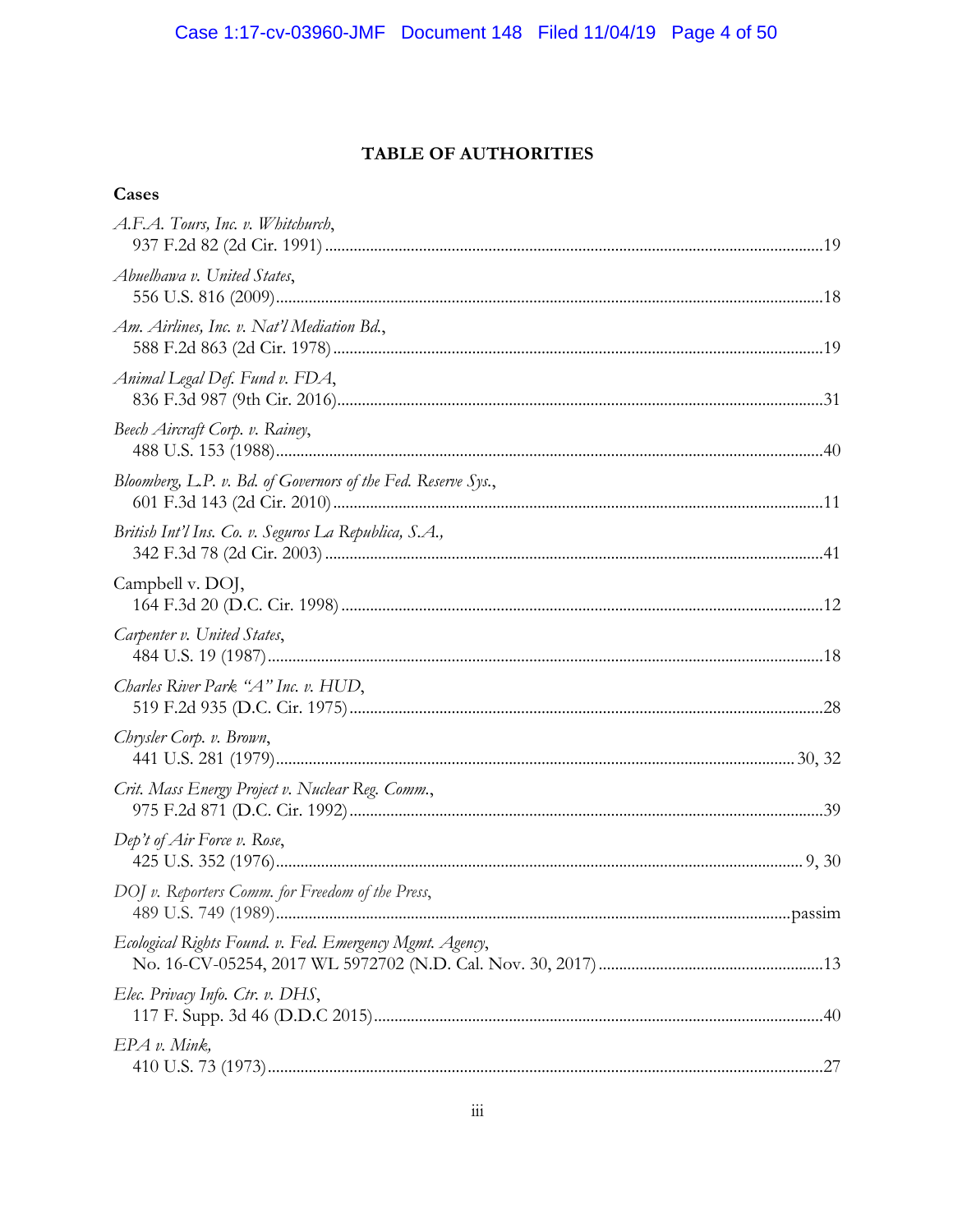# Case 1:17-cv-03960-JMF Document 148 Filed 11/04/19 Page 5 of 50

| FBI v. Abramson,                                                                  |  |
|-----------------------------------------------------------------------------------|--|
| Food Marketing Institute v. Argus Leader Media,                                   |  |
| GC Micro Corp. v. Def. Logistics Agency,                                          |  |
| Gen. Elec. Co. v. U.S. Nuclear Regulatory Comm'n,                                 |  |
| Halpern v. FBI,                                                                   |  |
| Inner City Press/Comty. on the Move v. Bd. of Governors of the Fed. Reserve Sys., |  |
| <i>JCI</i> Metal Prods. v. Dep't of the Navy,                                     |  |
| Jones v. FBI,                                                                     |  |
| <i>Judicial Watch, Inc. v. U.S. Dep't of Commerce,</i>                            |  |
| K Mart Corp. v. Cartier, Inc.,                                                    |  |
| King v. Burwell,                                                                  |  |
| Kungys v. United States,                                                          |  |
| Martin v. Lauer,                                                                  |  |
| Milner v. Dep't of Navy,                                                          |  |
| Nadler v. FDIC,                                                                   |  |
| Nat'l Archives & Records Admin. v. Favish,                                        |  |
| New York Public Interest Research Group. v. EPA                                   |  |
| New York Times Co. v. DOD,                                                        |  |
| Nielsen v. Preap,                                                                 |  |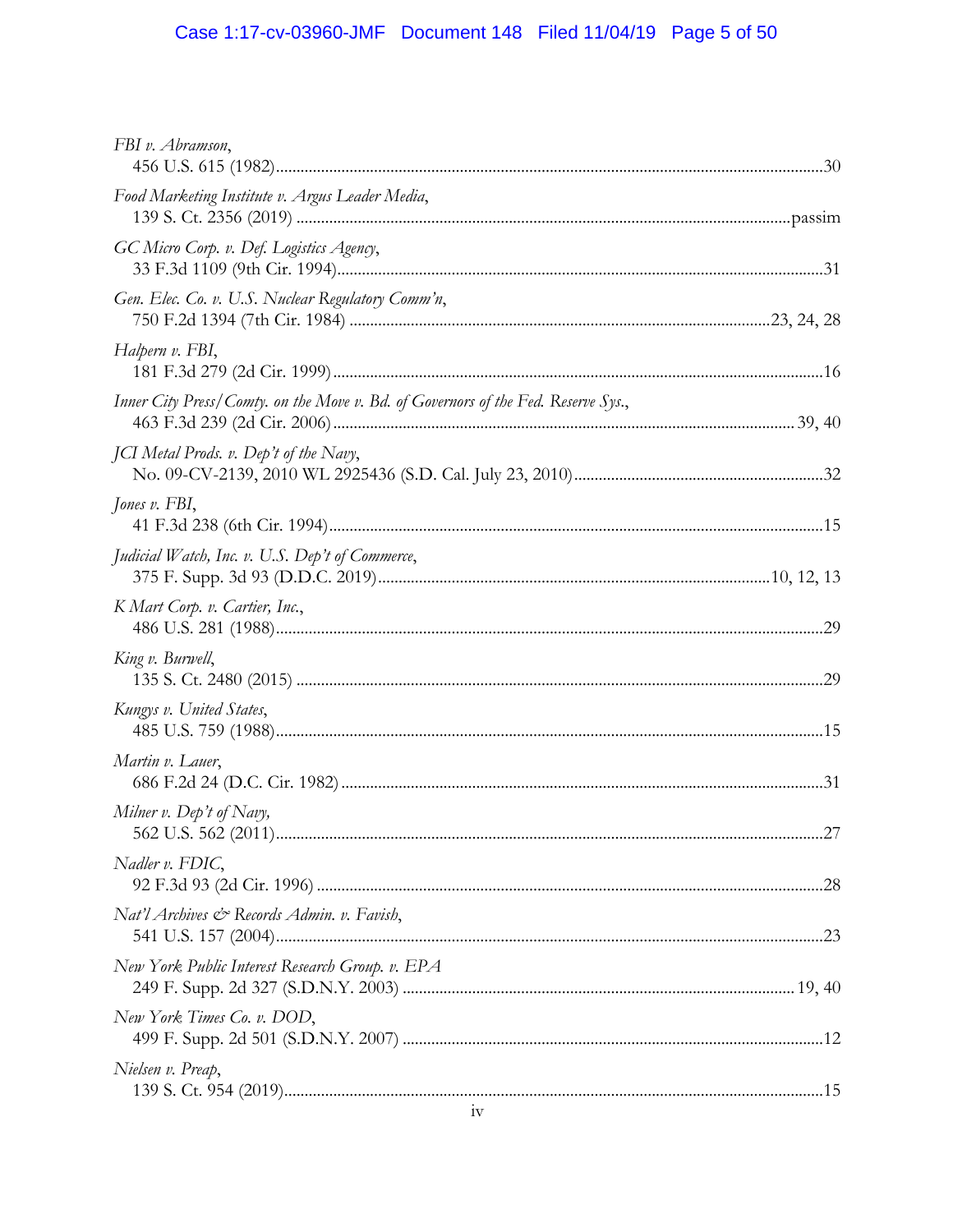| NRDC v. EPA,                                                 |  |
|--------------------------------------------------------------|--|
| Pub. Citizen Health Research Grp. v. FDA,                    |  |
| Pub. Citizen Health Research Grp. v. FDA,                    |  |
| Rosenberg v. U.S. DOD,                                       |  |
| Seife v. FDA,                                                |  |
| Speedry Chem. Prods., Inc. v. Carter's Ink Co.,              |  |
| Teich v. FDA,                                                |  |
| U.S. Dep't of State v. Ray,                                  |  |
| U.S. Dept. of Justice v. Tax Analysts,                       |  |
| U.S. Nat. Bank of Oregon v. Indep. Ins. Agents of Am., Inc., |  |
| United States v. Wiltberger,                                 |  |
| Vaughn v. Rosen,                                             |  |
| WildEarth Guardians v. U.S. Bureau of Land Management,       |  |
| <b>Statutes</b>                                              |  |
|                                                              |  |
|                                                              |  |
|                                                              |  |
|                                                              |  |
|                                                              |  |
|                                                              |  |
|                                                              |  |
|                                                              |  |
|                                                              |  |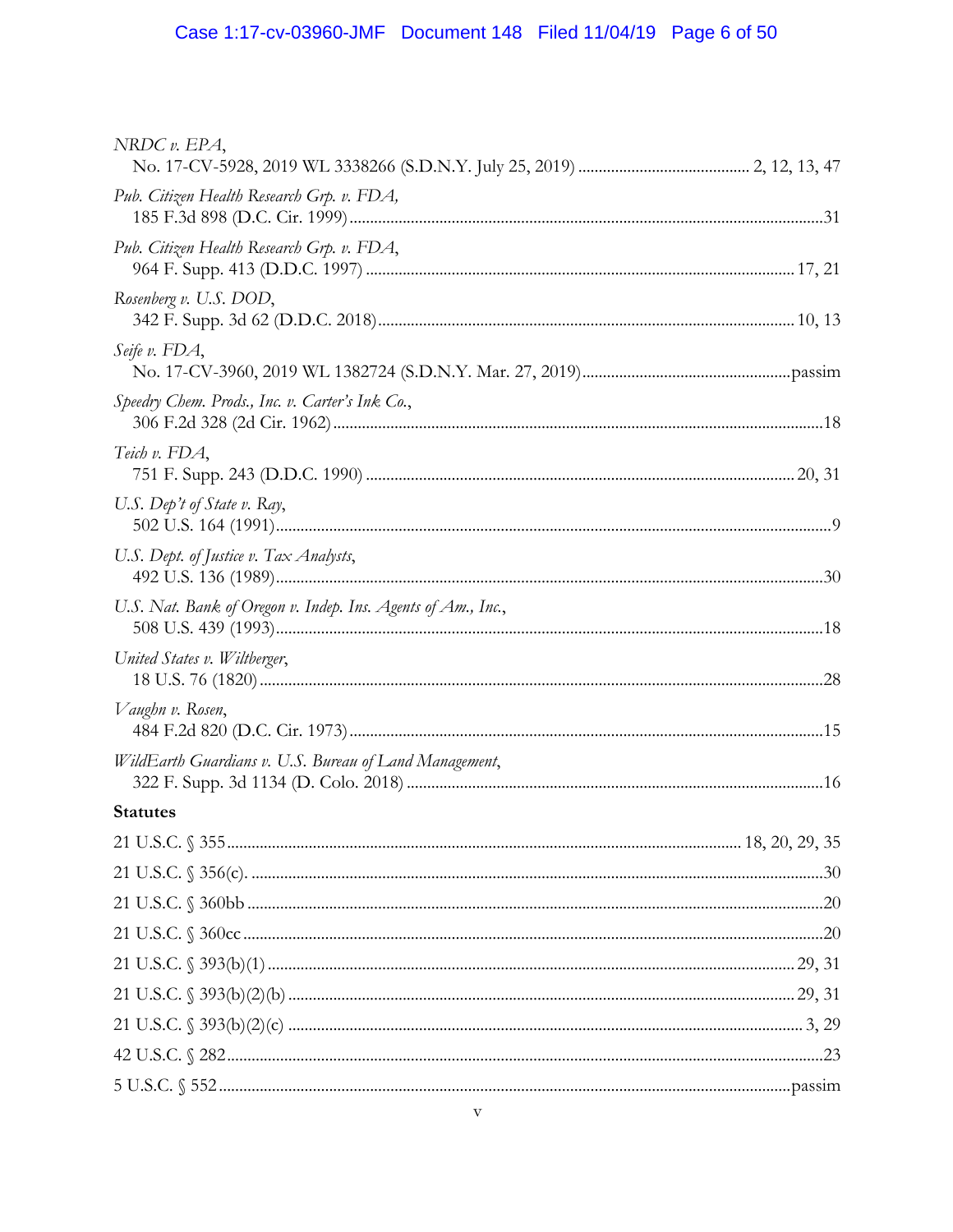| Rules                                                                                                                                                                    |  |
|--------------------------------------------------------------------------------------------------------------------------------------------------------------------------|--|
|                                                                                                                                                                          |  |
|                                                                                                                                                                          |  |
| <b>Regulations</b>                                                                                                                                                       |  |
|                                                                                                                                                                          |  |
|                                                                                                                                                                          |  |
| <b>Other Authorities</b>                                                                                                                                                 |  |
|                                                                                                                                                                          |  |
|                                                                                                                                                                          |  |
|                                                                                                                                                                          |  |
|                                                                                                                                                                          |  |
|                                                                                                                                                                          |  |
|                                                                                                                                                                          |  |
| Macmillan's Online Dictionary<br>https://www.macmillandictionary.com/us/dictionary/american/reasonably (last visited                                                     |  |
| Merriam Webster's Online Dictionary https://www.merriam-                                                                                                                 |  |
|                                                                                                                                                                          |  |
| Staff of Subcomm. on Admin. Practice and Procedure, S. Comm. on the Judiciary, 96th<br>Cong., Agency Implementation of the 1974 Amendments to the Freedom of Information |  |
|                                                                                                                                                                          |  |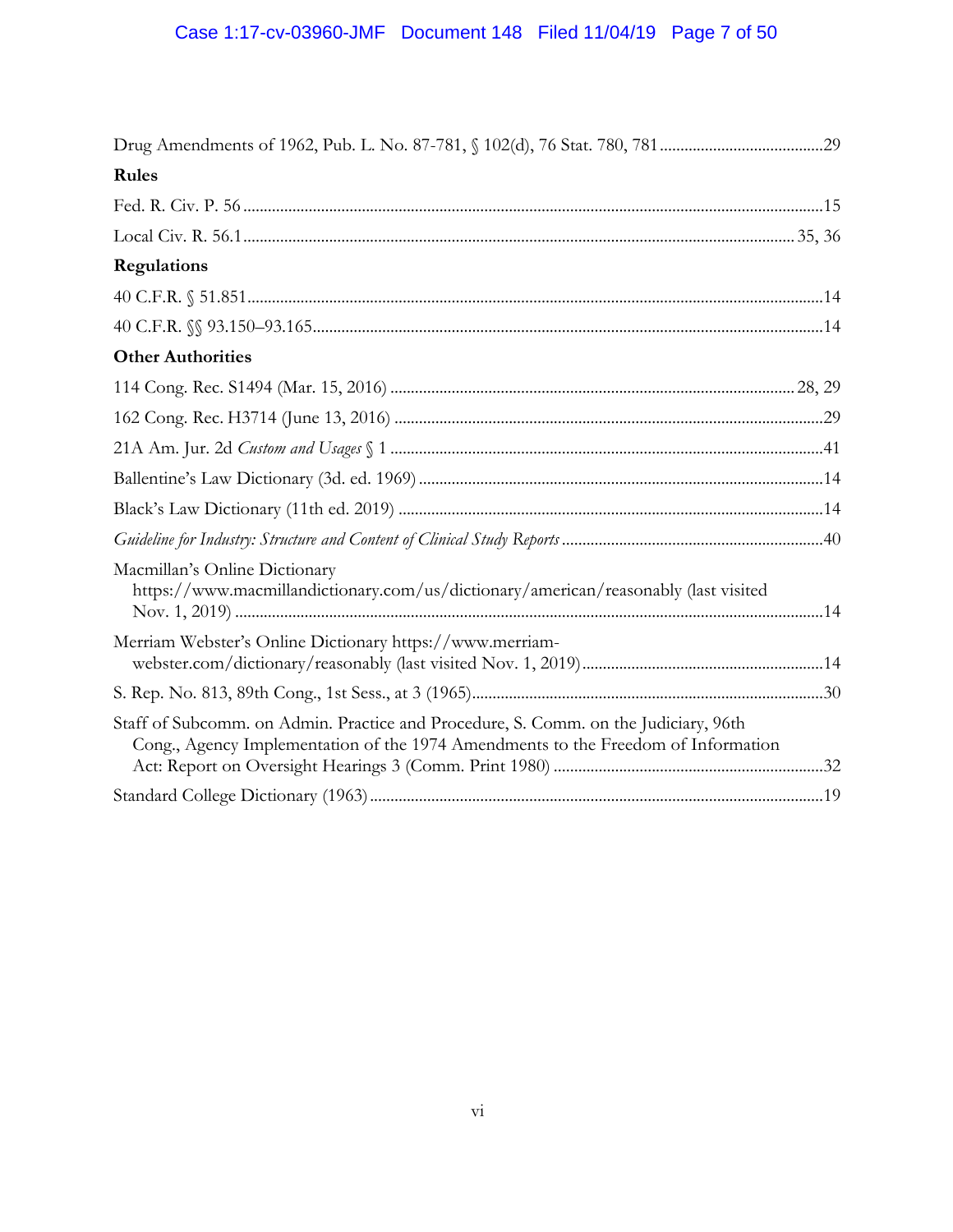#### **PRELIMINARY STATEMENT**

This combined cross-motion for and in opposition to summary judgment by plaintiff Charles Seife (Seife) challenges the authority under the Freedom of Information Act (FOIA) of defendant Food and Drug Administration (FDA) to withhold key scientific information about Exondys 51: a controversially-approved, incredibly expensive, and potentially unsafe and ineffective drug.

The FDA approved the drug over the heated disapproval of scientific experts on the basis of what the President of the National Center for Health Research called "the skimpiest evidence [she had] ever seen in the approval of a drug," Zuckerman Decl.  $\P$ 15,<sup>1</sup> and despite a warning by the FDA's Director of the Office of Drug Evaluation that approval would "definitely" lead to "serious infections and possibly deaths," Seife Decl. ¶ 126, Kenney Decl., Ex. F, 22. The FDA departed so wildly from its regular procedures in approving Exondys 51 that the FDA's own scientists raised accusations of scientific impropriety and ethical misconduct, and, when the drug was approved, one top review-team scientist quit in protest while another appealed the approval to the FDA's commissioner. Seife Decl. ¶¶ 15-21, 30-40.

Despite serious questions about the drug's effectiveness and safety, intervenor-defendant Sarepta Therapeutics, Inc. (Sarepta), the drug's manufacturer, charges each patient over one million dollars per year to use it. Zuckerman Decl. ¶ 28; Kenney Decl., Ex. GG, 18. And Sarepta has yet to conduct the post-approval studies required to confirm Exondys 51's effectiveness, even though the

 $1$  All references to supporting declarations, exhibits, or attachments filed in conjunction with this memorandum of law have been updated and refer to present, re-filed declarations in support of this combined cross-motion and opposition, rather than the declarations in support of the previous summary judgment motions administratively terminated by this Court. To the extent this memorandum references declarations, attachments, or exhibits by the FDA or Sarepta, it refers for the Court's convenience to ECF numbers associated with those respective documents.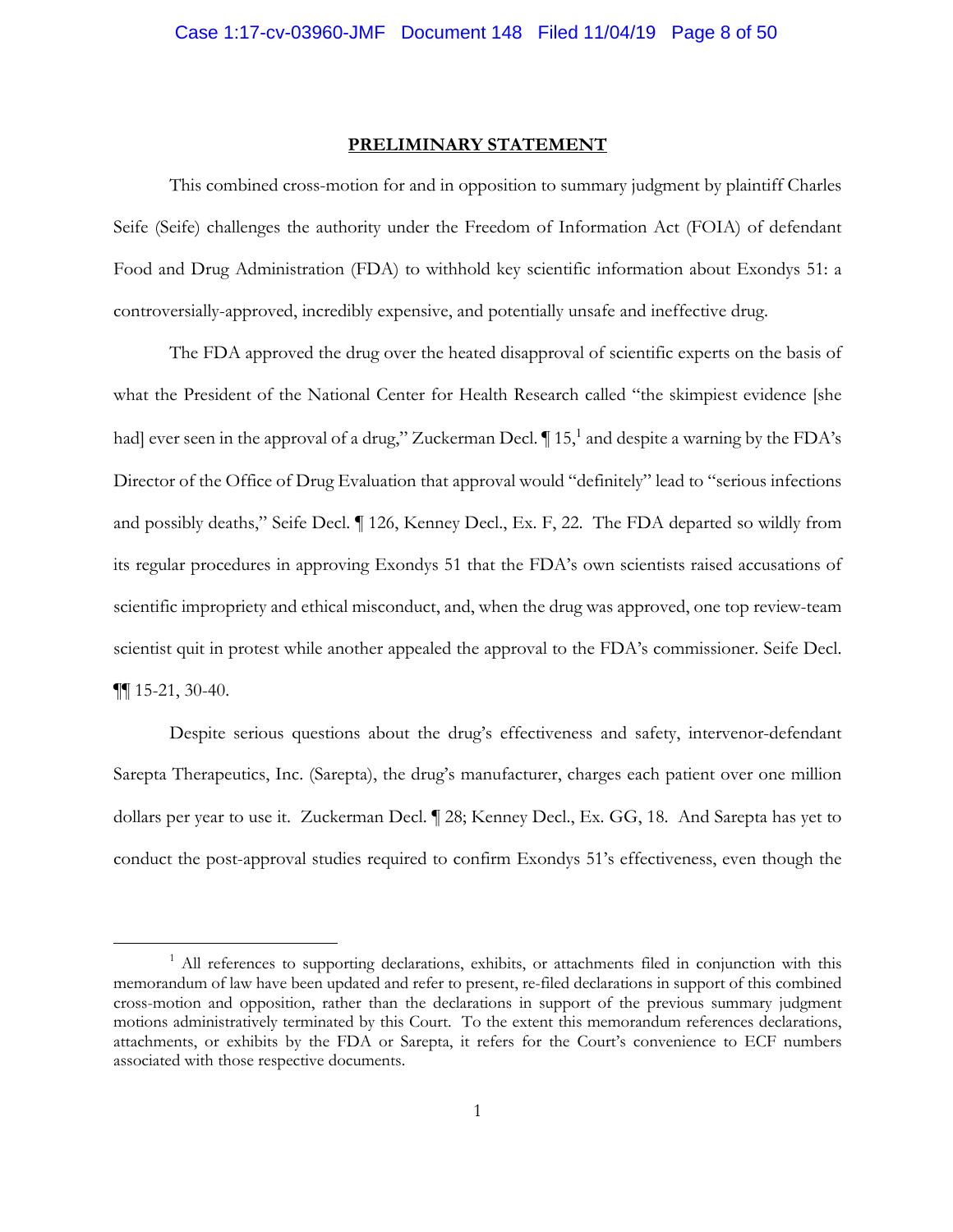## Case 1:17-cv-03960-JMF Document 148 Filed 11/04/19 Page 9 of 50

drug was approved over three years ago on the condition that such studies would occur. Failure to conduct these studies has led patients' families to suspect that "Sarepta doesn't want to know if [Exondys 51] really works" because its sales are bankrolling other products. Kenney Decl., Ex JJ, 13- 18.

In this action, noted science writer and professor of journalism Charles Seife seeks to compel disclosure of key clinical trial data contained in the two studies upon which Exondys 51 was approved. The disclosure of this information will shed important light on whether the FDA followed statutory procedures in authorizing the sale of the drug and whether in approving Exondys 51 the FDA fulfilled its statutory mandate to protect public health and safety. This information is precisely the type of information needed to monitor agency action that Congress intended to make public under FOIA, and no proper basis exists for the FDA's refusal to disclose it.

Defendants' renewed summary judgment motions claim the information may be kept secret under FOIA's Exemption 4 as confidential "commercial or financial information" in light of the recent Supreme Court decision in *Food Marketing Institute v. Argus Leader Media*, 139 S. Ct. 2356 (2019) (*FMI*). This is not so. As recognized by this Court in *NRDC v. EPA*, No. 17-CV-5928, 2019 WL 3338266 at \*1 (S.D.N.Y. July 25, 2019) (Furman, J.), the government is obligated by FOIA amendments passed in 2016 to disclose even FOIA-exempt information unless doing so would cause a reasonably foreseeable harm to an interest the exemption seeks to protect. 5 U.S.C.  $\S$  552(a)(8)(A)(i) (2018). This obligation to demonstrate particular harm was not addressed in *FMI* because that case involved a pre-2016 FOIA request. This case involves a post-2016 request, but defendants fail to even mention their additional statutory burden.

As demonstrated below, defendants have not and cannot meet their new burden. They have not demonstrated that disclosing the information at issue is likely to cause the type of economic harm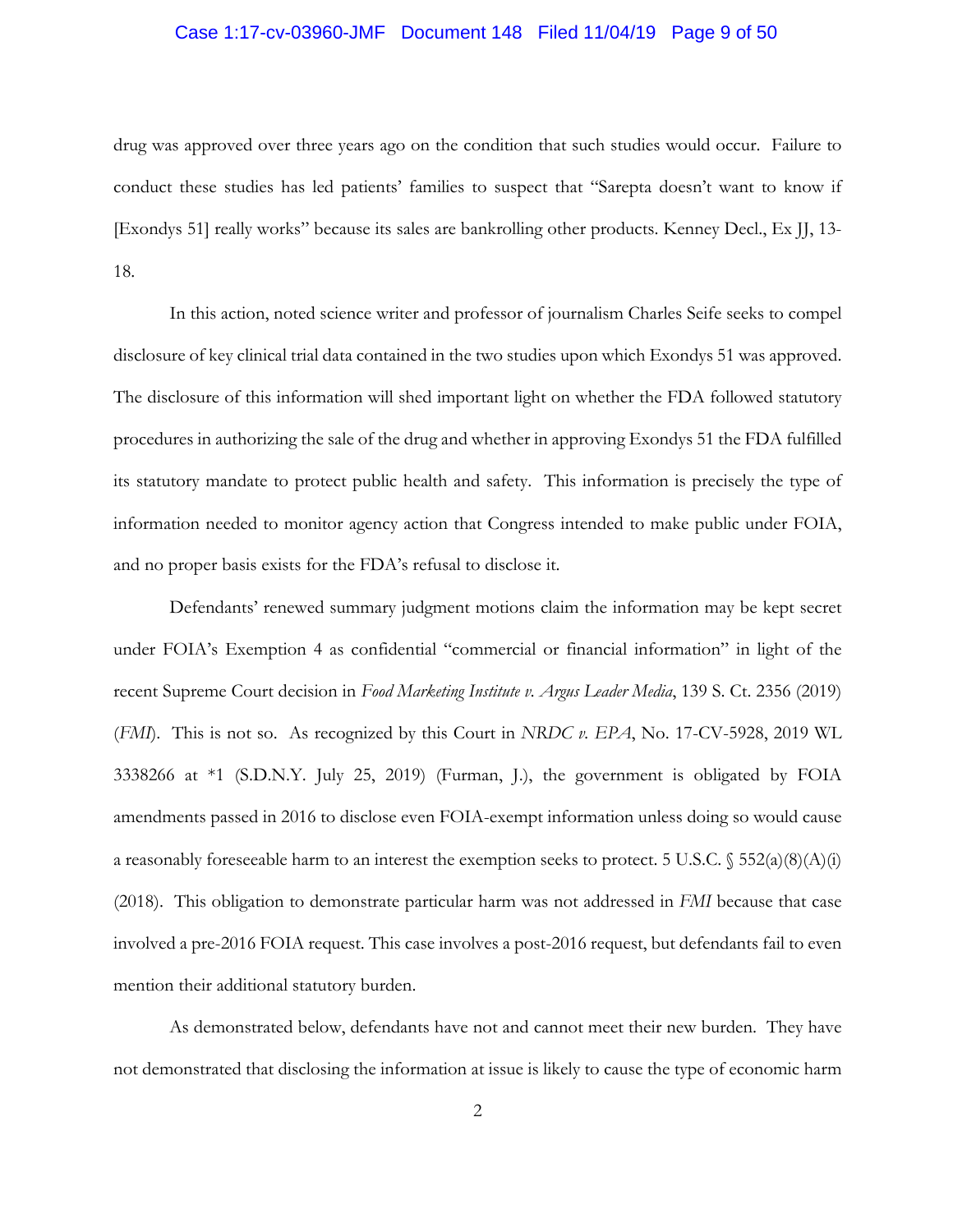#### Case 1:17-cv-03960-JMF Document 148 Filed 11/04/19 Page 10 of 50

Exemption 4 seeks to protect against, and certainly have not demonstrated foreseeable harm sufficient to vanquish entirely the public's basic right under FOIA to know "what [the FDA] is up to." *See DOJ v. Reporters Comm. for Freedom of the Press*, 489 U.S. 749, 773 (1989). The FDA fails even to demonstrate that the information at issue falls within the scope of Exemption 4 in the first place. Contrary to defendants' contention, much of that information is not "confidential" within the meaning of Exemption 4 because it has not been customarily kept secret by Sarepta and is widely known within the industry.

Having failed to meet either of their two independent statutorily-required showings, defendants' motions for summary judgment should be denied and Seife's motion for summary judgement should be granted. The FDA should be ordered to disclose the withheld information underlying its approval of Exondys 51.

### **STATEMENT OF FACTS**

#### **A. The CSR Safety and Efficacy Information at Issue**

The records at issue are reports of two clinical trials of Exondys 51 conducted by its manufacturer, Sarepta. These standardized clinical study reports, or CSRs, are required documents that every applicant for new drug approval must submit to the FDA. The FDA uses CSRs as its primary means for evaluating drugs, Lurie Decl. ¶ 14, per its statutory mandate to determine whether "drugs are safe and effective," 21 U.S.C.  $\S$  393(b)(2)(c)(B) (2018).

A CSR contains both a narrative summary of the clinical trial and underlying data about the drug's safety and effectiveness. Researchers across the board agree that CSR data is vital to public health and "relevant to clinical care." Kenney Decl., Ex. BB, 36. The European Union, which denied the approval of Exondys 51, proactively releases CSRs after all regulatory decisions, regardless of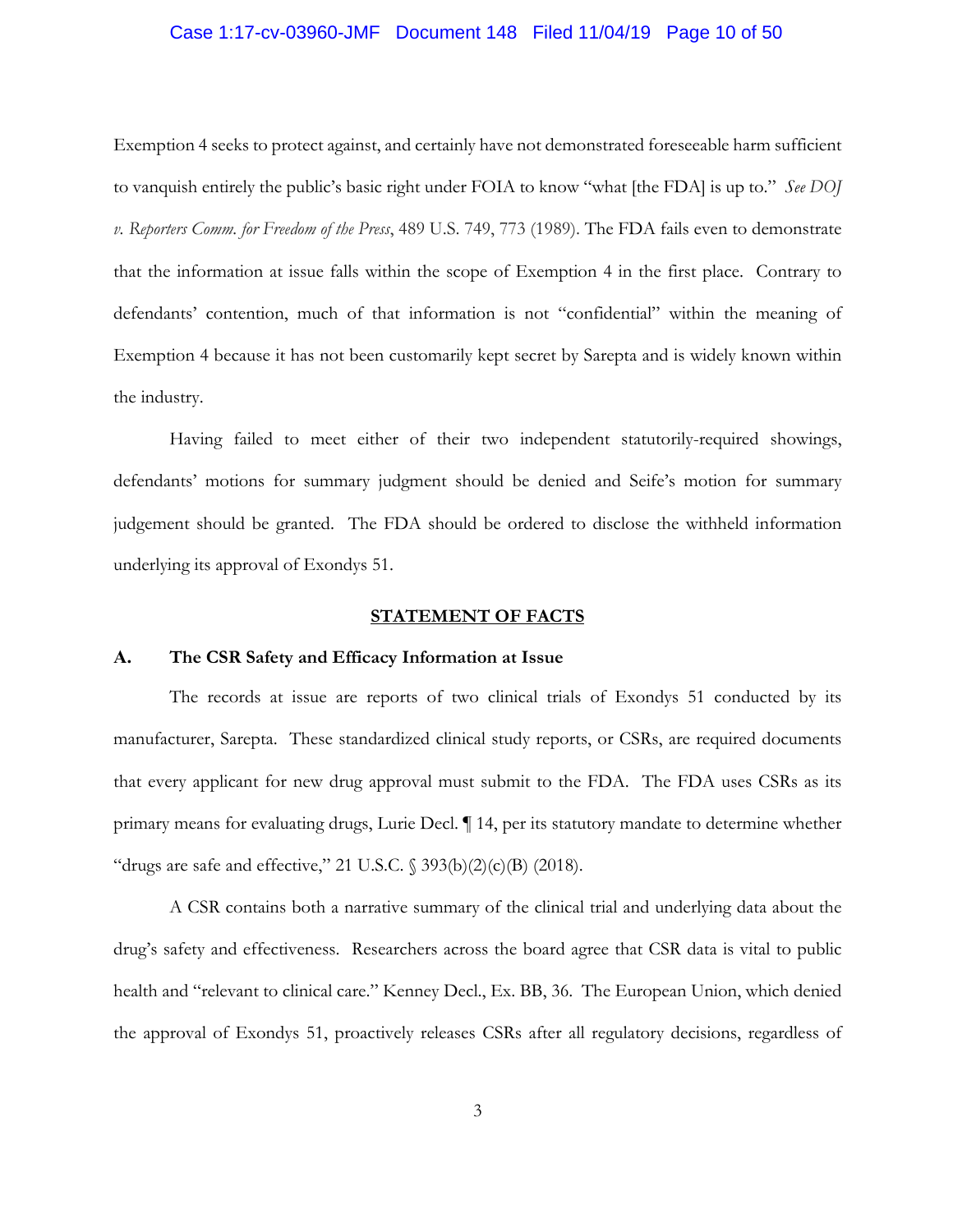#### Case 1:17-cv-03960-JMF Document 148 Filed 11/04/19 Page 11 of 50

approval, to promote greater accountability in medicine, and has already released much or most of the information at issue in this case. Seife Decl. ¶¶ 44, 119; Kenney Decl., Ex. AA. The public interest in disclosing Sarepta's withheld information is particularly compelling given the significant controversy surrounding Exondys 51's approval.

### **B. The Controversy Surrounding the Approval of Exondys 51**

Exondys 51 was developed to treat Duchenne Muscular Dystrophy (Duchenne), a fatal neuromuscular disorder that primarily affects young boys and adolescents and is believed to be caused by a lack of the protein dystrophin. Seife Decl. ¶ 9. Sarepta sought accelerated approval for the drug based primarily on two clinical trials involving a total of just twelve patients, Study 201 and Study 202.2 *Id.* ¶¶ 10, 13.

Sarepta's public lobbying campaign for approval of Exondys 51 began with misinformation. In Sarepta's initial reports, researcher Dr. Jerry Mendell claimed that the drug had brought patients' proportion of dystrophin-expressing muscle fibers to within 47% of normal after 48 weeks of treatment. Kenney Decl., Ex. N; Seife Decl. ¶ 11. Because patients with Duchenne typically have dystrophin levels that are less than 1% of normal, an actual 46 percentage point increase within a year of treatment would have signaled a breakthrough. *Id.*; Kenney Decl., Exs. E, 3-4 & D, 20. Sarepta trumpeted this initial finding in a press release that received great attention and generated widespread

<sup>2</sup> Study 201 was a single-center, double-blinded, randomized-controlled trial involving twelve patients with Duchenne, four of whom received a placebo. Seife Decl.  $\P$  10. This study used the change in the percentage of dystrophin-positive fibers over time as a surrogate marker, or proxy, for neuromuscular health by analyzing the levels of dystrophin in patients. *Id.* Researchers also measured the distance patients walked in a 6-minute walk test (6MWT). *Id.* After twenty-four weeks, the four patients initially given placebos were then given a regimen of Exondys 51. *Id.* After forty-eight weeks, the study was extended to an "open-label phase," meaning that all test-givers and all patients were aware that all patients were receiving the study drug. *Id.* This extended phase was Study 202. *Id.*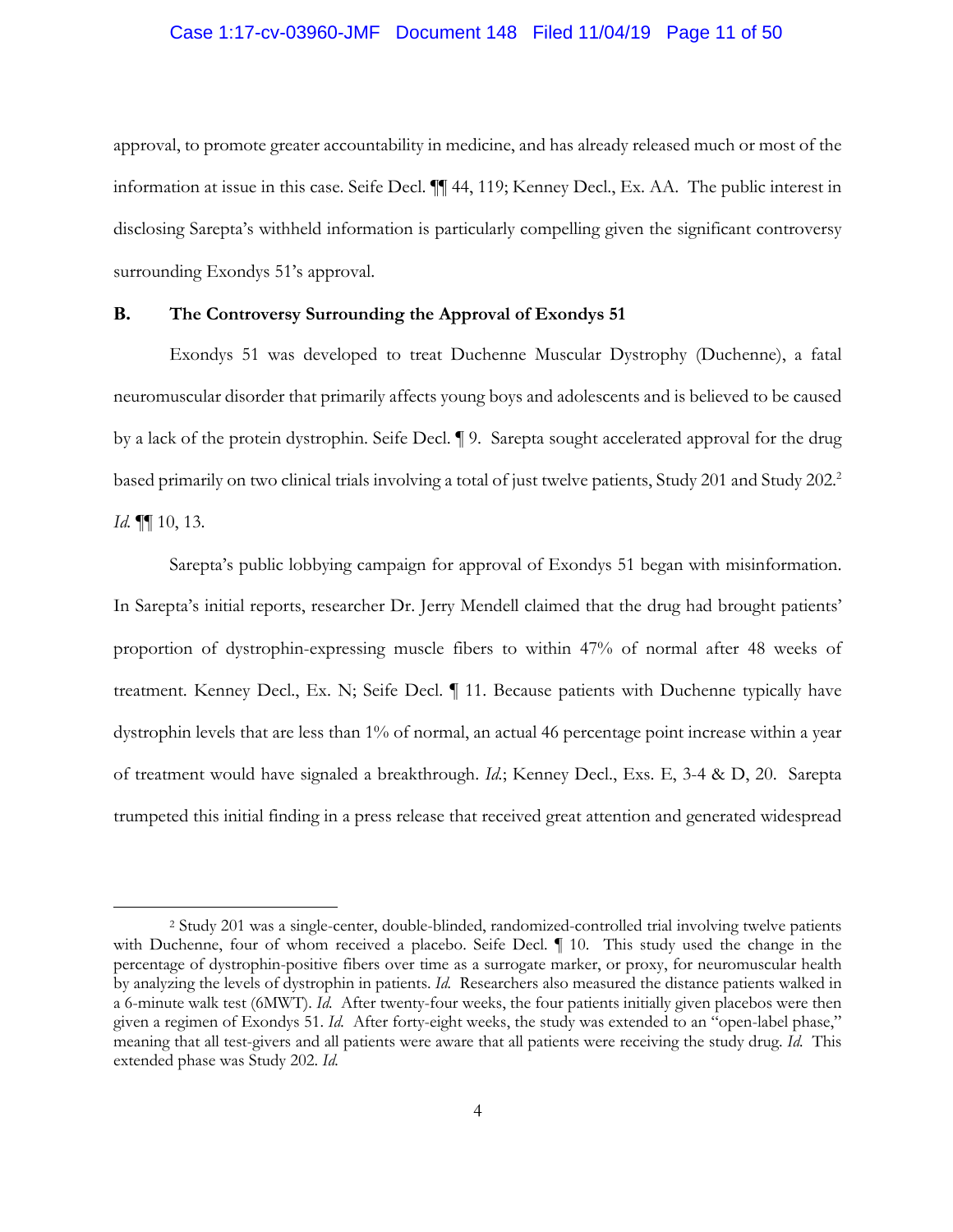#### Case 1:17-cv-03960-JMF Document 148 Filed 11/04/19 Page 12 of 50

hope in the Duchenne community that Exondys 51 provided a miracle cure. Seife Decl. ¶ 11; Kenney Decl., Exs. O, 3 & F, 16.

The internal FDA team disagreed. FDA review team scientists tasked with reviewing the CSR data questioned Sarepta's interpretation of the study results. One of the lead reviewers on the team, Dr. Ronald Farkas, expressed "strong doubts" about the accuracy of Sarepta's findings and concerns about possible "scientific misconduct" and results that appeared to "have been heavily manipulated photographically." Seife Decl. ¶¶ 14, 40; Kenney Decl., Exs. L & GG, 9. After requesting and reviewing Sarepta's interim results from a third ongoing trial of the drug, Study 301, five separate FDA offices *uniformly* recommended against approval. Seife Decl. ¶ 14; Kenney Decl., Ex. D, 4. Separately, the FDA Advisory Committee—a team of outside experts tasked with reviewing the drug—was unconvinced and voted not to approve the drug despite enormous lobbying to greenlight it. Seife Decl. ¶ 13; Kenney Decl., Ex. GG, 21.

At this point, something extraordinary happened: Dr. Janet Woodcock, head of the Center for Drug Evaluation and Research (CDER), intervened and acted on her own to approve the drug. Seife Decl. ¶ 15; Kenney Decl., Ex. E. In taking this step, Dr. Woodcock expressed concern that Sarepta's "stock went down after the [Advisory Committee] meeting" and worried that Sarepta "needed to be capitalized"—extra-statutory factors that are inappropriate when evaluating a drug's safety and efficacy. Seife Decl. ¶ 16; Kenney Decl., Ex. G, 17. Although Dr. Woodcock later denied to then-Commissioner Robert Califf that these financial concerns influenced her decision, Seife Decl. ¶ 16; Kenney Decl., Ex. H, 10, n.23, concerns persisted that Dr. Woodcock only approved the drug in response to external pressures, Seife Decl. ¶ 16; Zuckerman Decl. ¶ 24-25.

Dr. Ellis Unger, Director of the Office of Drug Evaluation-I, disagreed with Dr. Woodcock so vehemently that he appealed her decision to an FDA scientific review body. Seife Decl.  $\P$  17;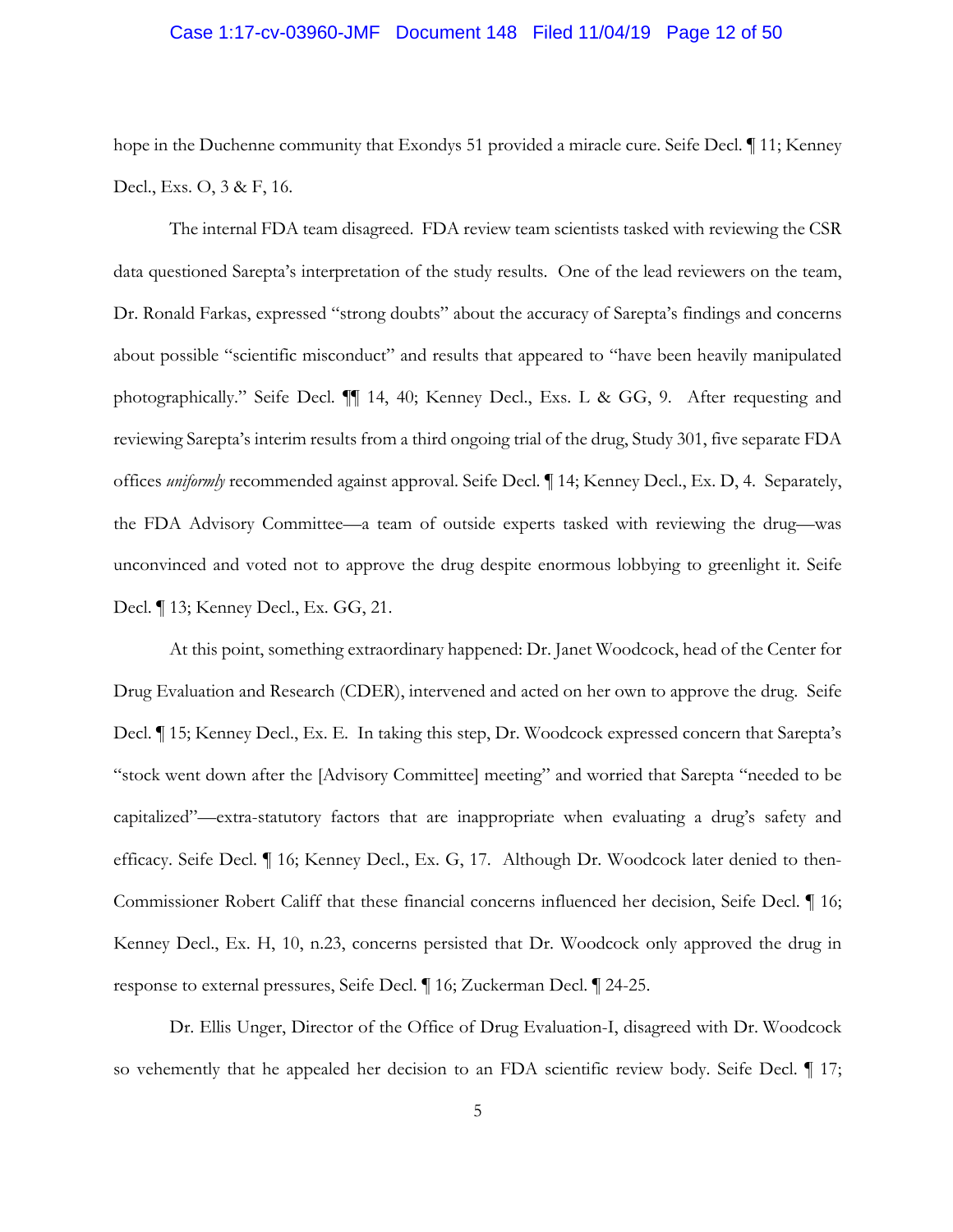#### Case 1:17-cv-03960-JMF Document 148 Filed 11/04/19 Page 13 of 50

Kenney Decl., Ex. F. Dr. Unger called attention to procedural flaws in the approval process, including that Dr. Woodcock made clear to the review team that she intended to approve Exondys 51 before she had read the review memoranda. Seife Decl. ¶ 17; Kenney Decl., Ex. F, 27. Dr. Unger also challenged Dr. Woodcock's analysis of the Sarepta studies, Seife Decl. ¶ 18; Kenney Decl., Ex. F, 5- 7. Through his own statistical analyses, Dr. Unger demonstrated that the dystrophin increases that Sarepta had reported did not correlate with measures of patient muscle health, meaning that the drug had produced no meaningful clinical result. Seife Decl. ¶ 18; Kenney Decl., Ex. F, 17-20. In contrast to the lack of evidence of efficacy, Dr. Unger underscored the "certain" risk of side effects from the drug, including possible death from infection caused by the drug's method of administration. Seife Decl. ¶ 19; Kenney Decl., Ex. F, 22. In his view, the drug was merely an "elegant placebo" that would give vulnerable patients "false hope in exchange for hardship and risk." Seife Decl. ¶ 19; Kenney Decl., Ex. F, 22. Dr. John Jenkins, Director of the FDA's Office of New Drugs, agreed with Dr. Unger. He found "no rational basis" to approve Exondys 51 and urged that doing so would "def[y] any sense of scientific reason." Seife Decl. ¶ 33; Kenney Decl., Ex. I, 3.

The appeals committee confirmed that Dr. Woodcock "orally communicated her intention to grant accelerated approval" before reading the review team's draft memorandum, and before data from the ongoing Study 301 had even been requested. Kenney Decl., Ex. G, 23. The committee concluded that a further independent scientific review of the drug was necessary. *Id.* The head of the committee (and Acting Chief Scientist of the FDA) wrote separately to express support for Dr. Unger's view of the problems with Sarepta's science. He further faulted Sarepta for "misleading communications" that "led to unrealistic expectations and hope for [Duchenne] patients and their families." *Id.* at 26-28.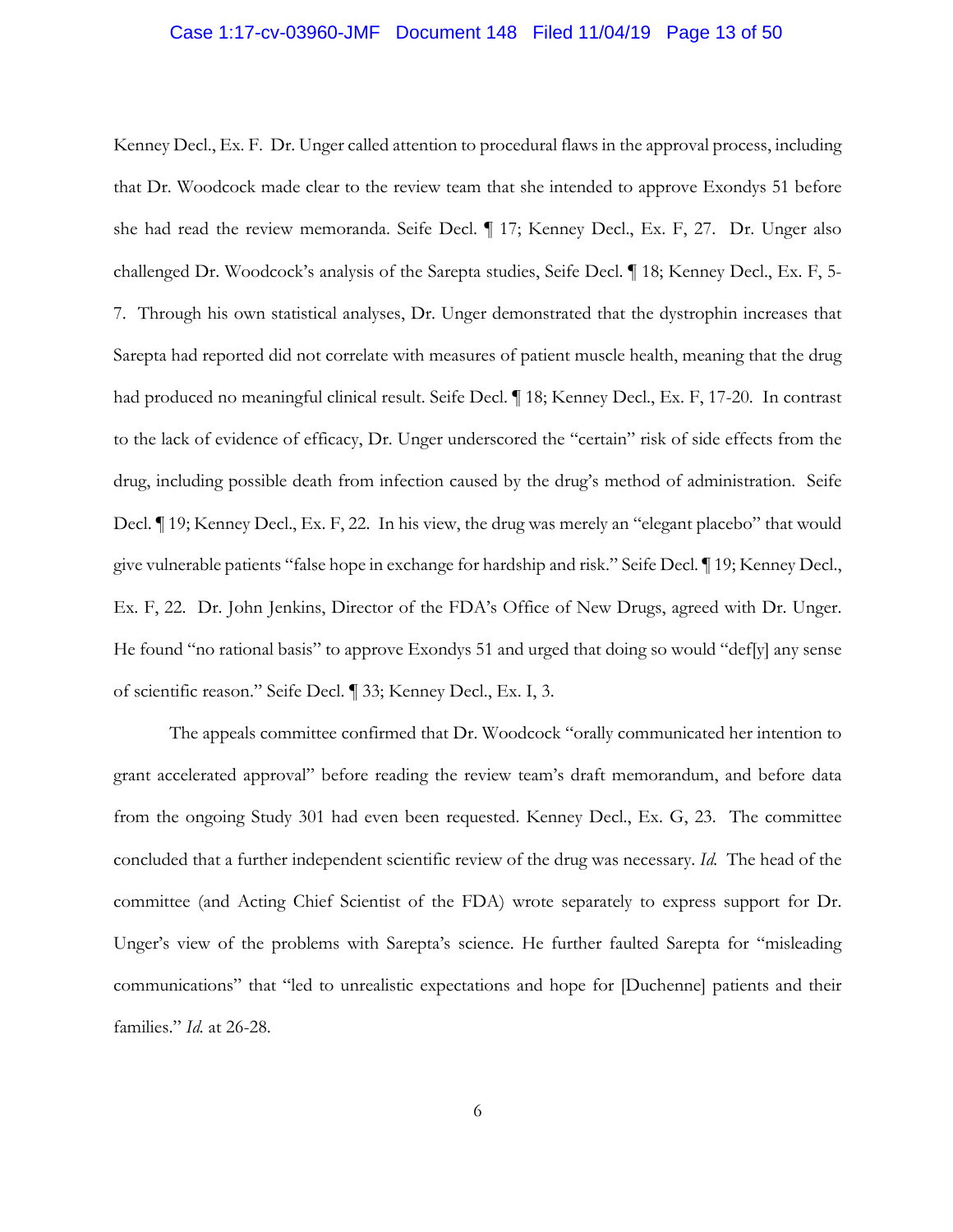#### Case 1:17-cv-03960-JMF Document 148 Filed 11/04/19 Page 14 of 50

In yet another extraordinary turn of events, then-FDA Commissioner Robert Califf upheld Dr. Woodcock's approval decision despite the appeals committee's opinion. Even though Commissioner Califf found flaws in Sarepta's clinical trials that "made it impossible to use much of the resulting data as reliable evidence in regulatory decision-making," *id.*, Ex. H, 5, and even though he called for Sarepta to correct or retract Dr. Mendell's original dubious claims, he nonetheless approved the drug, *id*. at 12, n.28; Kenney Decl., Ex. M.

## **C. Background to This Lawsuit and Procedural History**

Exondys 51's unprecedented approval provoked an outcry in the scientific community and generated intense media coverage. It was reported by *The Washington Post*, *The New York Times*, *NPR*, *Forbes*, and *STAT* (a news site run by the *Boston Globe*) and criticized in at least one major medical journal. Seife Decl. ¶ 23; Kenney Decl., Ex. GG, 23-24. If ever there were a need for full transparency around the basis of the FDA's action, it is in this case of the approval of Exondys 51.

As an investigative reporter with a focus on science, data and mathematics, Seife followed the Exondys 51 approval process closely and began his own journalistic investigation into its highly unusual approval. Seife Decl. ¶¶ 4, 8, 23-25. He identified several categories of information held by the FDA that would be relevant to understanding whether the FDA approved the drug according to statutory criteria for safety and efficacy, or whether it had pushed Exondys 51 through for other reasons, such as the improper influence allegedly exerted by Dr. Woodcock and her Deputy Director, Dr. Richard Moscicki. *Id*. ¶ 24. Seife also identified specific undisclosed information needed to assess the validity of the competing claims about the trial results reported in the CSRs for Study 201 and Study 202. *Id*. ¶ 42.

Seife then drafted a FOIA request for the information he needed and submitted it to the FDA in December 2016. *Id.* ¶ 26. The FDA denied his request for expedited processing and failed to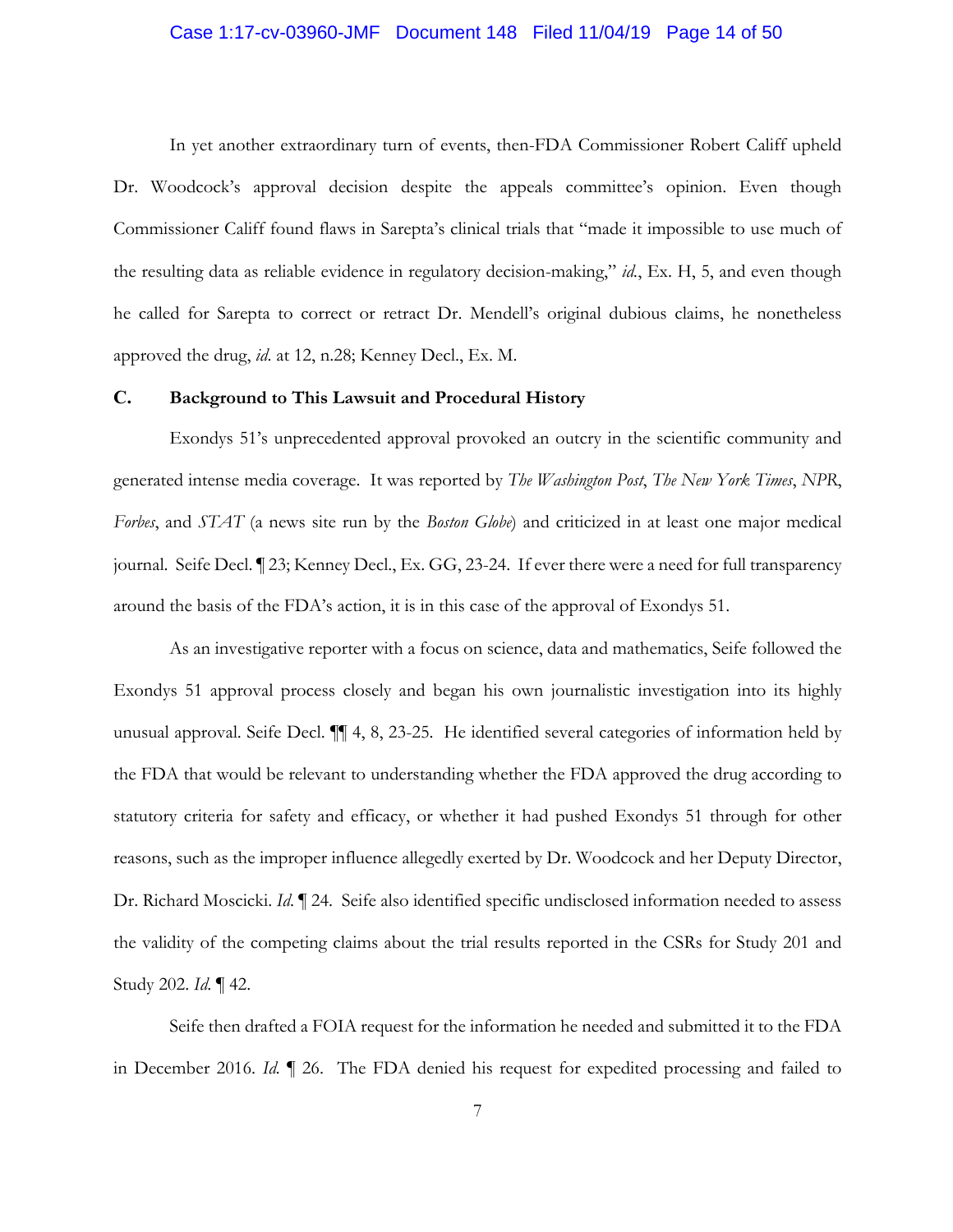#### Case 1:17-cv-03960-JMF Document 148 Filed 11/04/19 Page 15 of 50

produce any documents for nearly six months. *Id.* Seife then filed this lawsuit on May 25, 2017. *Id.* ¶ 27; Compl., ECF No. 1. Seife promptly moved for summary judgment on his right to expedited processing. Mot. for Partial Summ. J., ECF No. 16. In response to that motion, on July 11, 2017, this Court: (1) ordered disclosure by July 24, 2017 of one internal document (the Jenkins memo); and (2) referred the parties to Magistrate Judge Ellis for settlement talks. *See* ECF Nos. 29 & 30. After those settlement talks, the FDA agreed to a production schedule, which the Court approved on July 27, 2017. Stipulation and Order, ECF No. 39. Thereafter, on September 15, 2017, Sarepta filed an unopposed motion to intervene, ECF No. 44, which the Court granted, ECF No. 47.

Defendants filed motions for summary judgment on April 6, 2018, defending the FDA's withholding of the information at issue as exempt from disclosure under FOIA's Exemption 4. ECF Nos. 69, 70, & 74. On May 29, 2018, Seife filed a cross-motion for summary judgment seeking an order to compel the FDA to release the requested information. ECF No. 85. While these motions were pending, the Supreme Court granted certiorari in a case involving FOIA's Exemption 4: *Food Marketing Institute v. Argus Leader Media*. On March 27, 2019, this Court issued an order finding defendants had erroneously withheld public information and requiring the FDA to review and revise its redactions. *Seife v. FDA*, No. 17-CV-3960, 2019 WL 1382724 (S.D.N.Y. Mar. 27, 2019) (Furman, J.). The Court then stayed resolution of the summary judgment motions pending the Supreme Court's decision in *FMI*. *Id. At* \*1 n.1 (noting the instant case involves "a request governed by the statute as amended in 2016," though postponing a full ruling until after *FMI*).

The Supreme Court issued its opinion on June 24, 2019, clarifying the agency's burden to establish that information falls within the scope of Exemption 4's discretionary authority to deny public access. 139 S. Ct. 2356. Pursuant to this Court's March order, both parties proposed to submit supplemental briefing, and a schedule was set on August 2, 2019. ECF No. 137.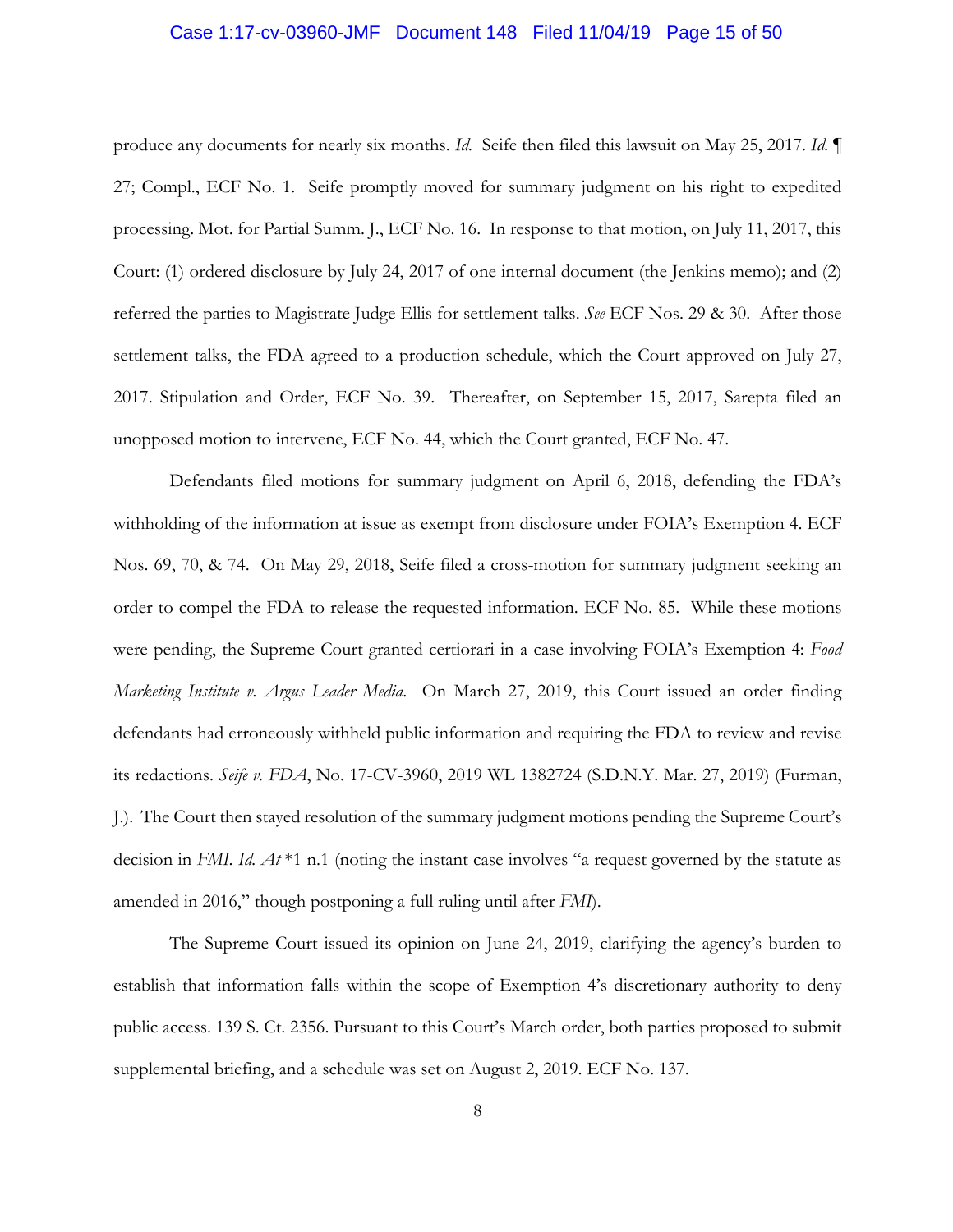#### **ARGUMENT**

As described below, the FDA must make *two* independent statutorily-required showings to justify a refusal to disclose information. It has only attempted to make one of them, and fails even at that.

## **I. THE FDA MUST MEET TWO STATUTORY BURDENS TO WITHHOLD THE INFORMATION AT ISSUE**

Both the purpose and plain language of FOIA create a "strong presumption in favor of disclosure." *U.S. Dep't of State v. Ray*, 502 U.S. 164, 173 (1991). FOIA provides nine "limited exemptions" to disclosure, but these specific exemptions "do not obscure the basic policy that disclosure, not secrecy, is the dominant objective of the Act." *Dep't of Air Force v. Rose*, 425 U.S. 352, 361 (1976). Consequently, the exemptions "must be narrowly construed" to preserve FOIA's core purpose. *Id.* If the FDA seeks to avoid FOIA's requirement of disclosure, it bears the burden of demonstrating that an exemption applies. *See Ray*, 502 U.S. at 173.

Under Exemption 4, the FDA may withhold "commercial or financial information obtained from a person [that is] privileged or confidential." 5 U.S.C. § 552(b)(4). To qualify as "confidential" as defined in *FMI*, the FDA must demonstrate that the withheld information is "customarily and actually treated as private by its owner and provided to the government under an assurance of privacy." 139 S. Ct. at 2366.

Yet it is no longer enough that the FDA prove that commercial or financial information is confidential to withhold it under Exemption 4. In 2016, Congress raised the bar for withholding records even higher by passing the FOIA Improvement Act. Pub. L. No. 114-185, § 2, 130 Stat. 538 (codified as amended at 5 U.S.C. § 552 (2018)). Under this amendment, the FDA can no longer withhold information under any exemption unless "the agency" also shows that it "reasonably foresees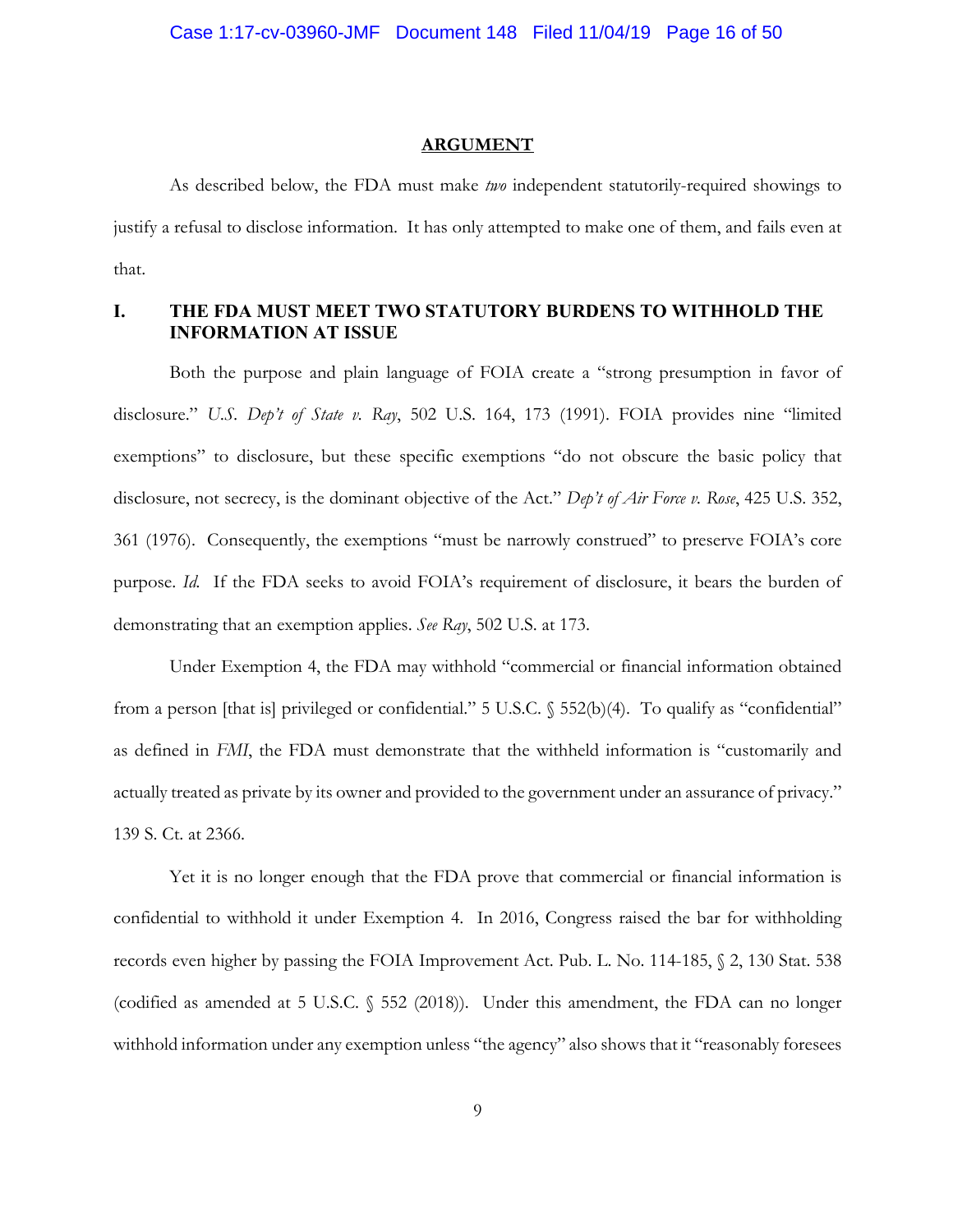#### Case 1:17-cv-03960-JMF Document 148 Filed 11/04/19 Page 17 of 50

that disclosure would harm an interest protected by [that] exemption." 5 U.S.C.  $\S$  552(a)(8)(A)(i).<sup>3</sup> Termed the "'foreseeable harm' standard," *Rosenberg v. DOD.*, 342 F. Supp. 3d 62, 72 (D.D.C. 2018), this amendment requires that an agency now "release a record—*even if* it falls within a FOIA exemption—if releasing the record would not reasonably harm an exemption-protected interest," *id.* at 73 (emphasis added); *see also Judicial Watch, Inc. v. U.S. Dep't of Commerce*, 375 F. Supp. 3d 93, 100 (D.D.C. 2019) ("[E]ven if an exemption applies, an agency must release the document unless doing so would reasonably harm an exemption-protected interest.").

Although the Supreme Court did not—and indeed, could not—address the foreseeable harm standard in its *FMI* opinion, the standard applies to cases involving Exemption 4 that arise after the 2016 amendment became effective, like this one. The litigation that led to the Court's decision in *FMI* began in 2011, five years before the amendment took effect on June 30, 2016. §1, 130 Stat. at 538. Thus, the Court's statements in *FMI* shape the agency's Exemption 4 burden, but the opinion provides no guidance on the foreseeable harm analysis. And although the Court determined that Exemption 4 did not have a built-in harm analysis prior to the amendment, Congress unambiguously required agencies to demonstrate foreseeable harm when it amended FOIA.

Since the 2016 amendment applies here, this Court must determine if defendants have met two independent and equally dispositive burdens. Defendants must show that the records fall within Exemption 4 *and* that their release will foreseeably harm an interest protected by this exemption. When determining whether the agency has met these two burdens—as with any decision about whether an agency has "improperly withheld" a record—"the court shall determine the matter *de novo*."

<sup>&</sup>lt;sup>3</sup> The statute excepts from the foreseeable harm standard cases in which "disclosure is prohibited by law,"  $\S$  552(a)(8)(A)(i)(II), an exception that does not apply here.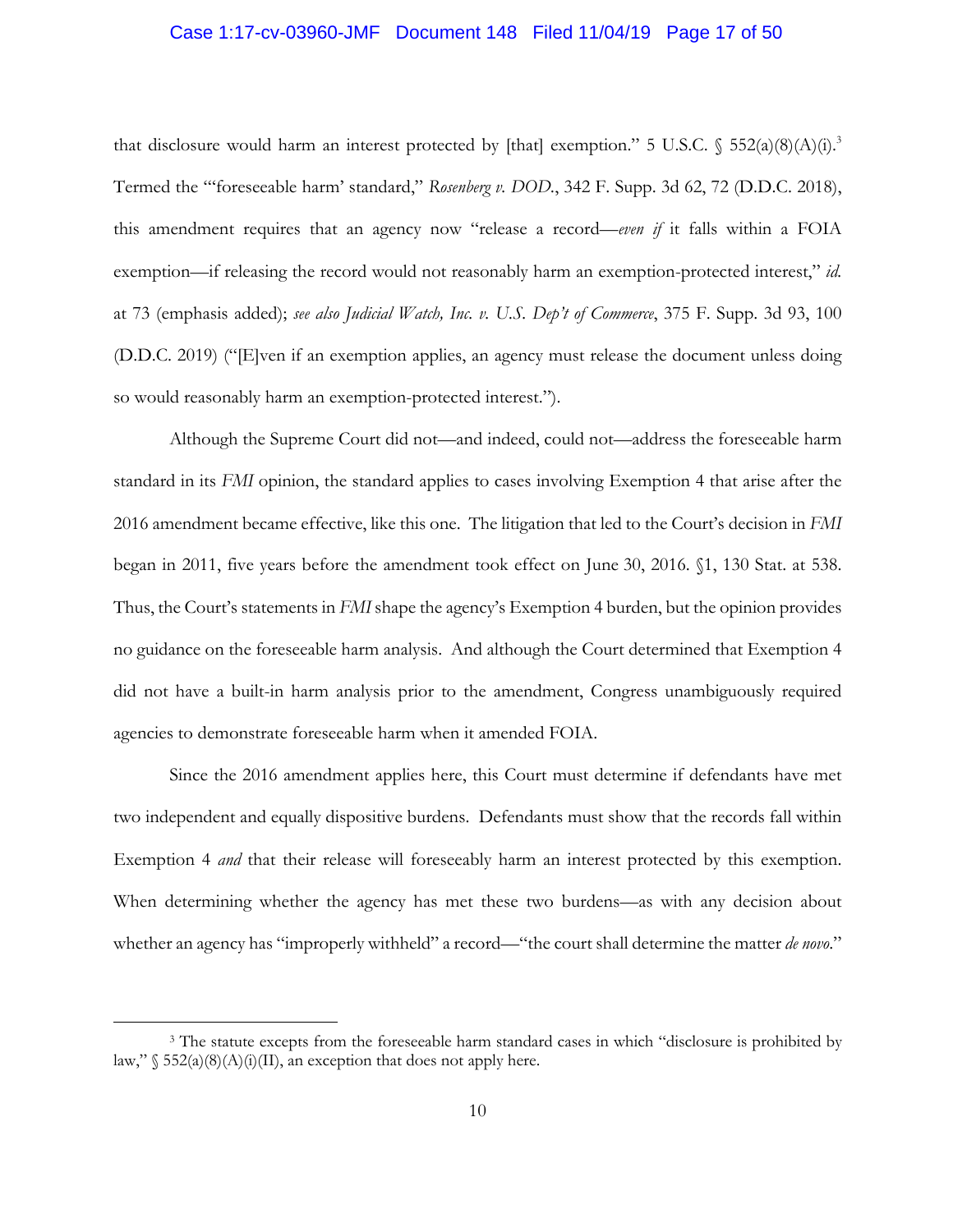### Case 1:17-cv-03960-JMF Document 148 Filed 11/04/19 Page 18 of 50

5 U.S.C. § 552(a)(4)(B). Under the *de novo* standard, "[t]he agency's decision that the information is exempt from disclosure receives no deference." *Bloomberg, L.P. v. Bd. of Governors of the Fed. Reserve Sys.*, 601 F.3d 143, 147 (2d Cir. 2010) (citing *Reporters Comm.*, 489 U.S. at 755). And, in a motion for summary judgment under FOIA, the agency bears the burden to introduce evidence "sufficient to afford the FOIA requester a meaningful opportunity to contest, and the district court an adequate foundation to review, the soundness of the withholding." *New York Times Co. v. DOD*, 499 F. Supp. 2d 501, 509 (S.D.N.Y. 2007) (quoting *Campbell v. DOJ*, 164 F.3d 20, 31 (D.C. Cir. 1998)). Here, defendants fail to meet both of their burdens.

## **II. DEFENDANTS FAIL TO ESTABLISH THAT DISCLOSURE OF THE DISPUTED INFORMATION WILL FORSEEABLY HARM AN "INTEREST PROTECTED BY" EXEMPTION 4**

### **A. The 2016 Amendments Impose a Significant New Burden on the FDA**

Because this case involves a FOIA request made after the effective date of the 2016 amendments, it is governed by the new foreseeable harm standard.4 This requires the FDA to demonstrate a high likelihood of harm to an interest protected by Exemption 4 sufficient to outweigh FOIA's core objective of informing the public about "what the government is up to."

## **1. The agency must provide independent and meaningful evidence that disclosure will cause reasonably foreseeable harm.**

This Court's own jurisprudence recognizes that the "foreseeable harm" standard created by

the 2016 amendments imposes "an *independent* and *meaningful* burden on agencies" beyond that required to meet an exemption. *NRDC*, 2019 WL 3338266, at \*1 (emphasis added). Other federal district

<sup>4</sup> This Court has already noted the applicability of the 2016 amendments in this case. *Seife*, 2019 WL 1382724, at \*1 n.1. *See also* Compl., Ex. 1, ECF No. 1 (FOIA request dated December 5, 2016); Pl.'s Mot. for Summ. J. 12, ECF No. 86 (citing 5 U.S.C. § 552(a)(8)(A)(i)); Pl.'s Reply Mem. 11, ECF No. 112 (same); Letter Notice of Grant of Cert. of FMI, n.1, ECF No. 128 (same).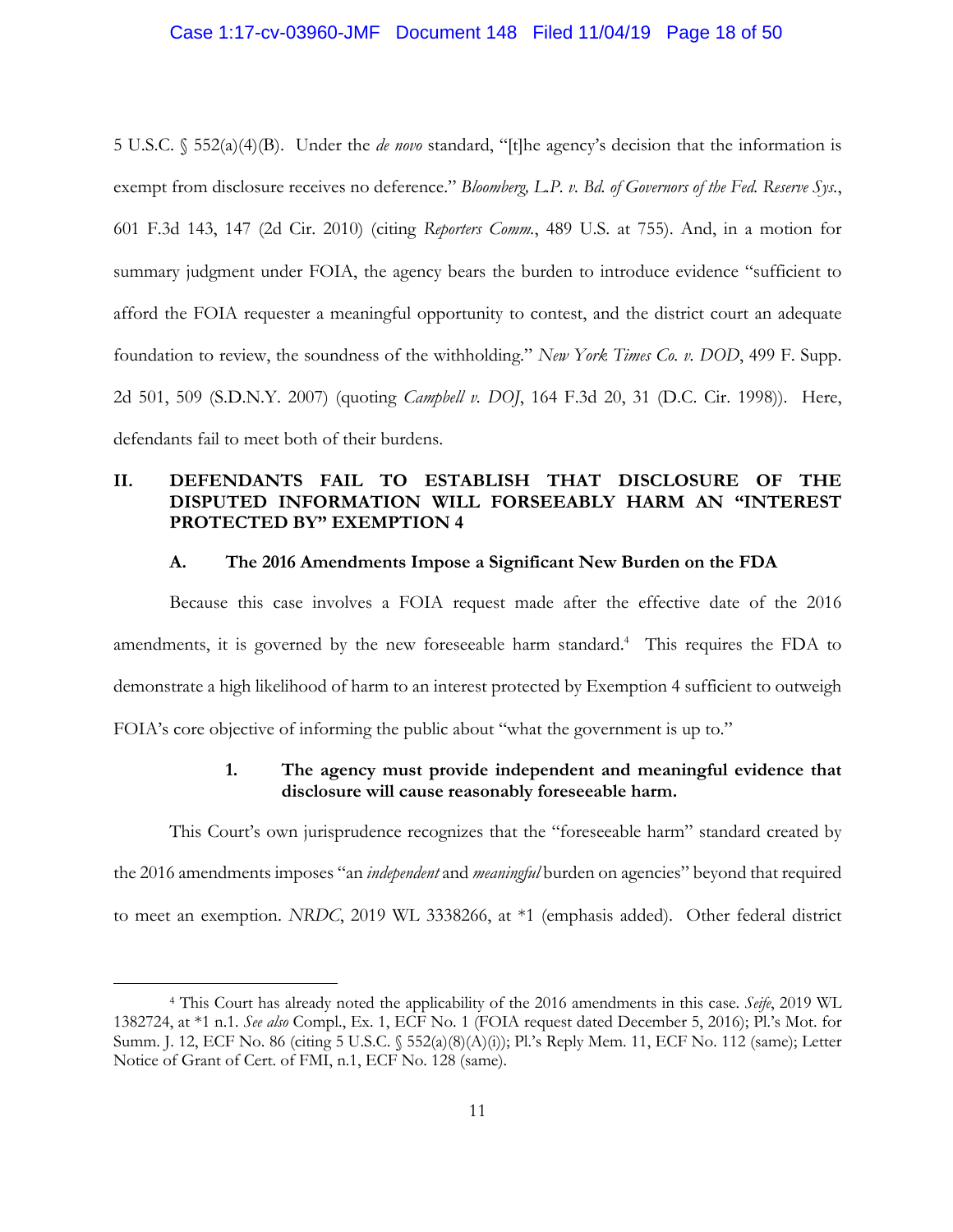### Case 1:17-cv-03960-JMF Document 148 Filed 11/04/19 Page 19 of 50

courts have uniformly applied foreseeable harm as its own, additional requirement in cases arising after the amendments. *See*, *e.g.*, *Judicial Watch*, 375 F. Supp. 3d at 99-100; *Rosenberg*, 342 F. Supp. 3d at 77-79; *Ecological Rights Found. v. Fed. Emergency Mgmt. Agency*, No. 16-CV-05254-MEJ, 2017 WL 5972702, at \*6 (N.D. Cal. Nov. 30, 2017).

To meet this "*independent* and *meaningful* burden," *NRDC*, 2019 WL 3338266, at \*1 (emphasis added), the agency must introduce evidence that contains far more than mere perfunctory or "boiler plate" statements of harm. *See Judicial Watch*, 375 F. Supp. 3d at 100; *Rosenberg*, 342 F. Supp. 3d at 79. It must instead set forth detailed information that "explain[s] how a particular . . . withholding would harm" the interest protected by the exemption. *Rosenberg*, 342 F. Supp. 3d at 78 (citing *Ecological Rights Found.*, 2017 WL 5972702, at \*1). This requires a robust evidentiary showing, and courts have readily denied summary judgment when agencies could not establish a specific harm that disclosure would cause. *See, e.g.*, *Judicial Watch*, 375 F. Supp. 3d at 101 (denying summary judgment where the agency "failed to satisfactorily show" that disclosure "would result in reasonably foreseeable harm"); *see also Rosenberg*, 342 F. Supp. 3d at 79; *Ecological Rights Found.*, 2017 WL 5972702, at \*6.

## **2. The harm must be likely to result from disclosure and material or tangible.**

Grammatically, the adverb "reasonably" controls the scope of "reasonably foreseeable" harm required by the 2016 amendments. Without "reasonably," an agency would be able to withhold information for any theoretically foreseeable harm, reasonable or not. Although undefined in FOIA, the plain meaning of "reasonably" is "to a fairly high degree, level, or standard."5 "Foreseeable" is

<sup>5</sup> Macmillan's Dictionary, https://www.macmillandictionary.com/us/dictionary/american/reasonably (last visited Nov. 1, 2019). *See also* Merriam-Webster's Online Dictionary, https://www.merriam-webster.com/dictionary/reasonably (last visited Nov. 1, 2019) (providing a legal definition of "reasonable" as "of an appropriate degree or kind" or "applying reason or logic.").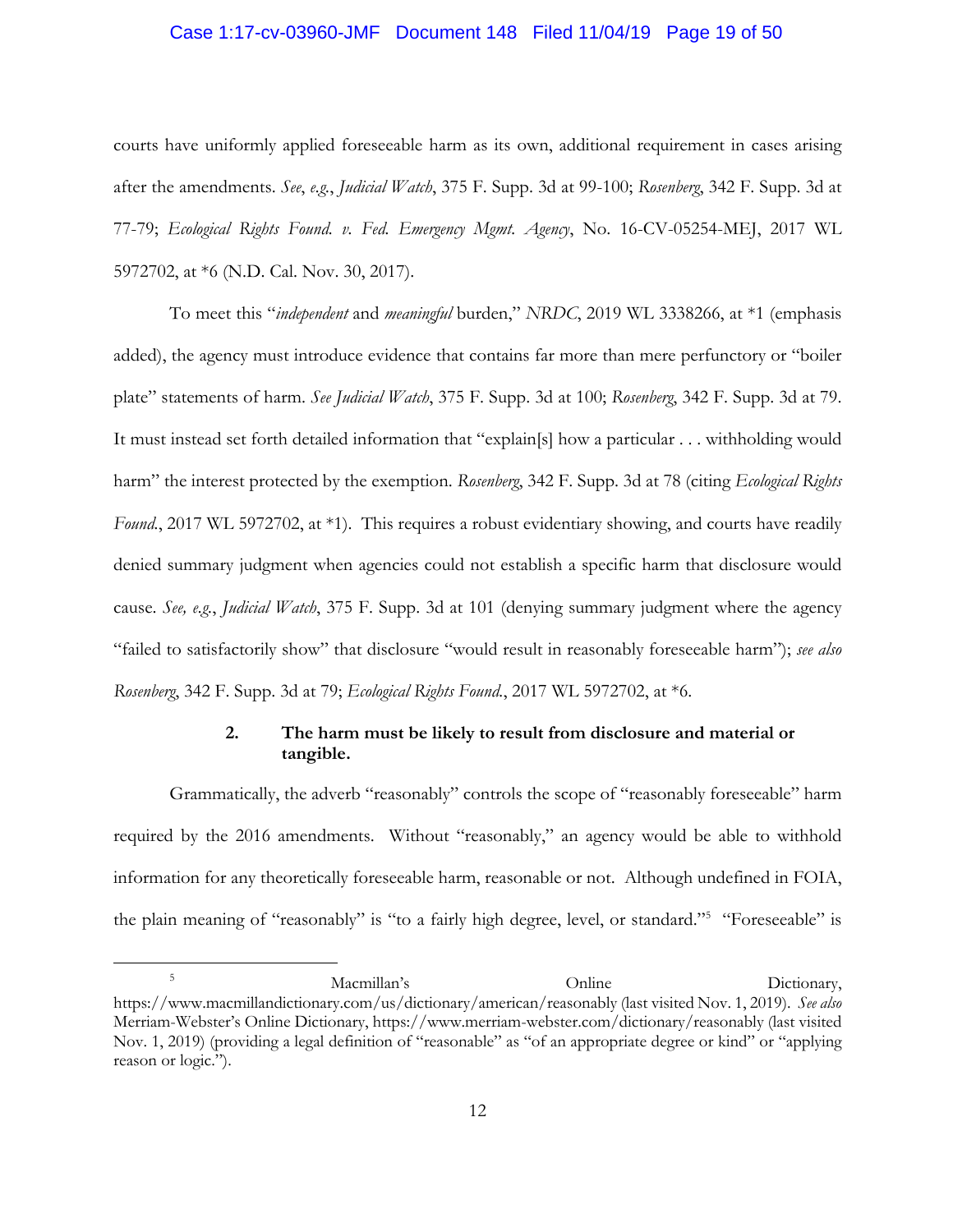#### Case 1:17-cv-03960-JMF Document 148 Filed 11/04/19 Page 20 of 50

defined as "the characteristic of an event making it one to be anticipated." *Foreseeable*, *Ballentine's Law Dictionary* (3d ed. 1969). And Black's Law defines "harm" as an "injury, loss, damage; material or tangible detriment." *Harm*, *Black's Law Dictionary* (11th ed. 2019). Thus, read together, "reasonably foreseeable harm" requires harm that is *likely* to result from disclosure and that is also "material" and "tangible." *Id.* Accordingly, in order to satisfy the "reasonably foreseeable harm" standard in this case, the FDA is required to show that some tangible and material harm to an interest protected by Exemption 4 is likely to result from disclosure of the withheld CSR information.

## **3. The agency must independently substantiate third-party claims of foreseeable harm.**

The plain text of the 2016 amendments also means that "the agency" itself—as opposed to a third-party information submitter—be the entity to "reasonably foresee[]" a harm.  $\S 552(a)(8)(A)(i)$ . Accordingly, in the context of Exemption 4, the agency must demonstrate that this burden is satisfied and verify in some meaningful manner claims made by an information submitter. This approach gives meaning to the word "agency" and follows the "cardinal rule" of statutory interpretation to give meaning to every word in a statute, *Nielsen v. Preap*, 139 S. Ct. 954, 969 (2019) (quoting *Kungys v. United States*, 485 U.S. 759, 778 (1988) (Scalia, J.) (plurality opinion)), as well as the textualist approach taken in *FMI*, 139 S. Ct. at 2363-65.

The requirement that the agency itself bear the burden of establishing foreseeable harm also furthers FOIA's core purpose of "know[ing] what the[] government is up to." *Reporters Comm*., 489 U.S. at 773 (internal quotation marks omitted). Due to inherent information asymmetries between the FOIA-requester and the government, the government can access, process, and understand information that the requester or third parties cannot. *See Vaughn v. Rosen*, 484 F.2d 820, 824-26 (D.C. Cir. 1973). Naturally, the federal records that the public requests may, as here, contain information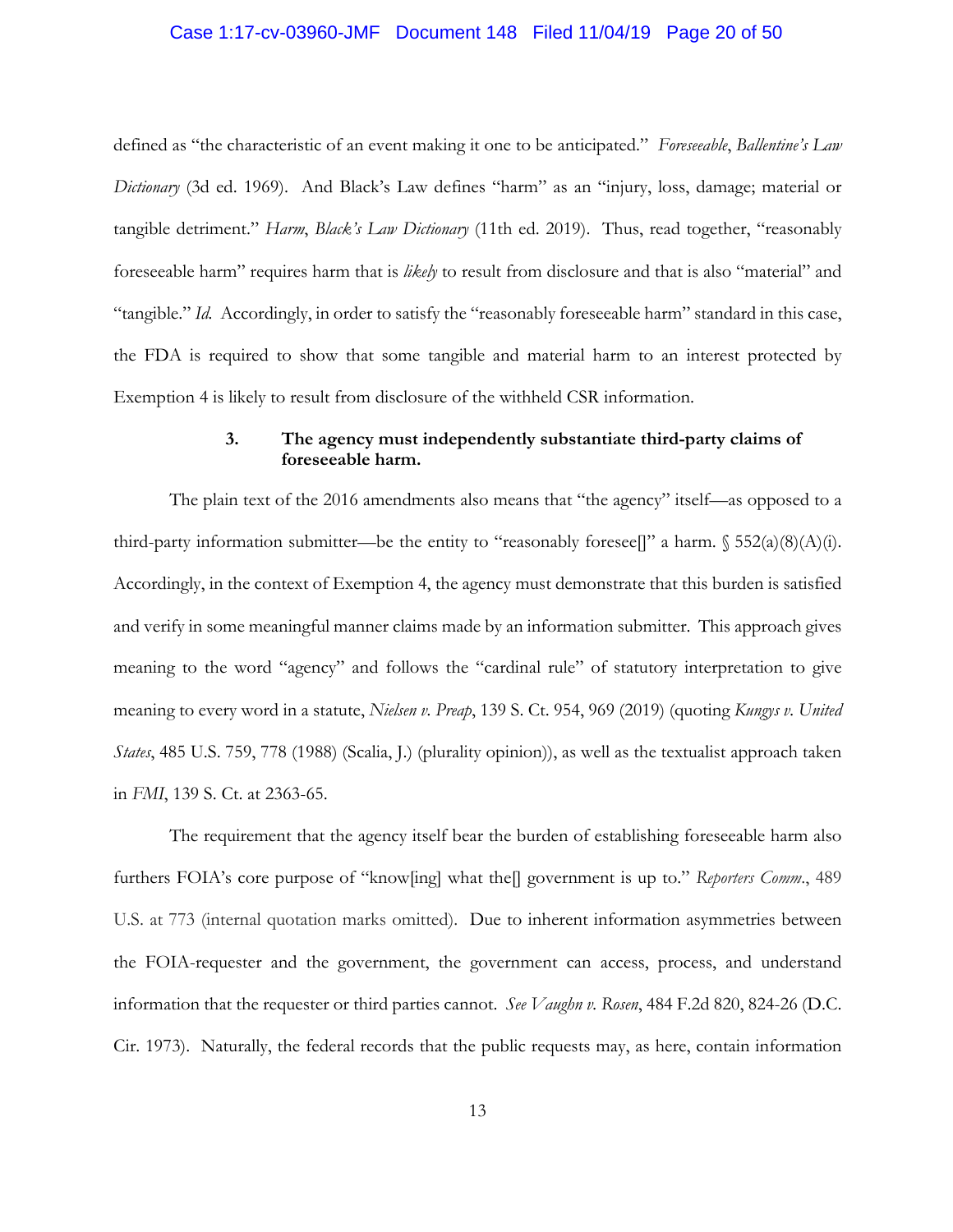#### Case 1:17-cv-03960-JMF Document 148 Filed 11/04/19 Page 21 of 50

that agencies may want to hide. *See Jones v. FBI*, 41 F.3d 238, 242-43 (6th Cir. 1994). Thus, to provide for meaningful adversarial review, the agency should be required to make clear how it has verified and substantiated claims of foreseeable harm, and the court, where necessary, should exercise its power of *in camera* review in conducting the *de novo* review of withholdings that FOIA requires.  $\S 552(a)(4)(B)$ . This approach accords with existing Second Circuit caselaw that a failure to submit "reasonably detailed explanations of why material was withheld" "[a]bsent a sufficiently specific explanation" impairs "the adversary process envisioned in FOIA litigation." *Halpern v. FBI*, 181 F.3d 279, 295 (2d Cir. 1999).<sup>6</sup>

That said, this Court need not address the exact mechanics of how an agency must substantiate an information submitter's claim of foreseeable harm because the FDA has not even attempted to do so here.<sup>7</sup> *See* Sherwood 2d Decl., Exs. 1 & 3, ECF No. 144 (reintroducing the original evidence of Ian Estepan); *but see* FDA Notice of Mot. Summ. J., ECF No. 145 (stating motion's reliance on FDA's

<sup>6</sup> The requirement that the agency independently substantiate claims of "foreseeable harm" is also similar to other agency law contexts involving health and safety or environmental regulations. For example, the Bureau of Land Management is required by the "General Conformity Rule" to review the emissions related to a project's potential effects, and, if the EPA can "reasonably foresee more than *de minimis* [emissions]," the EPA has to perform a more detailed analysis. *WildEarth Guardians v. U.S. Bureau of Land Mgmt.*, 322 F. Supp. 3d 1134, 1141 (D. Colo. 2018) (citing 40 C.F.R. §§ 51.851, 93.150–93.165). There, whenever the EPA foresees more than *de minimis* harm, its obligation to review independently is triggered. *Id*. Where it foresees harm, the EPA is required to conduct a detailed investigation. *See id*.

<sup>7</sup> As Seife demonstrated in previously objecting to the Estepan testimony, he lacks any particular knowledge or expertise to support most of his conclusions about foreseeable harm. *See* Obj. to Decl. of Ian Estepan and Mot. to Strike, ECF No. 94; *see also* Pl.'s Combined Reply Mem. of Law in Further Support of (1) Pl.'s Cross Mot. for Summ. J. and (2) Pl.'s Mot. to Strike, ECF No. 112. Mr. Estepan is a marketing professional and healthcare investor who nonetheless opines at length about highly technical and scientific matters, including the scientific and regulatory utility of certain types of data to competing scientists. Estepan Decl., ECF No. 72; Estepan 2d Decl., ECF No. 105. Seife objected to the Estepan Declarations in their entirety, and in particular ¶¶ 18, 22-28, 29-33, 34-39, 40-43, 44-60 of the Estepan Declaration, as well as the numerous conclusory and speculative statements throughout. *See* ECF No. 94, 7-20; ECF No. 112, 13-19. The Court determined that "many of [these] arguments . . . go to credibility rather than admissibility," and that it would "resolve [these] challenges to the particular paragraphs of the declarations when deciding the parties' motions for summary judgment." 2019 WL 1382724, at \*2-4.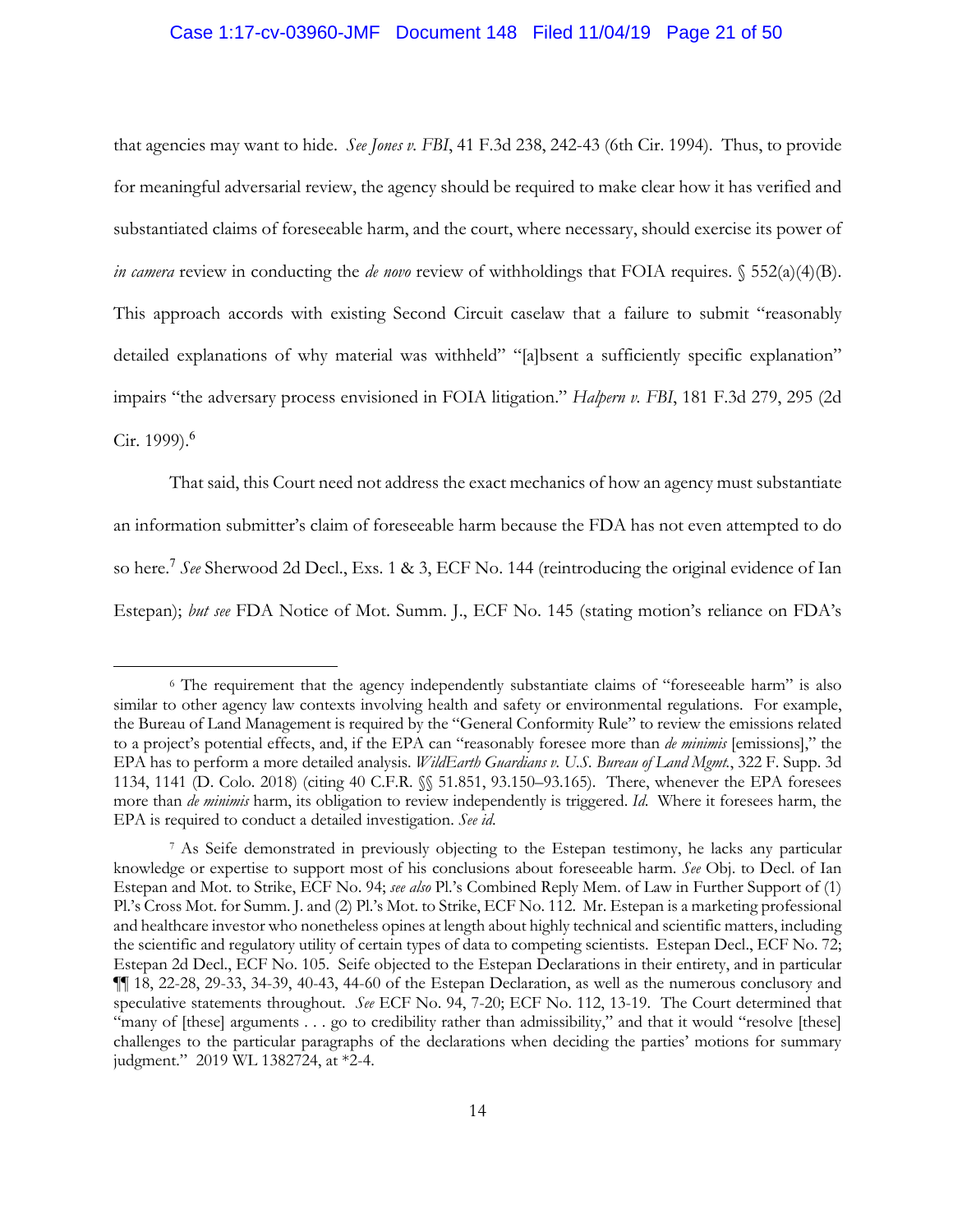#### Case 1:17-cv-03960-JMF Document 148 Filed 11/04/19 Page 22 of 50

previous declarations from Nancy Sager and Howard Philips but not resubmitting them despite court order to do so). Neither Sarepta nor the FDA *once* mention in their supplemental briefs the question of foreseeable harm, despite being on notice that the 2016 amendments apply here.<sup>8</sup> Given their failure to satisfy this burden, neither the FDA nor Sarepta should have a free opportunity to introduce new evidence to meet their initial moving burden under Rule 56, which, in FOIA cases, is designed to give the requester a meaningful ability to respond.

## **B. The "Interest Protected by" Exemption 4 Is the Submitter's Intangible Property Interest**

Under the 2016 amendments, defendants must also demonstrate that disclosing the withheld information would harm the "interest protected by" Exemption 4.  $\S$  552(a)(8)(A)(i). Exemption 4 permits the withholding of "trade secrets and commercial or financial information obtained from a person and privileged or confidential." § 552(b)(4). To determine the "interest protected by" Exemption 4, the court must undergo a "careful examination of the ordinary meaning and structure of the [exemption] itself." *FMI*, 139 S. Ct. at 2364. As the structure and meaning illustrate, the "interest protected by" Exemption 4 is best understood as an interest in intangible property—namely the economic value derived from trade secrets or commercial or financial information—and the harm to that interest is best measured as the diminution in value of that information that would result from its disclosure.

*First*, looking to the structure of Exemption 4, it protects multiple forms of intangible property—be they trade secrets (which are not at issue in this case)<sup>9</sup> or confidential "commercial or

<sup>8</sup> Counsel for Seife flagged both orally and in writing that foreseeable harm would be central to Seife's cross-motion for summary judgment in late July 2019 before finalizing the briefing schedule, and even voluntarily provided a brief authored by counsel advancing similar arguments. Kenney Decl. ¶¶ 12-13.

<sup>9</sup> The parties stipulated that the information at issue falls under the umbrella of commercial information, and does not involve trade secrets. *See* Joint Letter on Issues to Be Addressed in Cross Mots. for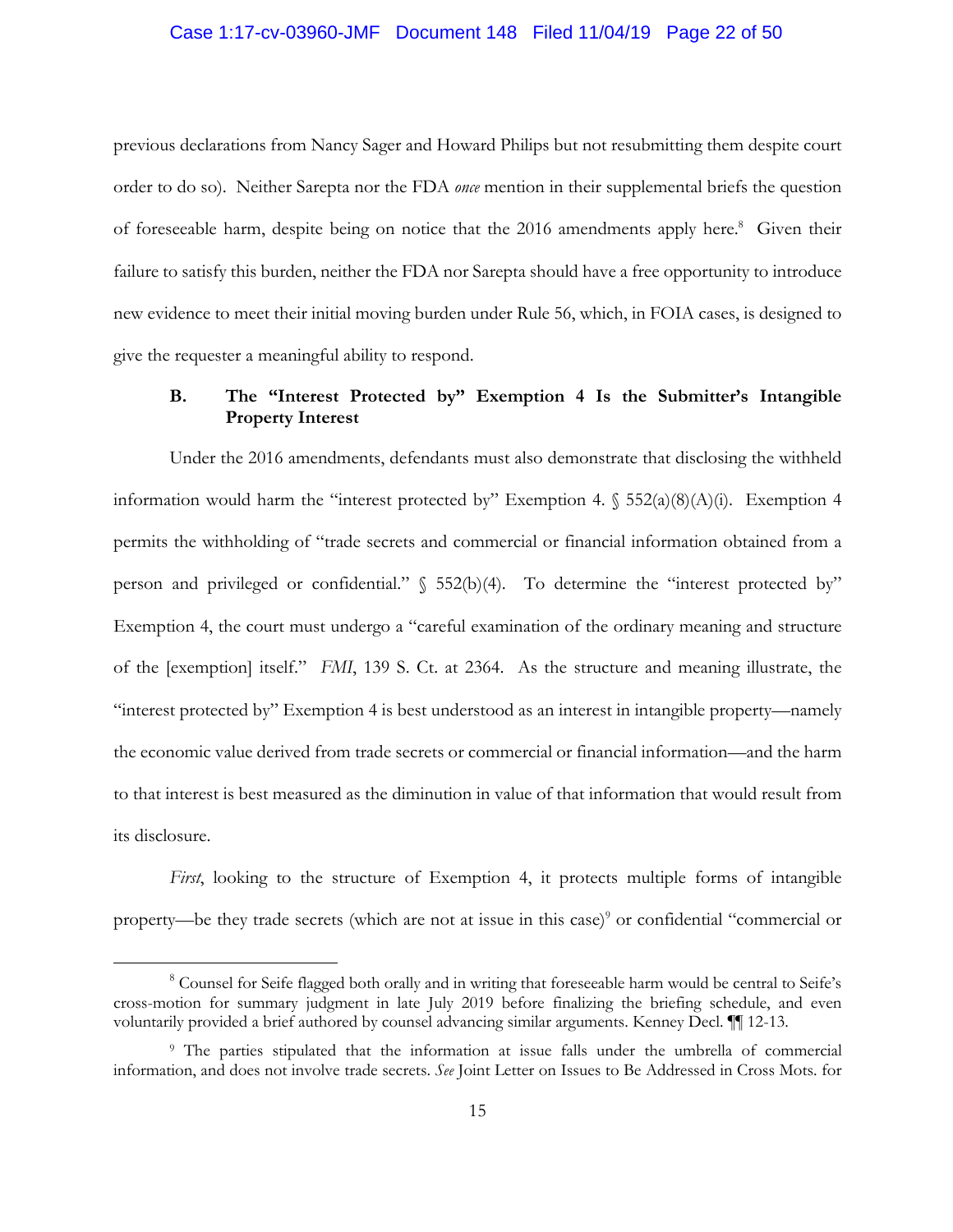#### Case 1:17-cv-03960-JMF Document 148 Filed 11/04/19 Page 23 of 50

financial" information. Under well-accepted canons of construction, the phrases "trade secrets" and "commercial or financial information" within the Exemption are not read in isolation. *See U.S. Nat. Bank of Oregon v. Indep. Ins. Agents of Am.*, *Inc.*, 508 U.S. 439, 455 (1993) ("Over and over we have stressed that [i]n expounding a statute, we must not be guided by a single sentence or member of a sentence, but look to the provisions of the whole law, and to its object and policy.") (internal quotation marks omitted); *see also Abuelhawa v. United States*, 556 U.S. 816, 819 (2009) (noting the "rule that[] . . . statutes are not read as a collection of isolated phrases"). It also is blackletter law that trade secrets and commercial information are forms of intangible property. *See Carpenter v. United States*, 484 U.S. 19, 26 (1987) ("Confidential business information has long been recognized as property."); *Speedry Chem. Prods., Inc. v. Carter's Ink Co.*, 306 F.2d 328, 330 (2d Cir. 1962) ("There is a 'property right' in trade secrets, which may be protected against those who acquire and use the knowledge thereof wrongfully.").

*Second*, the text of Exemption 4—specifically the phrase "commercial or financial information" at issue here—also supports the reading that the "interest" protected by Exemption 4 is fundamentally economic in nature. Since FOIA does not define "commercial," it must be interpreted looking to its "ordinary, contemporary, common meaning." *FMI*, 139 S. Ct. at 2362 (citation omitted). At the time FOIA was enacted, "commercial" was defined as "[o]f, relating to, or engaged in commerce; mercantile"; "[p]roduced in large quantities for industry"; and "[h]aving financial gain as an object." *Commercial*, Standard College Dictionary (1963); *see also Am. Airlines, Inc. v. Nat'l Mediation Bd.*, 588 F.2d

Summ. J., ECF No. 65; Sarepta's Suppl. Mem. Summ. J. at 11, ECF No. 140; FDA's Suppl. Mem. Summ. J. at 8, ECF No. 146. Although Sarepta now suggests that it does consider the information as "trade secrets," Verni Decl. ¶ 7, ECF No. 143, it is bound by the earlier stipulation, and, in any event, precedent holds that clinical trial data does not qualify as trade secrets under Exemption 4. *See Pub. Citizen Health Research Grp. v. FDA*, 704 F.2d 1280, 1290 (D.C. Cir. 1983)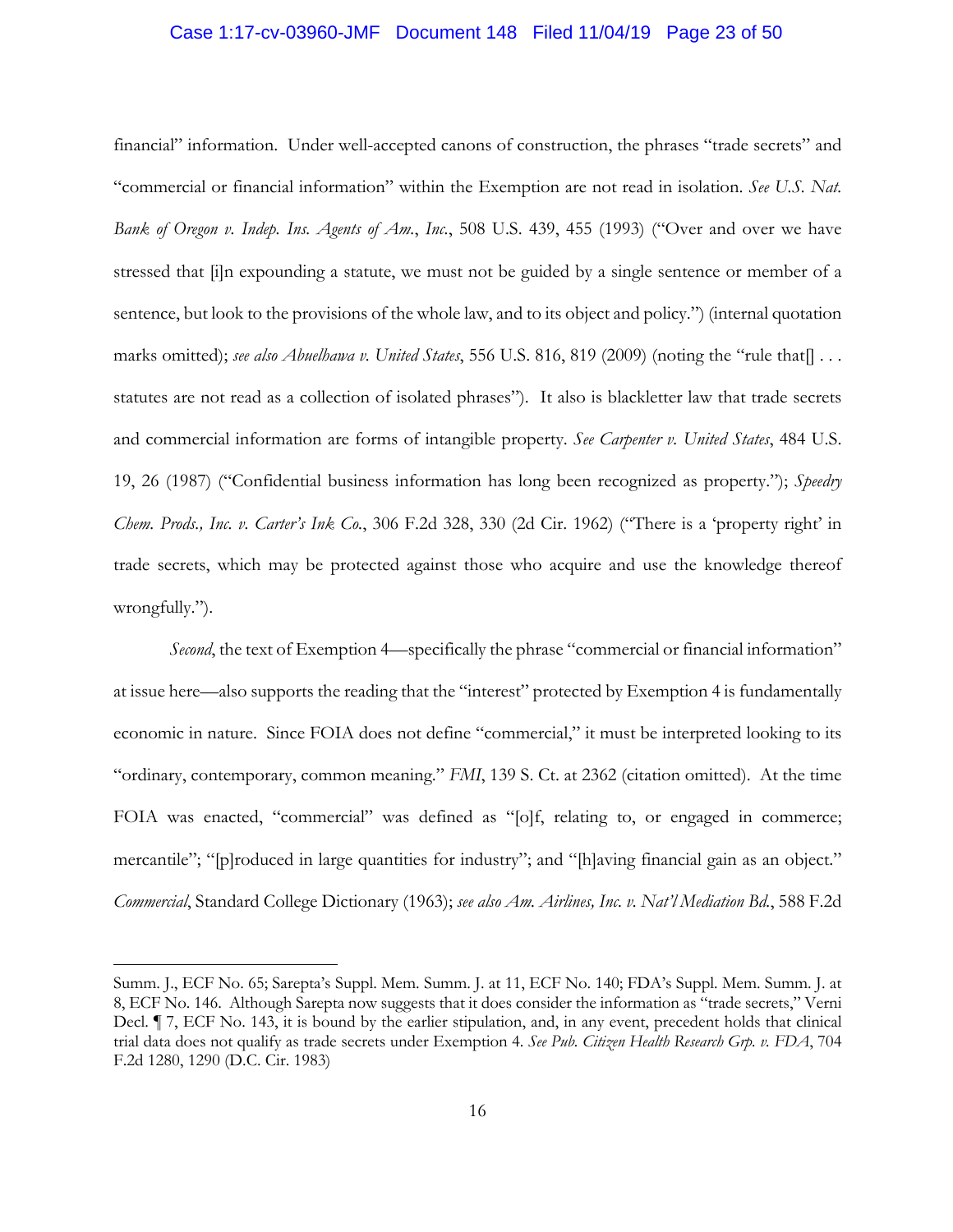#### Case 1:17-cv-03960-JMF Document 148 Filed 11/04/19 Page 24 of 50

863, 870-72 (2d Cir. 1978) ("'Commercial' surely means pertaining or relating to or dealing with commerce."). Applying this definition, in *New York Public Interest Research Group. v. EPA*, this Court concluded that Exemption 4 could not be invoked to justify withholding because the term "commercial" did not encompass information where defendants "failed to establish that the information ha[d] any intrinsic value." 249 F. Supp. 2d 327, 334 (S.D.N.Y. 2003). This interpretation accords with the above—that the interest protected by Exemption 4 relates to the intrinsic value of the withheld *information itself*.

Accordingly, to measure the "harm" to the commercial interest protected by Exemption 4, this Court should look to the loss of value of the intangible property to the property holder. Although there are multiple metrics to measure this loss in value, the most common is the depreciation of the intangible property itself. For example, the Second Circuit has stated that "[t]he amount of damages recoverable in an action for misappropriation of trade secrets may be measured either by the plaintiff's losses, or by the profits unjustly received by the defendant." *A.F.A. Tours, Inc. v. Whitchurch*, 937 F.2d 82, 87 (2d Cir. 1991) (citations omitted).

In sum, both the structure and ordinary meaning of Exemption 4 make clear that to withhold the requested information, defendants must demonstrate that disclosure would result in a reasonably foreseeable harm measured by a diminution in value of the information at issue to Sarepta. Defendants have not and cannot make this showing, as demonstrated below.

## **C. Defendants Fail to Show that Disclosure Would Inflict on Sarepta a Harm of the Type Exemption 4 Seeks to Prevent**

Defendants must demonstrate that disclosure of the withheld information would cause some tangible and material harm to a property interest of Sarepta. Just as Sarepta's conclusory claims were insufficient to show a competitive harm under the *National Parks* standard in the last round of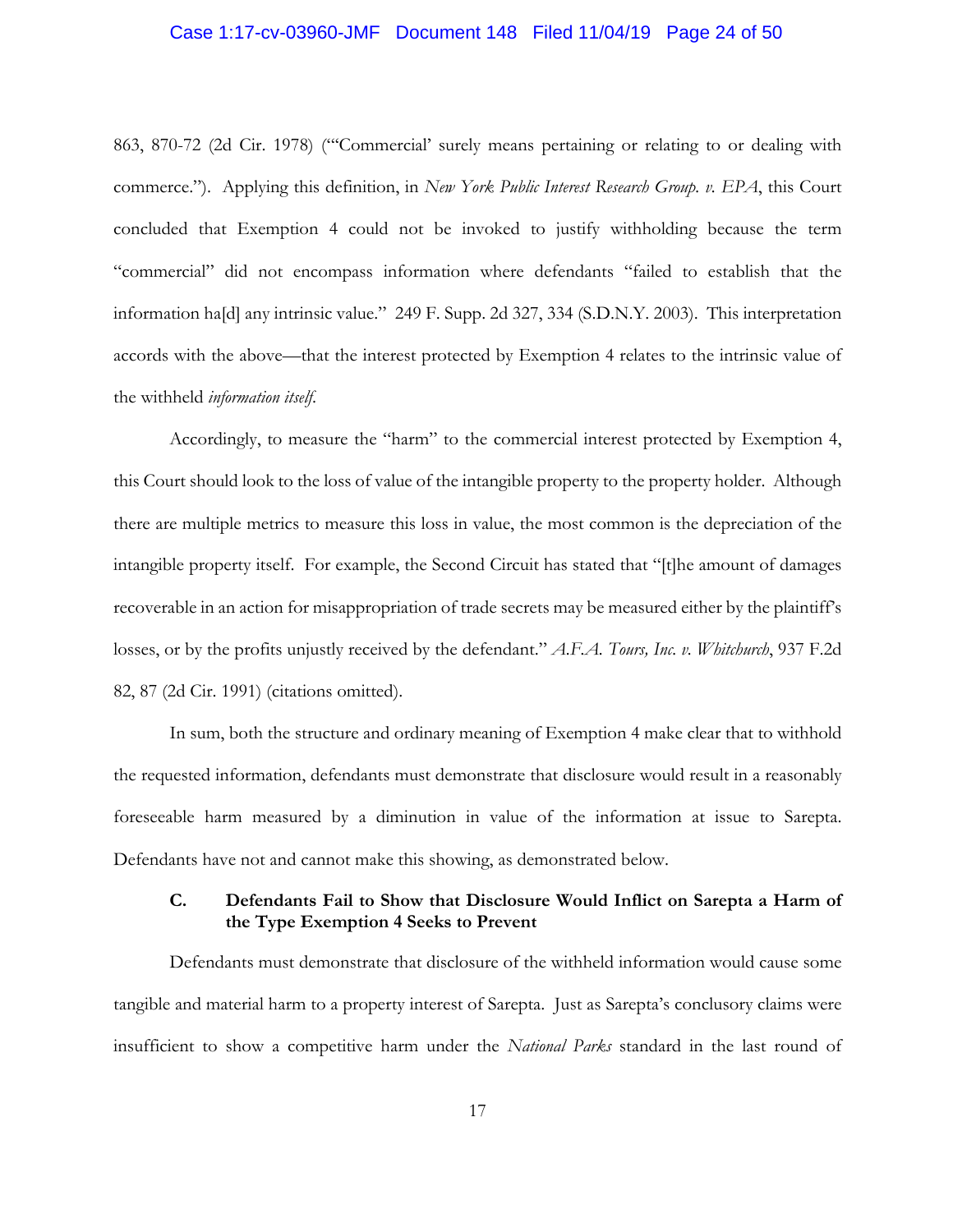#### Case 1:17-cv-03960-JMF Document 148 Filed 11/04/19 Page 25 of 50

summary judgment briefing, so too are they insufficient to show a reasonably foreseeable harm now. The harm from disclosure put forth by Sarepta can primarily be measured in four categories, and there is insufficient evidence of *any* harm to justify withholding.<sup>10</sup>

## **1. Study procedures.**

Disclosure of Sarepta's study procedures would not cause a commercial harm to Sarepta by allowing competitors to "copy Sarepta's study design, or selectively modify it." 2d Sherwood Decl. Ex. 1 ¶ 23. In fact, Seife has made clear that he does not seek step-by-step clinical protocol details, Seife Decl. ¶ 50; rather, he seeks the narrative description of the tests conducted and their results presented in the CSRs, Seife Decl. ¶¶ 43, 63-64, 91. Even if Seife *were* seeking the protocols, Sarepta cannot point to a single court that has barred their disclosure, and for good reason: Courts that have considered the issue have concluded that such protocols do not fall within Exemption 4 and that a public interest in their release must be taken into account. *See, e.g.*, *Pub. Citizen Health Research Grp. v.*

<sup>&</sup>lt;sup>10</sup> Sarepta's contention that disclosure would cause harm also rests on the argument that competitors could use the information to "bypass the years of expensive trial and error work that Sarepta undertook," 2d Sherwood Decl. Ex. 1 | 25, or to develop a "historical external control set," *id.* | 33. Estepan claims that publicizing Sarepta's study results would "grant Sarepta's competitors the benefit of having conducted a clinical study of [Exondys 51] without actually having done so." *Id.* ¶ 29. Additionally, he asserts that release of this information "will free Sarepta's competitors from a years-long process of building the necessary understanding to meaningfully study drugs of this kind." *Id.* ¶ 43.

However, the argument that Sarepta has spent time developing a drug falls far short of demonstrating that it will suffer a reasonably foreseeable harm as a result of disclosure. Indeed, even under the earlier competitive harm standard, the argument that CSR disclosure may cause harm by providing competitors with a "road map" has been rejected. *See Teich v. FDA*, 751 F. Supp. 243, 253 (D.D.C. 1990). In *Teich*, the court rejected the argument that disclosure of protocols and test results would cause harm by "facilitating its competitors' safety testing" and providing a "road map" to competitors, thus "taking advantage of the research funds and time" that the company had expended. *Id.* at 253. The court found it "inconceivable that disclosure of the protocols and results alone will facilitate a competitor's premarket approval application" because the competitor must submit "not only the protocols and test results, but the raw data supporting those results." *Id.* Sarepta's competitors are similarly required to submit their own safety and efficacy data to the FDA to win approval for any new drug application. 21 U.S.C. § 355.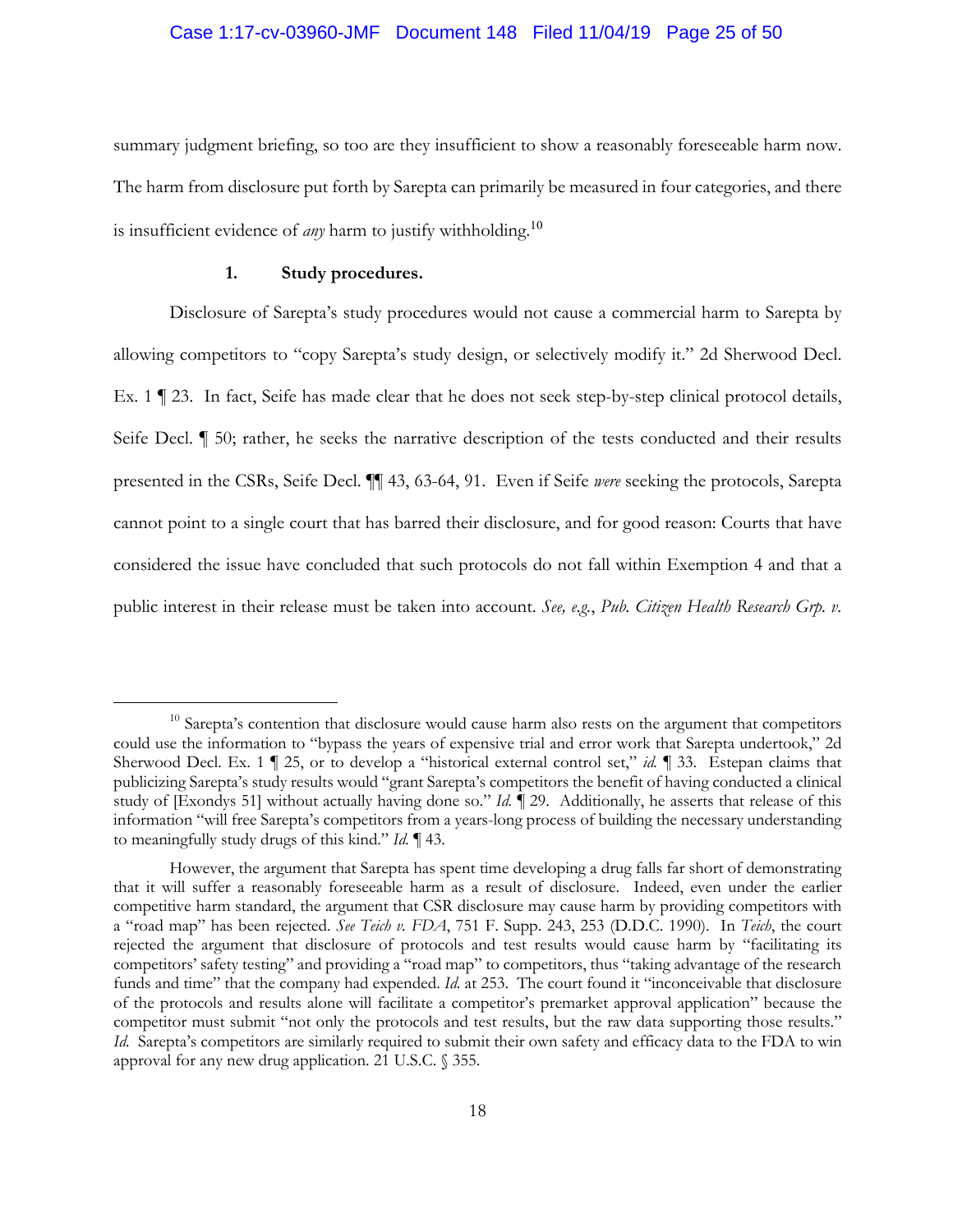#### Case 1:17-cv-03960-JMF Document 148 Filed 11/04/19 Page 26 of 50

*FDA*, 964 F. Supp. 413, 416 (D.D.C. 1997); Dkt. Entry #45, 1:96-CV-01650 (ordering protocols released).

Sarepta originally argued, albeit without any evidentiary support, that disclosure of its discussion of dystrophin in the narrative portion of the CSR would allow competitors to know exactly how Sarepta obtained this measurement. Sarepta's Corrected Summ. J. Mem. at 18, ECF No. 78. However, Sarepta has failed to explain what was unique or unknown to the industry about the techniques it used. Additionally, Sarepta has made no claim that disclosure of these narrative descriptions would cause Sarepta *itself* to suffer any commercial harm from loss of value of the information as opposed to third parties benefiting, which is required under the 2016 amendments.<sup>11</sup>

#### **2. Study results.**

Disclosure of Sarepta's study results is unlikely to benefit Sarepta's competitors because Seife seeks only de-identified data that cannot be used for commercial purposes and can only be used to further public health. *See* Seife Decl. ¶¶ 108, 117, 148, 150, 155; *see also* Lurie Decl. ¶ 25. Estepan, Sarepta's initial declarant from the last round of briefing, asserts that "de-identified patient-level study results . . . could be useful for purposes of powering a clinical trial" or be used as a "historical control set." 2d Sherwood Decl., Ex. 1  $\P$  29-33 (attaching Estepan declaration); 2d Sherwood Decl., Ex. 3 34 (attaching second Estepan declaration). By "de-identified," Estepan refers to patient data lacking only names and patient identifying numbers. But Seife is requesting data lacking *all* patient demographic information. Lurie Decl. ¶¶ 30, 33. Estepan argues that competitors would be better able to "retrospectively" design its clinical trials, noting that "patient age is a critical factor," 2d

<sup>11</sup> Sarepta's other original example of useful information, concerning its dosing procedures (Bates FDACDER\_SAR 00021640), is from a redaction that Seife has agreed to forgo requesting. Seife Decl. ¶ 49.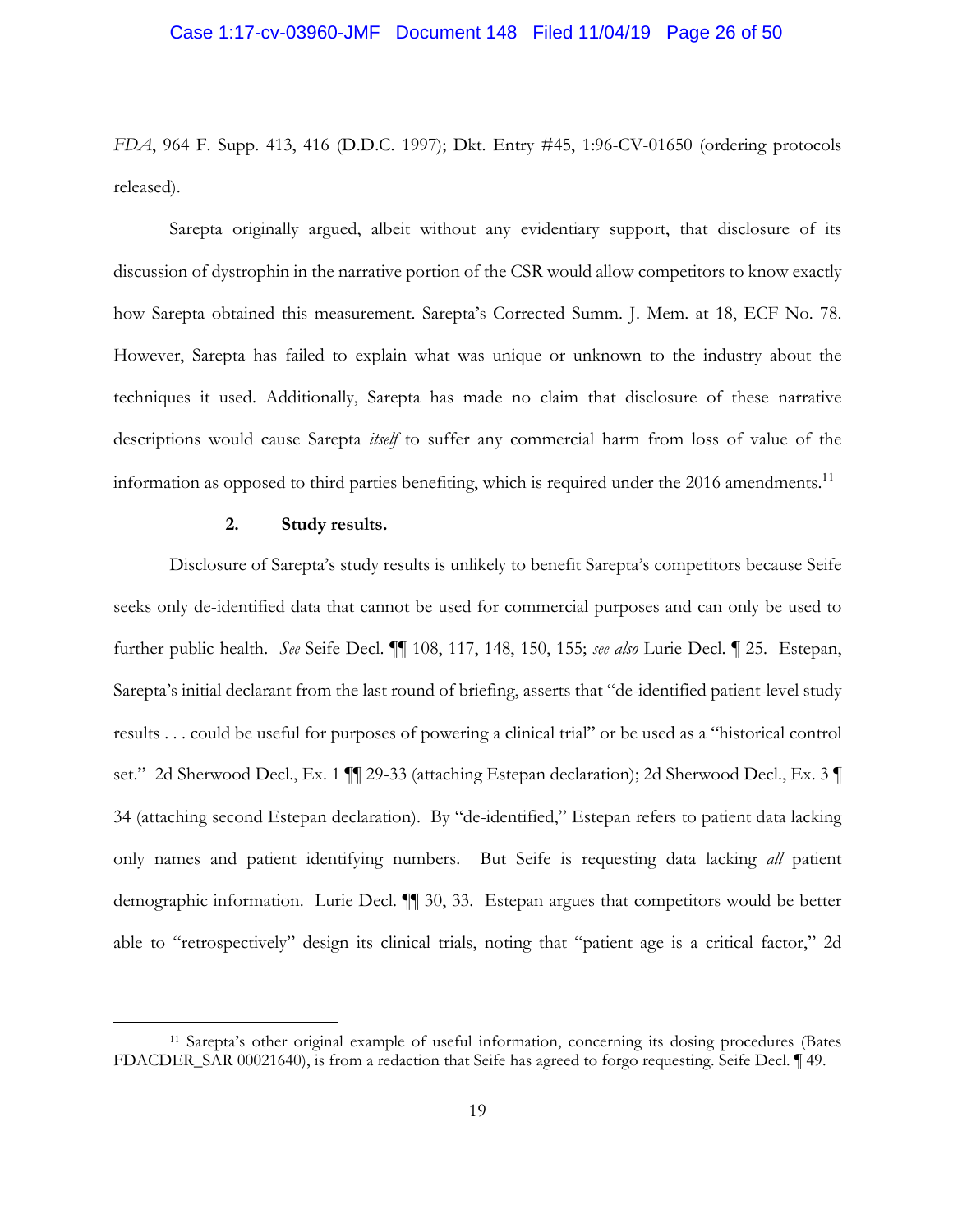#### Case 1:17-cv-03960-JMF Document 148 Filed 11/04/19 Page 27 of 50

Sherwood Decl. Ex. 1 ¶ 28, but patient age would not be included in the information Seife requests. Dr. Lurie—a medical doctor and epidemiologist with thirty years of experience in public health and clinical trial design—states that de-identified data, lacking all patient demographic information, cannot be used by competitors as a historical control in "any meaningful way." Lurie Decl. ¶ 31. This is because, as Sarepta acknowledges, 2d Sherwood Decl. Ex. 1 ¶ 33, the FDA has imposed stringent guidelines for Duchenne trials, including the requirement that patients be compared to a demographically similar population. Lurie Decl. ¶¶ 32.

Even if competitors could conceivably use this data in some way, they could not use the information for their own drug approval. As Dr. Lurie explains, the competitors' drugs "are different compounds, with different pharmacological profiles and different absorption rates" that would require separate clinical trials. *Id.* 125. In addition, drug manufacturers are given a period of "data exclusivity" preventing others from relying on the same data for submission in their drug approval applications.<sup>12</sup> In this case, Exondys 51 is entitled to seven years of data exclusivity because it is an "orphan drug." 21 U.S.C. §§ 360bb, 360cc. Finally, any claim that Sarepta's competitors could benefit from disclosure by using Sarepta's data in its own studies rests on the assumption that Sarepta's research and drug approval proceeded without misconduct. If its study and approval processes were flawed, or if the drug is ineffective, competitors would not benefit from this data in the slightest.

<sup>12</sup> The FDA has two provisions governing new drug applications: 21 U.S.C. §§ 355(b)(1) and (b)(2). Section 355(b)(1) requires applicants to submit "full reports of investigations which have been made to show whether or not such drug is safe for use and whether such drug is effective in use." 21 U.S.C. § 355(b)(1). Section 355(b)(2) allows applicants to rely on other applicants' investigations, even where the applicant does not have a right or reference, provided that the applicant certifies that no valid patents cover the drugs for which the investigations were conducted.  $\S$  355(b)(2). Because there are patents on the drug, 21 U.S.C.  $\S$ 355(b)(2) is inapposite.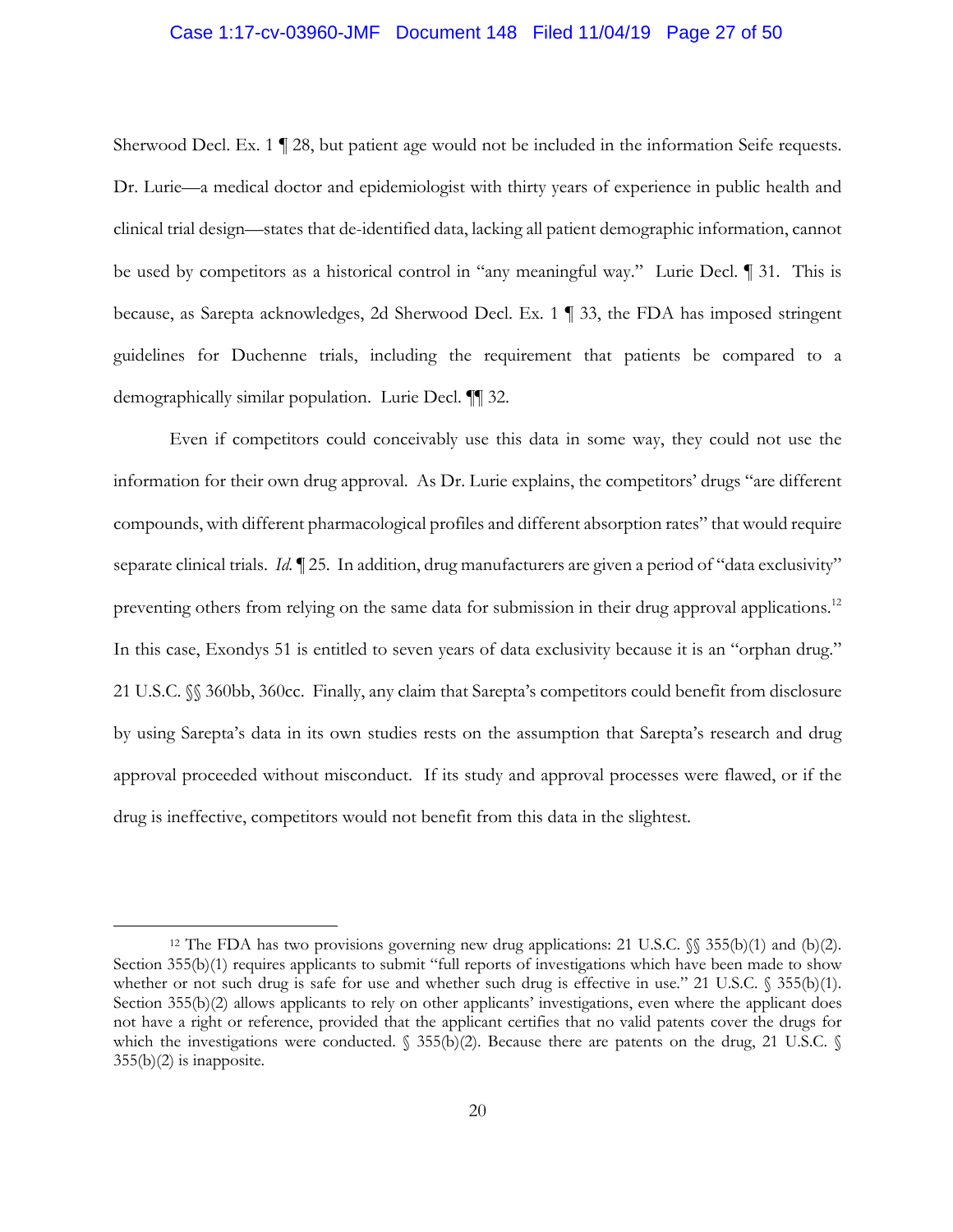#### Case 1:17-cv-03960-JMF Document 148 Filed 11/04/19 Page 28 of 50

Sarepta also asserts, without evidentiary basis, that it will be harmed as a result of disclosure because competitors could use the information in marketing campaigns. 2d Sherwood Decl. Ex. 1 ¶ 32. Specifically, Estepan states that competitors could use the data to claim that their products are superior, or to "characterize [Sarepta's data] in the most unfavorable light possible." *Id.* However, fear of speculative reputational harm that competitors' marketing campaigns could have is irrelevant to the question of whether disclosure would harm the interest protected by Exemption 4. Sarepta must show that disclosure would cause a diminution in value of the withheld information—which these marketing campaigns would not.

Additionally, since FOIA is meant to enlighten the public about possible government misconduct, *Nat'l Archives & Records Admin. v. Favish*, 541 U.S. 157, 171-72 (2004), the argument that these marketing campaigns would cause "reputational harm" is insufficient to justify withholding the information, *see Gen. Elec. Co. v. U.S. Nuclear Regulatory Comm'n*, 750 F.2d 1394, 1402 (7th Cir. 1984) (Posner, J.) (rejecting reputational harm as a cognizable form of competitive harm under *National Parks*  because competitors would "no doubt be delighted" to learn unfavorable information about General Electric). Though decided under the *National Parks* standard, the Seventh Circuit correctly recognized that "the competitive harm that attends any embarrassing disclosure is not the sort of thing that triggers [E]xemption 4." *Id.* If there is reason to believe that competitors could benefit from the revelation that Exondys 51 is ineffective or was approved as a result of agency misconduct, that is all the more reason in favor of disclosure. The required showing of harm under the 2016 amendments is completely unrelated to any reputational harm that disclosure may or may not cause.<sup>13</sup>

<sup>13</sup> Further, if Sarepta believes that a competitor used its information in an improper manner or made false claims about its drug, Sarepta would more appropriately seek a remedy in, for example, defamation law.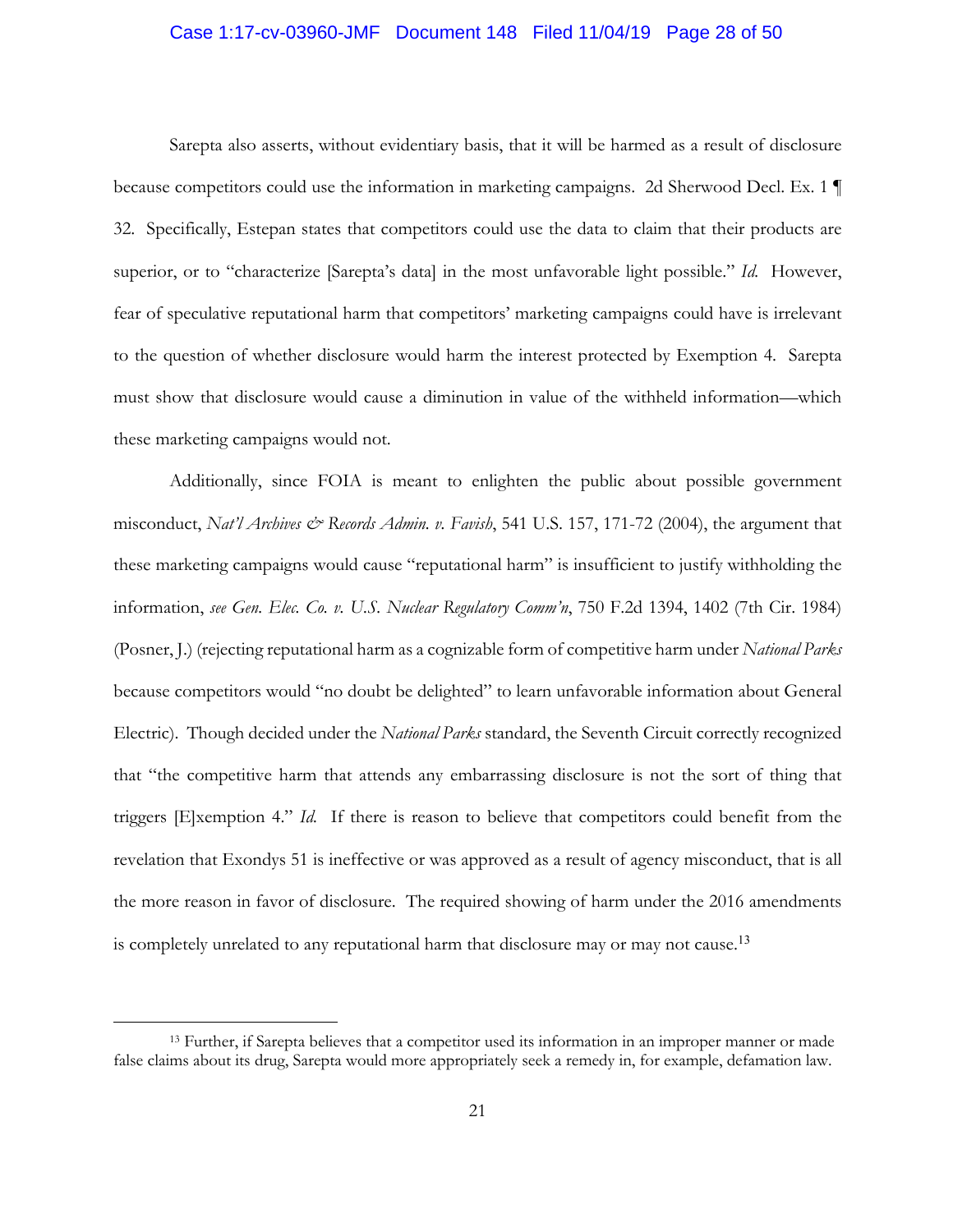#### **3. Endpoints.**

Disclosure of the clinical endpoints described in the CSRs would not result in any commercial harm to Sarepta, given that many of the endpoints disclosed by Sarepta were developed by its competitors or are standard measures used in the community of muscular dystrophy researchers. Lurie Decl. ¶¶ 8, 28; Seife Decl. ¶¶ 62-84 (citing academic articles and guidelines substantiating this claim). For example, Dr. Lurie explains that Sarepta's main clinical endpoint, the 6-minute walk test, is widely used in the field. Lurie Decl. ¶ 8.

### **4. Adverse events.**

Defendants have in no way argued that the withheld information regarding adverse events (AE) associated with Exondys 51 would lose value as a result of disclosure. Release of this information would, however, provide critical insight into the safety and efficacy of Exondys 51. Researchers, doctors, and patients cannot know whether Sarepta's public assessment was correct—or if the Adverse Events that it declined to disclose are indeed related to the drug—without understanding each Adverse Event, and the means taken to determine if it was related to the drug. *See* Lurie Decl. ¶¶ 13-18.

In fact, by arguing that revealing this safety and efficacy data would allow competitors to avoid "trial and error" in their own clinical studies, such as "unsuccessful . . . dosing approaches," 2d Sherwood Decl. Ex. 1 ¶ 25, Sarepta seeks to withhold data so that its competitors conduct futile clinical trials that expose children to unnecessary risks. As Dr. Lurie notes, "exposing pediatric patients—children—to trials that may well be useless and that carry risk because they could be accompanied by AEs . . . is unethical and is a violation of the Declaration of Helsinki, an international accord that governs ethics in medical trials." Lurie Decl. ¶ 37. By seeking to withhold the information regarding Adverse Events, Sarepta is putting innocent patients at risk, without actually avoiding any cognizable commercial harm to itself.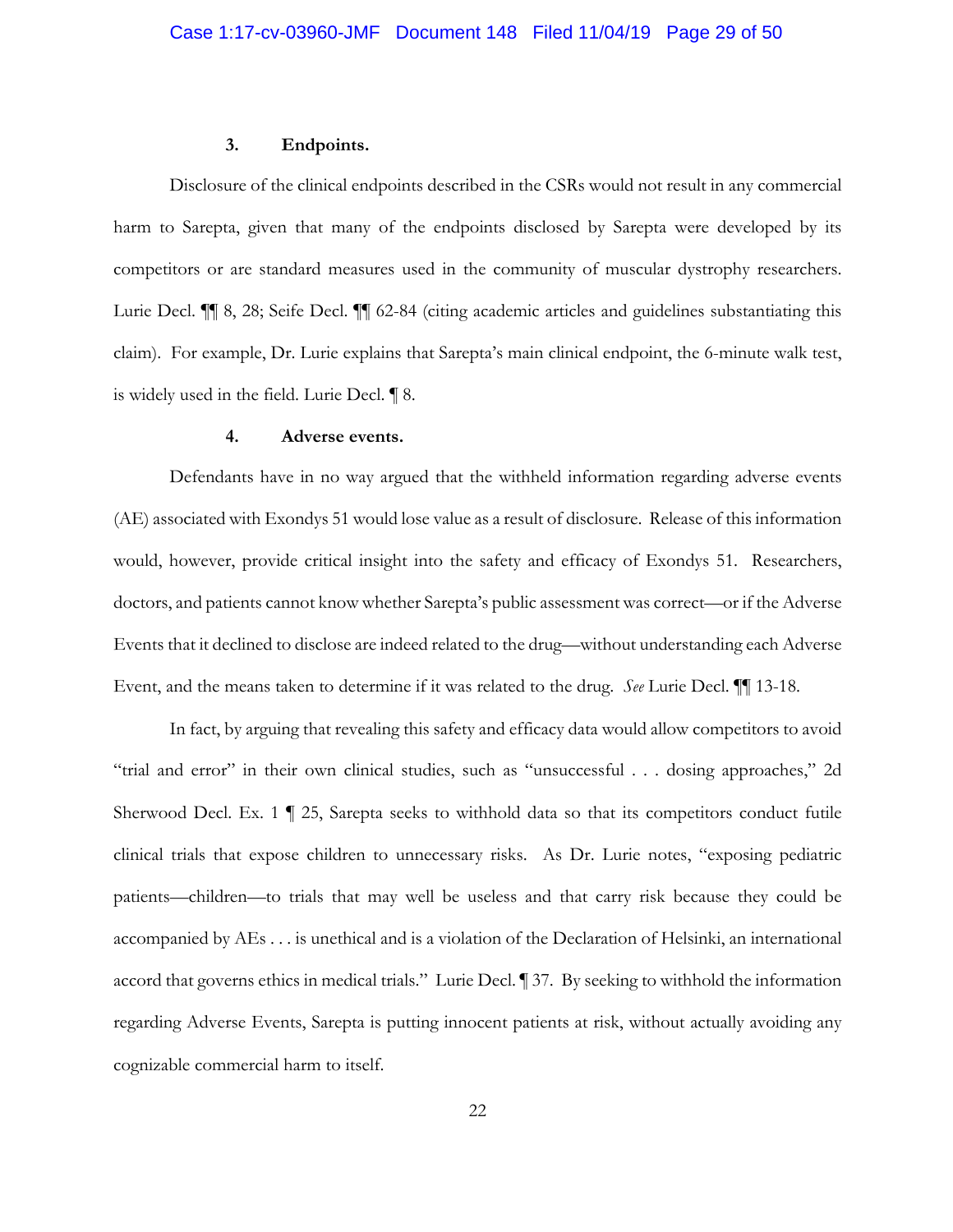### **5. Relevance of public information to economic value.**

This Court has held that for Seife's public information argument to succeed under Exemption 4, the information must be "identical" to that in the public domain. *Seife*, 2019 WL 1382724, at \*2 n.3 (internal citation omitted). The fact that the information is largely public is nonetheless relevant to the information's commercial value, and hence to the foreseeable harm analysis.

With regard to the disclosure of the withheld information of each of the above four categories, Sarepta has not shown it is likely to suffer a reasonably foreseeable commercial harm because the most commercially valuable information related to Exondys 51 has already been made public by Sarepta itself. Lurie Decl. ¶¶ 22-23; *see also* Seife Decl. ¶¶ 56-92 (describing public materials). As such, the release of the "withheld granular details" will not affect the commercial value of the information because these details have relatively small incremental value. Lurie Decl. ¶ 35.

A great deal of information relating to the efficacy of approved drugs such as Exondys 51 is made publicly available by operation of law through a government-mandated website called ClinicalTrials.gov and through disclosure of Advisory Committee materials. Mandatory public disclosures include information describing the trial, its primary purpose, and how patients are recruited, along with such details as the study design, primary and secondary outcome measures, start and end dates, target number of subjects, and other information. *See* 42 U.S.C. § 282(j)(2)(A)(ii). The Food and Drug Administration Amendments Act of 2007 requires public disclosure of the "[b]asic [r]esults" for certain clinical trials, which includes primary and secondary study outcomes, as well as demographic and baseline characteristics of patient samples. *Id.*; *see* § 282(j)(3)(C). For drugs that are approved, basic results must be reported thirty days after approval.  $\$ 282(j)(3)(E)(iv)$ .

In addition, information that Sarepta submitted to the FDA Advisory Committee makes public much of what is now being withheld from its CSRs. For example, the specific methodologies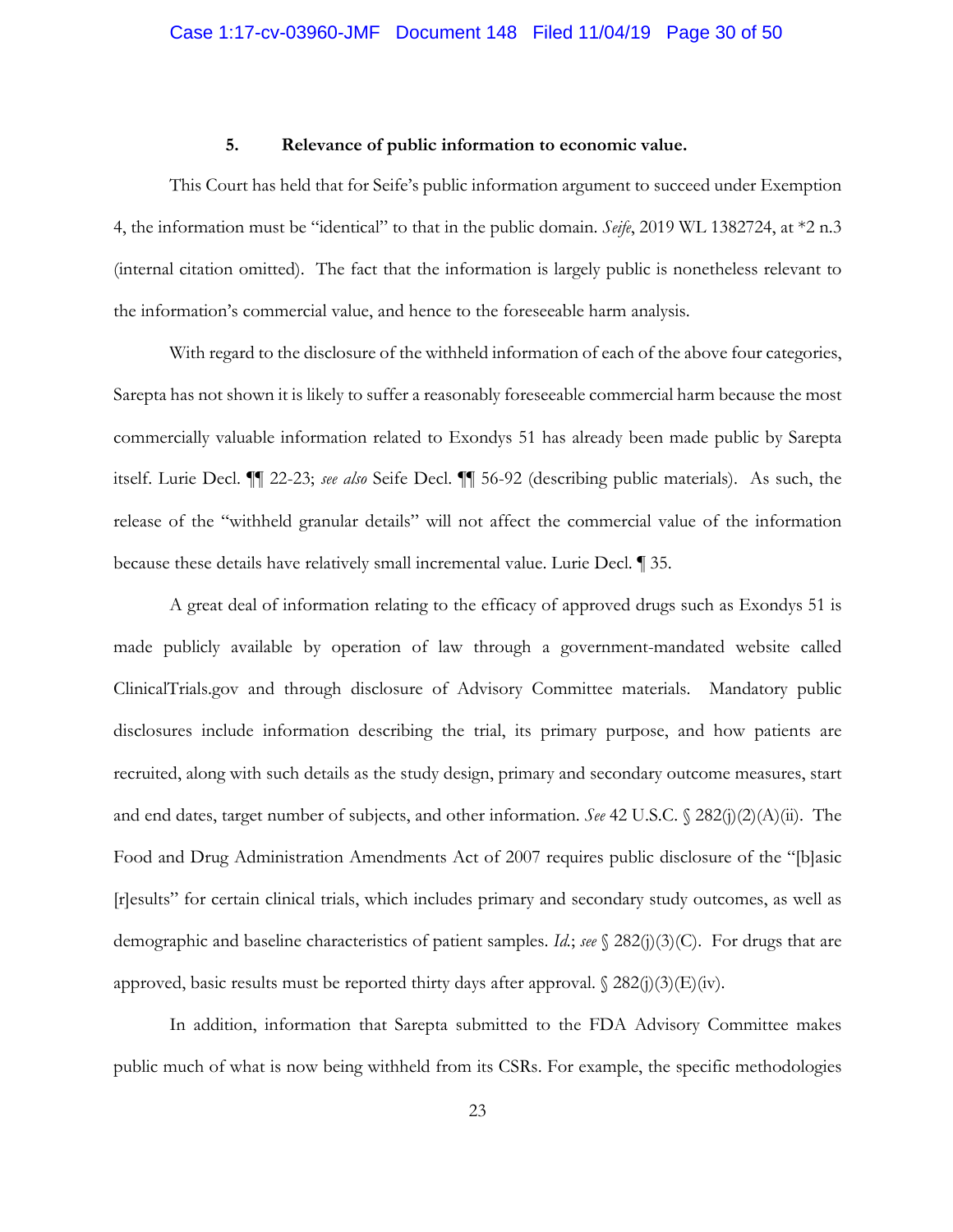#### Case 1:17-cv-03960-JMF Document 148 Filed 11/04/19 Page 31 of 50

used to analyze dystrophin levels, conduct biopsies, prepare tissues, and assay exon-skipping have all been reported in the scientific literature in great detail. Seife Decl. ¶ 82. The same is true of information regarding Sarepta's dystrophin measures and results, lymphocyte counts, and exonskipping. *Id.* Sarepta's dosing information has also been widely reported. *Id.* ¶ 92; Lurie Decl. ¶ 24- 25. Furthermore, Sarepta has publicly conceded, in encouraging the FDA to adopt IHC as a standard for measuring dystrophin, that IHC is "a well-established method, having been used for over 20 years in the diagnosis of [Duchenne] and has been validated in [Duchenne] clinical trials." Seife Decl. ¶ 82; Kenney Decl., Ex. W, 17-18.

Sarepta has also made extensive disclosures related to safety information and Adverse Events through ClinicalTrials.gov and the FDA Advisory Committee review process. Specifically, summary tables of Adverse Events experienced by patients in both Study 201 and the dose-ranging study are available on ClinicalTrials.gov. Seife Decl. ¶ 90. In addition, Sarepta submitted detailed AE information in its mandatory Advisory Committee submissions, including "narrative descriptions of adverse events, a discussion of adverse event categories of particular interest, case reports by individual participant number for particular adverse events, a table of all adverse events in the 24 weeks of Study 201, and a table of all adverse events from all Exondys 51 trials, by dosing and number of patients exposed." *Id.* 

## **D. Under the 2016 Amendments, the Important FOIA Interests Advanced by Releasing the Information at Issue Further Compel Disclosure**

## **1. The text, structure, and history of the 2016 amendments require consideration of the impact of withholding information on the public's ability to monitor agency action.**

As the Supreme Court repeatedly has instructed, "Congress intended FOIA to 'permit access to official information long shielded unnecessarily from public view.'" *Milner v. Dep't of Navy,* 562 U.S.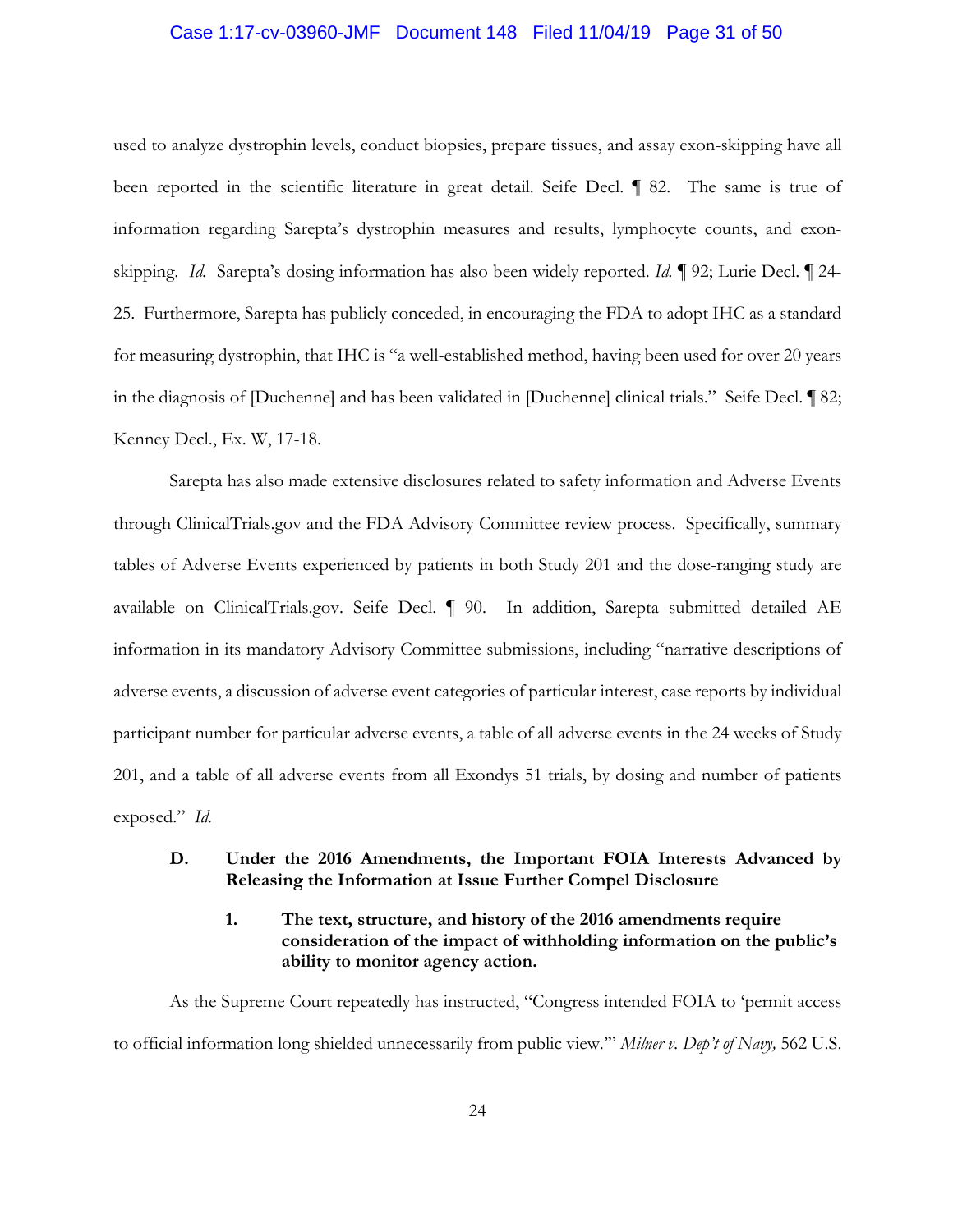#### Case 1:17-cv-03960-JMF Document 148 Filed 11/04/19 Page 32 of 50

562, 565 (2011) (*quoting EPA v. Mink,* 410 U.S. 73, 80 (1973)). The core objective of FOIA is to keep the public "informed about 'what [its] government is up to'" by allowing access to "[o]fficial information that sheds light on an agency's performance." *Reporters Comm*., 489 U.S. at 773 (internal quotation marks omitted). Just as FOIA's nine exemptions must be construed narrowly to give effect to this objective, *see, e.g.*, *Milner*, 562 U.S. at 565, its new foreseeable harm standard must be construed in a manner consistent with FOIA's transparency goal. The ordinary meaning, structure, and history of the 2016 amendments all confirm that the foreseeable harm standard requires an agency to demonstrate that the "harm" from releasing information is sufficiently significant to override FOIA's default presumption of disclosure.

The plain text of the 2016 amendments reinforces FOIA's mission to maximize disclosure. Under the 2016 amendments, an agency may now withhold records "*only if*" the conditions of the amendments are met, and those conditions require a particular finding of likely "harm" to "an interest protected by" the exemption being invoked.<sup>14</sup>  $\S$  552(a)(8)(A)(i). This new standard significantly narrows an agency's ability to withhold records under FOIA's discretionary exemptions, such as Exemption 4.<sup>15</sup> Congress made clear that this change was made to "strengthen the existing Freedom

<sup>&</sup>lt;sup>14</sup> *FMI* declined to consider the harm caused to an information provider in applying Exemption 4 because the language of Exemption 4 is clear. The 2016 FOIA Improvement Act, however, requires agencies invoking Exemption 4 specifically to find a likely "harm" to "an interest protected by" that exemption. §  $552(a)(8)(A)(i)$ .

<sup>&</sup>lt;sup>15</sup> Sarepta, once again, takes the position in a footnote that the Trade Secret Act is coextensive with Exemption 4, rendering it mandatory. Sarepta's Suppl. Br. at 11 n.5. The Second Circuit has not adopted that view, *see Nadler v. FDIC*, 92 F.3d 93, 97 (2d Cir. 1996) (declining to reach the issue), and in *FMI* the Solicitor General took the contrary position, urging that Exemption 4 is *permissive*, not mandatory, both at oral argument and in the United States' amicus brief. *See* Br. of United States as Amicus Curiae Suppl. Pet'r at 32; Tr. of Oral Arg. at 23. As Seife has previously noted, there are good policy reasons to treat commercial information differently than trade secrets. *See Gen. Elec. Co.* 750 F.2d at 1401-02; *see also Charles River Park "A" Inc. v. HUD*, 519 F.2d 935, 943 (D.C. Cir. 1975) (noting that the Trade Secrets Act "is a criminal statute and should be narrowly construed"); *United States v. Wiltberger*, 18 U.S. 76, 95-96 (1820) (Marshall, C.J.) (noting any crime not enumerated in the language of the statute cannot be criminalized by judicial fiat).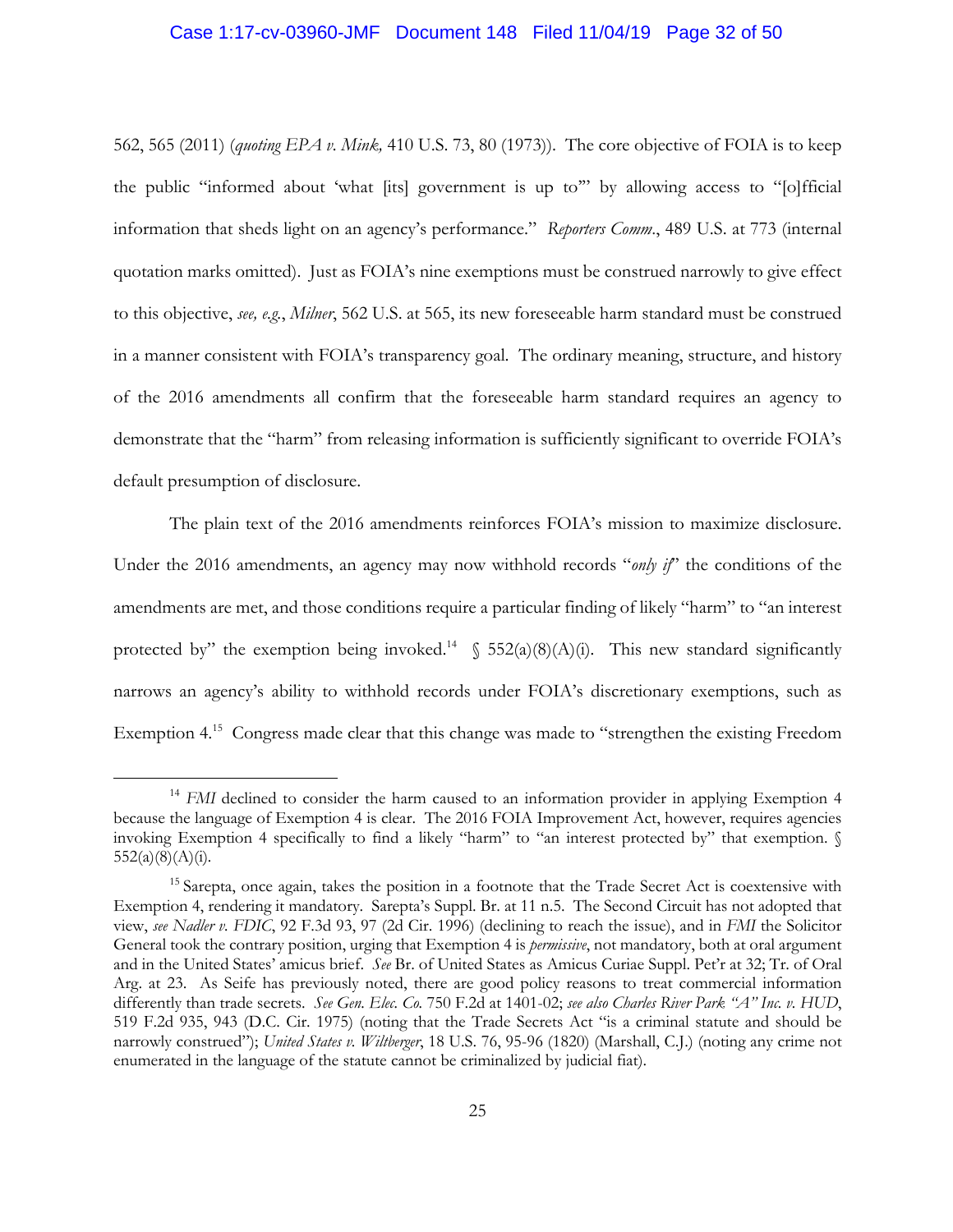#### Case 1:17-cv-03960-JMF Document 148 Filed 11/04/19 Page 33 of 50

of Information Act," not to weaken it. 162 Cong. Rec. S1494, S1495 (statement of Sen. Leahy). The justification required to withhold information was increased to redress a "culture of government secrecy" that "has served to undermine FOIA's fundamental promise." 114 Cong. Rec. S1494, 1494, 1495 (Mar. 15, 2016) (statement of Sen. Grassley); *see also* 162 Cong. Rec. H3714, H3717 (June 13, 2016) (statement of Rep. Meadows) (noting the "most important reform" is strengthening the presumption of openness).

The 2016 amendments do not define the level of "harm" to an exemption-protected interest required to meet this new standard, but the proper application of FOIA, again, is apparent from "careful examination of the ordinary meaning and structure" of the statute itself. *FMI*, 139 S. Ct. at 2364. The ordinary meaning of "harm" in this context, as shown above, is a tangible and material harm to an interest protected by Exemption 4. *See* Section II A.2. The structure of the statute imposing an obligation to show harm before any information can be withheld under a discretionary exemption—means the extent of tangible harm caused by disclosure must necessarily be assessed against the importance of the information to public understanding of what an agency is up to.

Simply put, under the 2016 amendments, not just any "harm [to] an interest protected by [Exemption 4]" can suffice, no matter how *de minimis*. § 552(a)(8)(A)(i). It is axiomatic that FOIA's provisions must not be construed or applied in a manner that "negate their own stated purposes," *King v. Burwell*, 135 S. Ct. 2480, 2493 (2015) (internal citation omitted), and that "a law will not be interpreted to produce absurd results," *K Mart Corp. v. Cartier, Inc.*, 486 U.S. 281, 324 n.2 (1988) (Scalia, J., concurring in part). To avoid just that, an Exemption 4 harm identified by an agency as justification for withholding information, must necessarily be assessed against the value of that information in shedding light on agency action. Information critical to knowing whether an agency is following mandated procedures and pursing its assigned mission cannot properly be withheld without some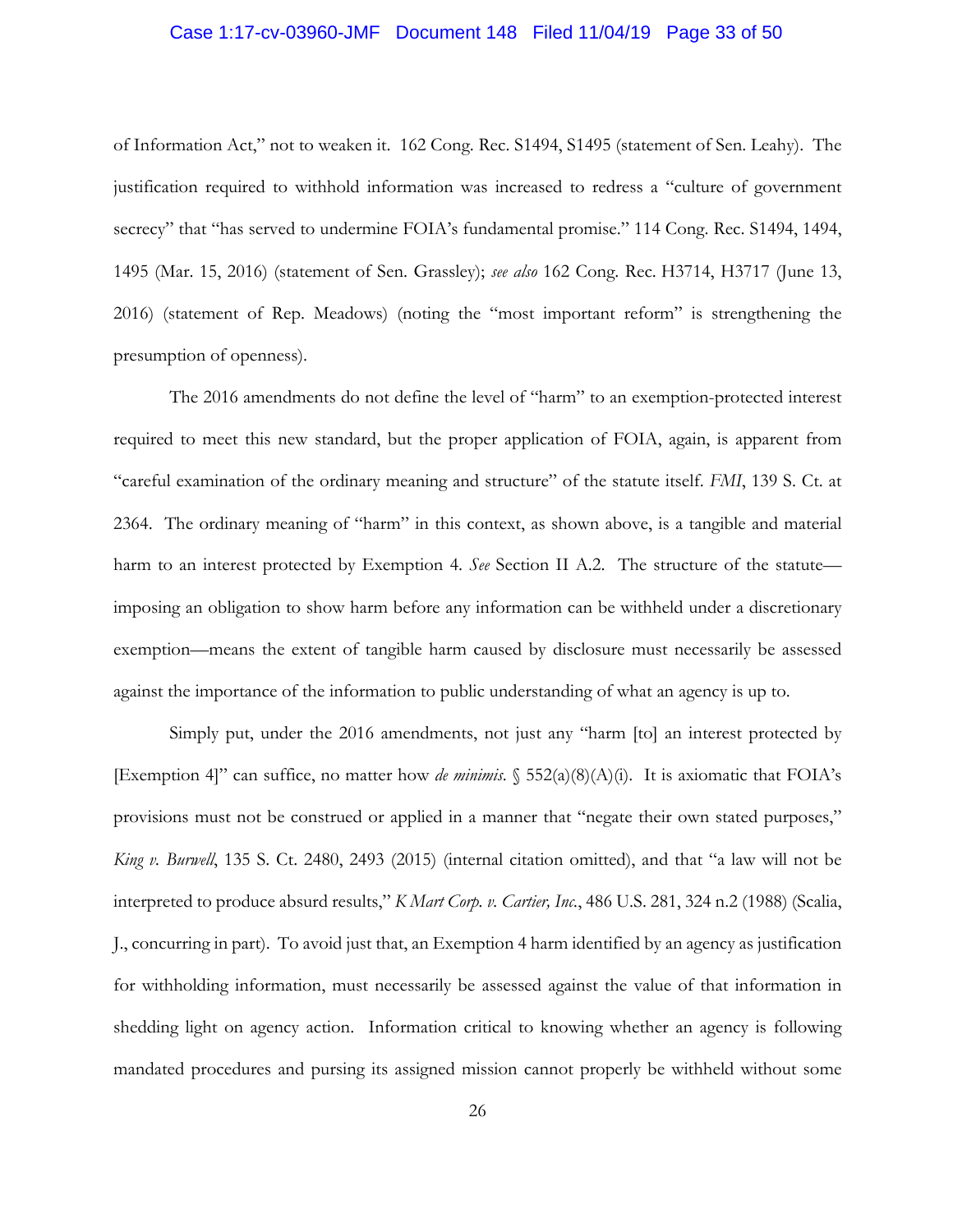#### Case 1:17-cv-03960-JMF Document 148 Filed 11/04/19 Page 34 of 50

equally significant harm of a type Congress sought to protect against. With this approach, FOIA's disclosure mandate, its exemptions, and the 2016 amendments are construed together in a manner that advances, rather than defeats, FOIA's objective.

This approach is consistent with the Supreme Court's continuous recognition that "disclosure, not secrecy, is the dominant objective of [FOIA]," and therefore FOIA's enumerated exemptions "must be narrowly construed" to fulfill FOIA's statutory purpose. *Rose*, 425 U.S. at 361; *see also DOJ v. Tax Analysts*, 492 U.S. 136, 151 (1989); *FBI v. Abramson*, 456 U.S. 615, 630 (1982).As the Supreme Court has explained:

> It is not an easy task to *balance the opposing interests* [under Exemption 4], but it is not an impossible one either. . . . Success lies in providing a workable formula which encompasses, balances, and protects all interests, yet places emphasis on the fullest responsible disclosure.

*Chrysler Corp. v. Brown*, 441 U.S. 290, 292 n.12 (1979) (quoting S. Rep. No. 813, 89th Cong., 1st Sess., at 3 (1965) (emphasis added)). Just this year, in *FMI*, the Supreme Court again reiterated that Exemption 4 withholdings are to strike a "workable balance" between FOIA's central purpose of disclosure and the privacy interests of submitters. *FMI*, 139 S. Ct. at 2363.

Similarly, lower courts have long agreed that to carry out Congress's intent in creating Exemption 4, agencies withholding information under that exemption must consider the impact of non-disclosure on FOIA's objective of shedding light on government activity. For example, in *Public Citizen Health Research Group v. FDA*, the D.C. Circuit agreed that "the public interest side of the balance" under Exemption 4 is whether "the information sought . . . would reveal what the government is up to." 185 F.3d at 903 (internal quotation marks omitted). In that case, Judge Garland wrote separately to underscore that an interest in "'[o]fficial information that sheds light on an agency's performance of its statutory duties falls squarely within that statutory purpose' and may be weighed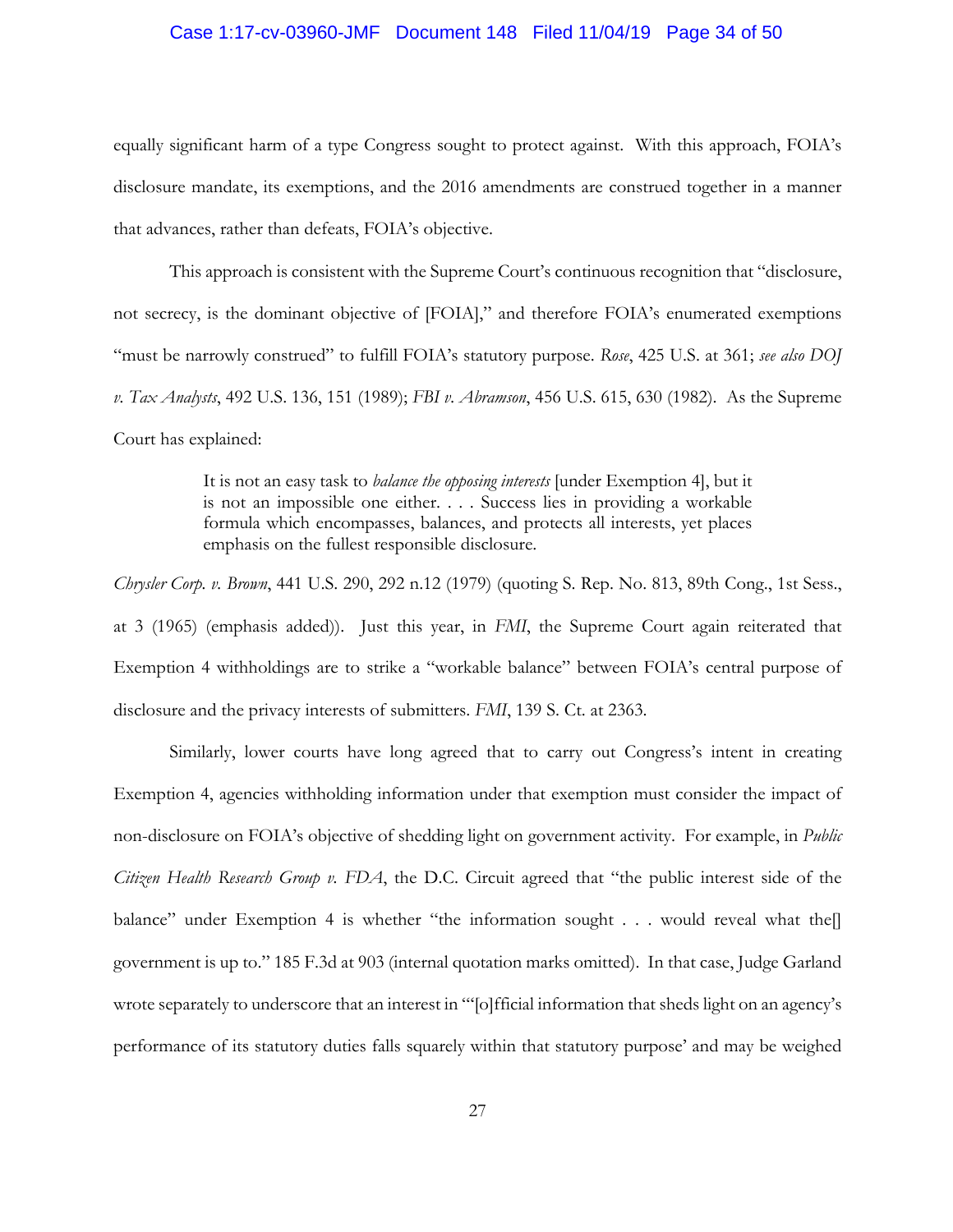#### Case 1:17-cv-03960-JMF Document 148 Filed 11/04/19 Page 35 of 50

in the balance" in applying Exemption 4. *Id*. at 909 (Garland, J., concurring) (quoting *Reporters Comm*., 489 U.S. at 773); *see also GC Micro Corp. v. Def. Logistics Agency*, 33 F.3d 1109, 1115 (9th Cir. 1994), *overruled on other grounds by Animal Legal Def. Fund v. FDA*, 836 F.3d 987 (9th Cir. 2016) (noting that trial judges applying Exemption 4 should "balance the strong public interest in favor of disclosure against the right of private businesses to protect sensitive information"); *Martin v. Lauer*, 686 F.2d 24, 33 (D.C. Cir. 1982) (deciding whether to release FOIA-exempt material "requires a considered balancing of the public's interest in disclosure of particular material and the interests in nondisclosure acknowledged by statutory exemptions"); *Teich*, 751 F. Supp. at 253 (holding that disclosure would reveal safety issues that outweigh the "negligible competitive harm"); *JCI Metal Prods. v. Dep't of the Navy*, No. 09-CV-2139, 2010 WL 2925436, at \*7 (S.D. Cal. July 23, 2010) (noting that the "public interest [in disclosure] outweighs any confidentiality concerns [plaintiff] might have in its unit prices").16

In short, under the 2016 amendments, information otherwise within Exemption 4 may be withheld only where a foreseeable "harm" to the information provider is significant enough to overcome the public interest in knowing what an agency is up to. In evaluating defendants' assertions of harm to Sarepta, this Court can and should consider the overriding FOIA interest in disclosure of information that is vital to knowing whether the FDA acted consistent with its statutory duties in approving Exondys 51, an interest heightened by the allegations of scientific and ethical wrongdoing.

<sup>&</sup>lt;sup>16</sup> The legislative record reflects that Congress also has long understood that agencies applying Exemption 4 "must balance the competitive interest of a business against the public's right to know vital health, safety, economic, and legal information," Staff of Subcomm. on Admin. Practice and Procedure, S. Comm. on the Judiciary, 96th Cong., Agency Implementation of the 1974 Amendments to the Freedom of Information Act: Report on Oversight Hearings 3 (Comm. Print 1980), and expected courts applying Exemption 4 to "invalidate as an abuse of discretion any regulation that prevent [sic] the release of information vital to the public interest," H.R. Rep. No. 95-1382, at 46 (1978). Indeed, "[t]he legislative history is replete with references to Congress' desire to loosen the agency's grip on the data underlying government decisionmaking." *Chrysler Corp.*, 441 U.S. 290 n.10 (citing applicable legislative history).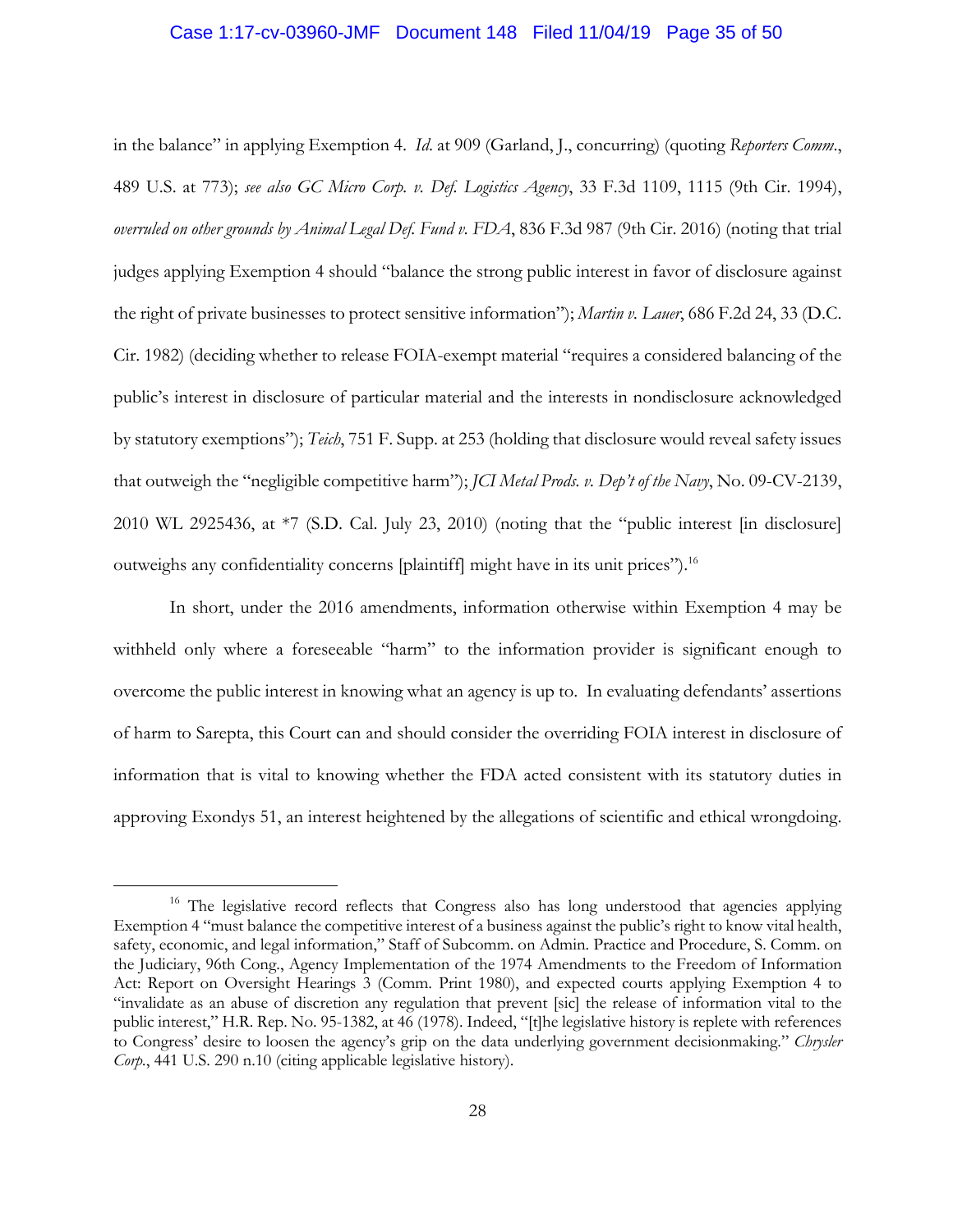## **2. Disclosing the information at issue is vital to knowing whether the FDA adhered to its statutory mandates and acted properly in approving Exondys 51.**

There can be no serious debate about the value of the withheld information to advancing FOIA's accountability objective. Access to the withheld information will shed light on: (a) whether the FDA followed statutory standards and proper procedures in approving Exondys 51; (b) whether the FDA fulfilled its statutory mandate to "promote the public health," 21 U.S.C. § 393(b)(1), by ensuring that "drugs are safe and effective," *id.* § 393(b)(2)(b); and (c) whether scientific or other misconduct was involved in approving Exondys 51, as some FDA officials have alleged. The fundamental FOIA-protected interest in understanding what transpired during the approval of Exondys 51 far outweighs any minimal harm to Sarepta that could possibly result from disclosure of the withheld materials.

## *(a) Disclosure will shed light on whether the FDA followed statutory standards and proper procedures in approving Exondys 51.*

Disclosing the requested records would serve FOIA's core objective by shedding light on whether the FDA followed certain standards and procedures. For example, the records could confirm whether the FDA followed the proper evidentiary standard mandated by Congress in approving Exondys 51. In 1962, Congress amended the Food Drug and Cosmetic Act (FDCA) to require that the FDA apply the "substantial evidence" standard in approving any new drug. Drug Amendments of 1962, Pub. L. No. 87-781, § 102(d), 76 Stat. 780, 781 (codified at 21 U.S.C. § 355(d)). Multiple FDA officials alleged the agency's approval of Exondys 51 did not satisfy this standard. Kenney Decl. 90, Ex. I., 3 (explaining that Dr. John Jenkins, Director of the Office for New Drugs, objected that a "totality of evidence" standard was improperly used.).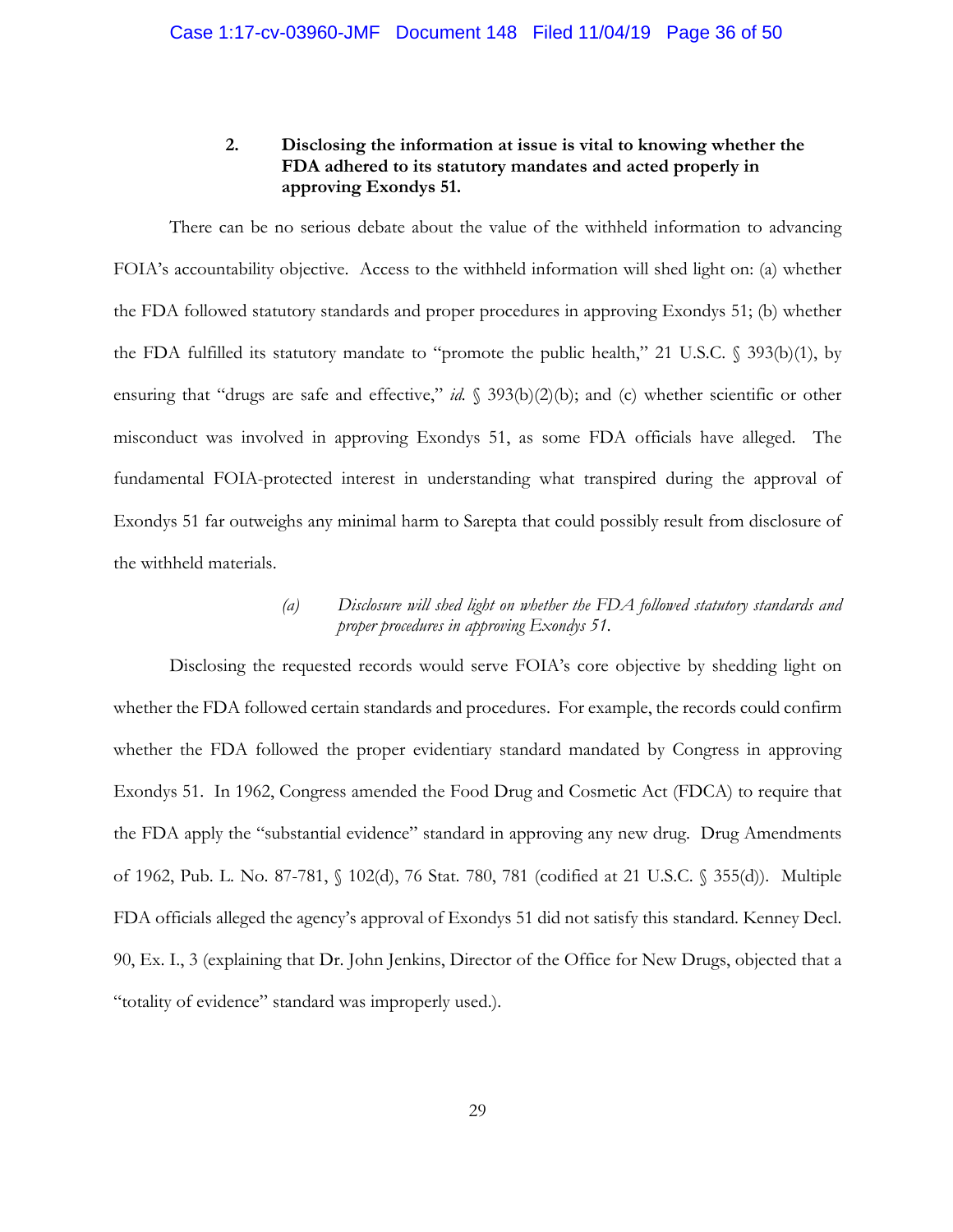#### Case 1:17-cv-03960-JMF Document 148 Filed 11/04/19 Page 37 of 50

At the time Exondys 51 was approved, accelerated drug approval also required that a surrogate endpoint be "reasonably likely" to predict clinical benefit. 21 U.S.C. § 356(c). Dr. Ellis Unger, Director of the Office of Drug Evaluation-I, contended that Exondys 51 also did not satisfy this standard. *See* Kenney Decl., Ex. F, 12-14. Based on his own statistical analysis of Sarepta's data, Dr. Unger found "no evidence that the increase in dystrophin is reasonably likely to predict clinical benefit." *Id*. at 20.

The withheld information would shed light on whether the FDA followed these established standards. Among the information removed from the CSRs were several records related to dystrophin production, which was one of the prime biomarkers Dr. Woodcock relied upon to substantiate Exondys 51's approval. Seife Decl. ¶ 83. Specifically, the FDA withheld more than a dozen summary results tables, listings of results by individual patients, and other measures regarding dystrophin production. *Id.* Dr. Woodcock treated dystrophin production as a "surrogate measure" of the efficacy of Exondys 51 that was "reasonably likely" to predict a clinical benefit from the drug. *Id.* ¶ 75. Because dystrophin production allegedly played such a significant role in Dr. Woodcock's decision to approve Exondys 51, the withheld information is essential to assessing whether the FDA complied with the "substantial evidence" requirement. *Id.* ¶ 126.

The FDA also redacted results and descriptions of clinical metrics, also known as endpoints, used to assess the efficacy of Exondys 51 in the CSRs for Studies 201 and 202. *Id.*  $\P$  63-64. These included the results from two essential endpoints, the 6-Minute Walk Test (6MWT) and the North Star Ambulatory Assessment (NSAA), as well as all the detailed NSAA summary result tables. *Id.* ¶ 161. As discussed, Dr. Woodcock and Dr. Unger reached contradictory conclusions about Exondys 51's effect on dystrophin levels and its relationship to clinical benefits, but both relied on the withheld 6MWT and NSAA data. *Id.* This information too is needed to assess evaluating Dr. Unger's claim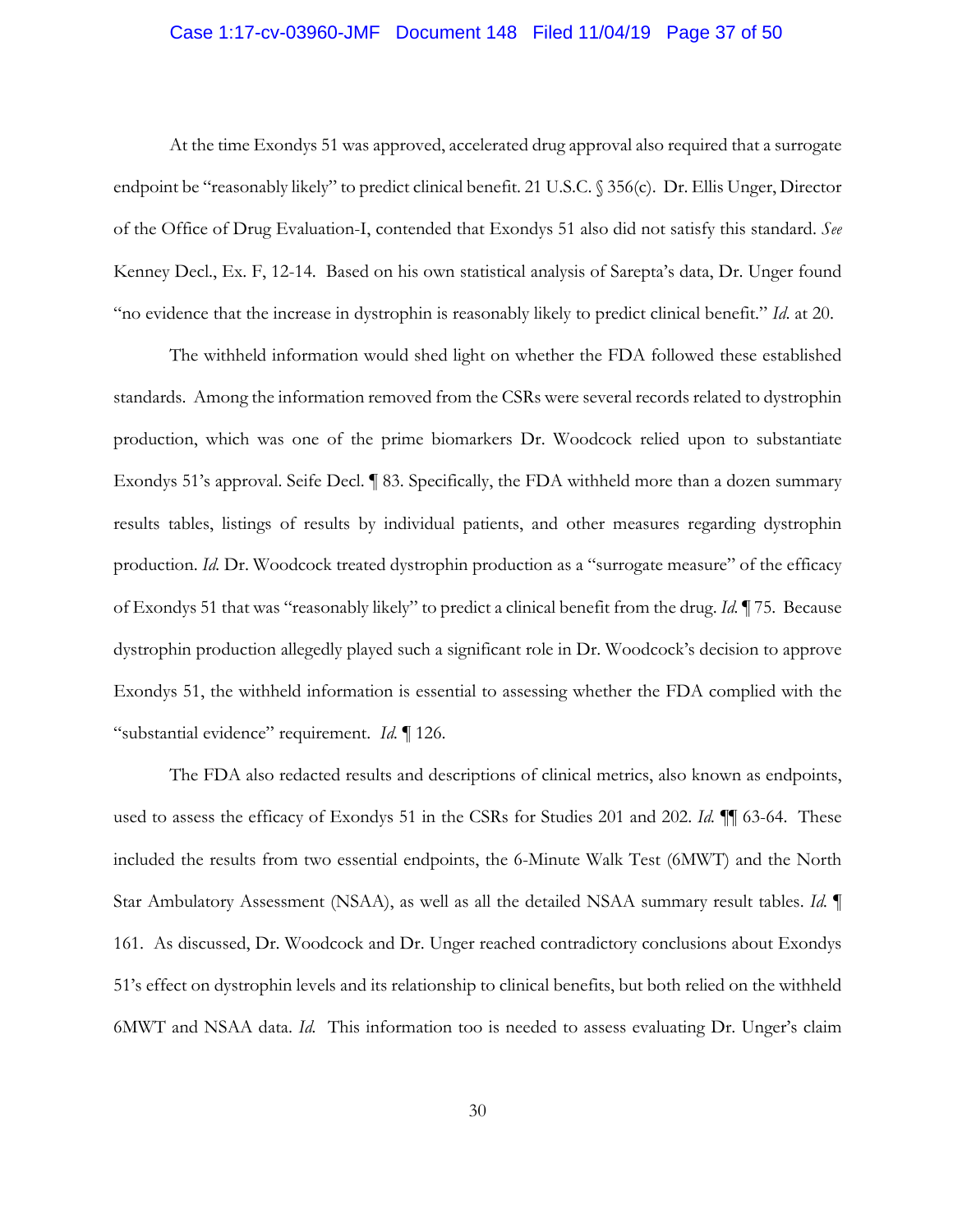#### Case 1:17-cv-03960-JMF Document 148 Filed 11/04/19 Page 38 of 50

that Dr. Woodcock and, by proxy, the FDA did not satisfy statutory standards in approving Exondys 51.

## *(b) Disclosure will shed light on whether the FDA is carrying out its statutory mandate to protect public health and ensure drug safety and efficacy.*

Access to the withheld records would also shed light on whether the FDA upheld their obligation to "promote the public health," 21 U.S.C. § 393(b)(1), and ensure "drugs are safe and effective," *id.* § 393(b)(2)(b). The evidence strongly suggests that the FDA violated its duty to "promote the public health" and approved a drug that was not "safe and effective." *Id.* 

For example, the FDA has redacted much of the CSR information related to dystrophin, Seife Decl. ¶ 83, even though Studies 201 and 202 treated patients' dystrophin protein levels as a designated "surrogate measure" of Exondys 51's efficacy. *Id.* ¶ 75. The FDA also withheld the Pediatric Quality of Life Inventory, which provides objective measures of the quality of life for patients with Duchenne and is critical for determining whether Exondys 51 is making patients with Duchenne feel better or worse. *Id.* ¶ 74. This data goes to the heart of Exondys 51's efficacy in combatting Duchenne. The public needs access to these records to assess the basis for the FDA's determination that Exondys 51 is effective.

The FDA allegedly also failed to consider the significant safety risks associated with the drug. There are at least seven documented safety risks associated with Exondys 51, all of which are significant and some are lethal: (1) infection and sepsis, *id.* ¶¶ 133-38; (2) cardiomyopathy, *id.* ¶¶ 139- 42; (3) blood clots, *id.* ¶¶ 143-48; (4) autoimmune responses, *id.* ¶¶ 149-50; (5) kidney damage, *id.* ¶¶ 151-52; (6) balance disorder leading to fractures, *id.* ¶¶ 153-54; and (7) hypokalemia, *id.* ¶ 155. With regard to the first, because a surgically-attached injection port is needed to administer Exondys 51, "there would definitely be serious infections and possibly deaths if this drug is marketed, yet evidence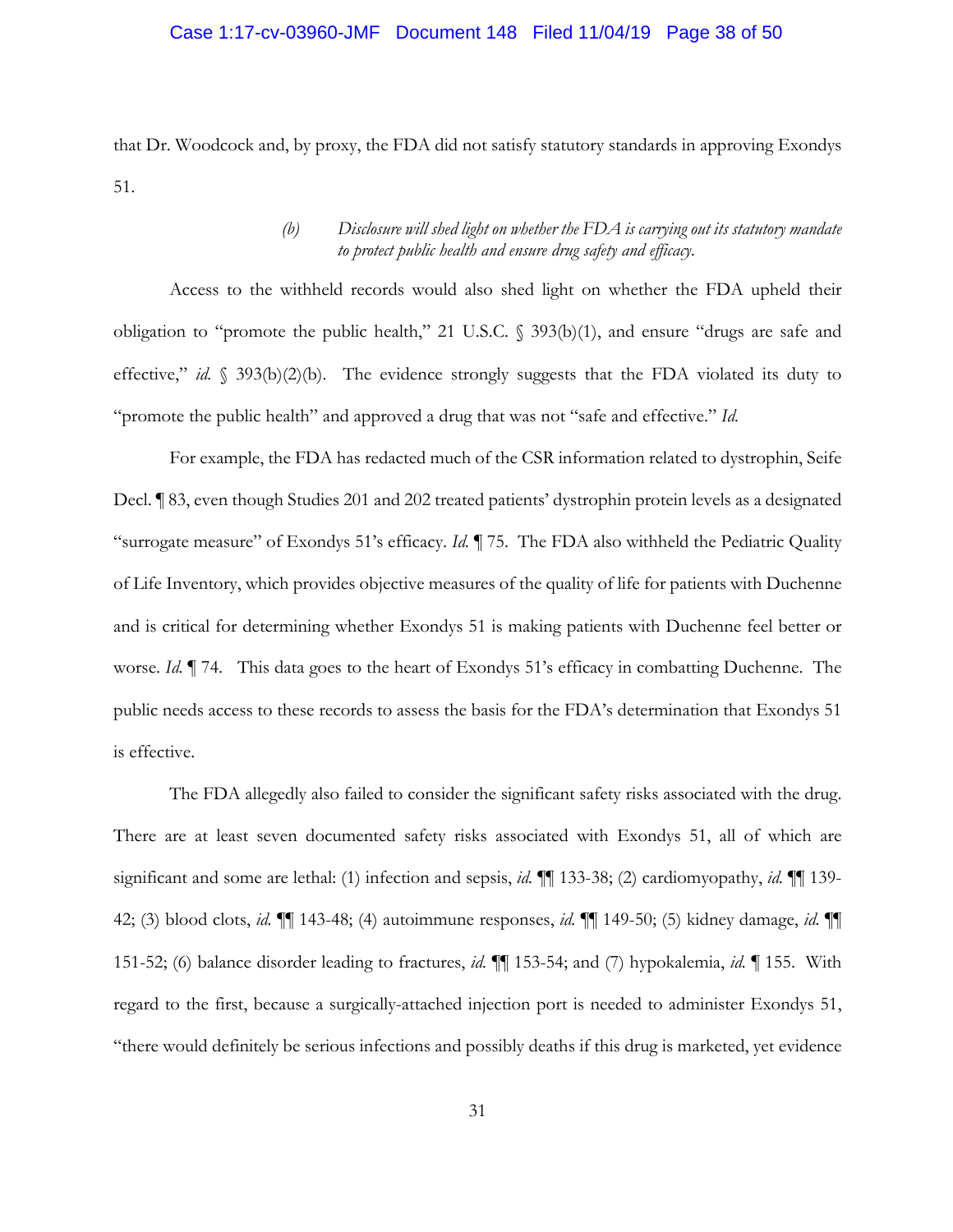#### Case 1:17-cv-03960-JMF Document 148 Filed 11/04/19 Page 39 of 50

of efficacy is lacking." Kenney Decl., Ex. F, 22*.* According to Dr. Unger, the FDA's approval of Exondys 51 gave "false hope in exchange for hardship and risk." Seife Decl. ¶ 19; Kenney Decl., Ex. F, 22.

Disclosure of the withheld information will help the public assess whether the FDA is fulfilling its congressional mandate to ensure drug safety. Specifically, the public needs access to the extensively redacted Adverse Events sections of the CSRs and other information on negative health effects associated with Exondys 51. For example, the FDA redacted information on adverse kidney events in the CSR for Study 202 and the relevant tables on creatine and blood urea, which are biomarkers of kidney function, in Study 201. Seife Decl. ¶¶ 151-52. The FDA also completely redacted tables containing both patient-level and summary results for vitals and electrocardiogram results. The FDA redacted all of the hematology tables for Studies 201 and 202, which are critical for understanding the pervasiveness of infection in patients taking Exondys 51, as well as their autoimmune responses. *Id.* ¶¶ 137, 148. The FDA redacted all of the data on patients' hematology and coagulation, which measures how well the blood clots. *Id.* ¶ 148. And the FDA repeatedly redacted shift tables, which show how patients' laboratory values changed from the initial stage to post-dose, including their potassium levels—a direct indicator of hypokalemia. Without these records, the public cannot assess whether the FDA adequately considered these safety risks associated with taking Exondys 51. *Id.* ¶¶ 128-57; Lurie Decl.  $\P$  13-18. These concerns speak directly to whether the FDA is upholding its statutory mission to ensure that drugs are not only effective but also safe.

## *(c) Disclosure will shed light on whether there was scientific or other misconduct involved in approving Exondys 51, as some FDA officials have alleged.*

The withheld information concerns allegations of scientific and ethical misconduct. As discussed, multiple allegations call into question the validity of the scientific data and analysis that the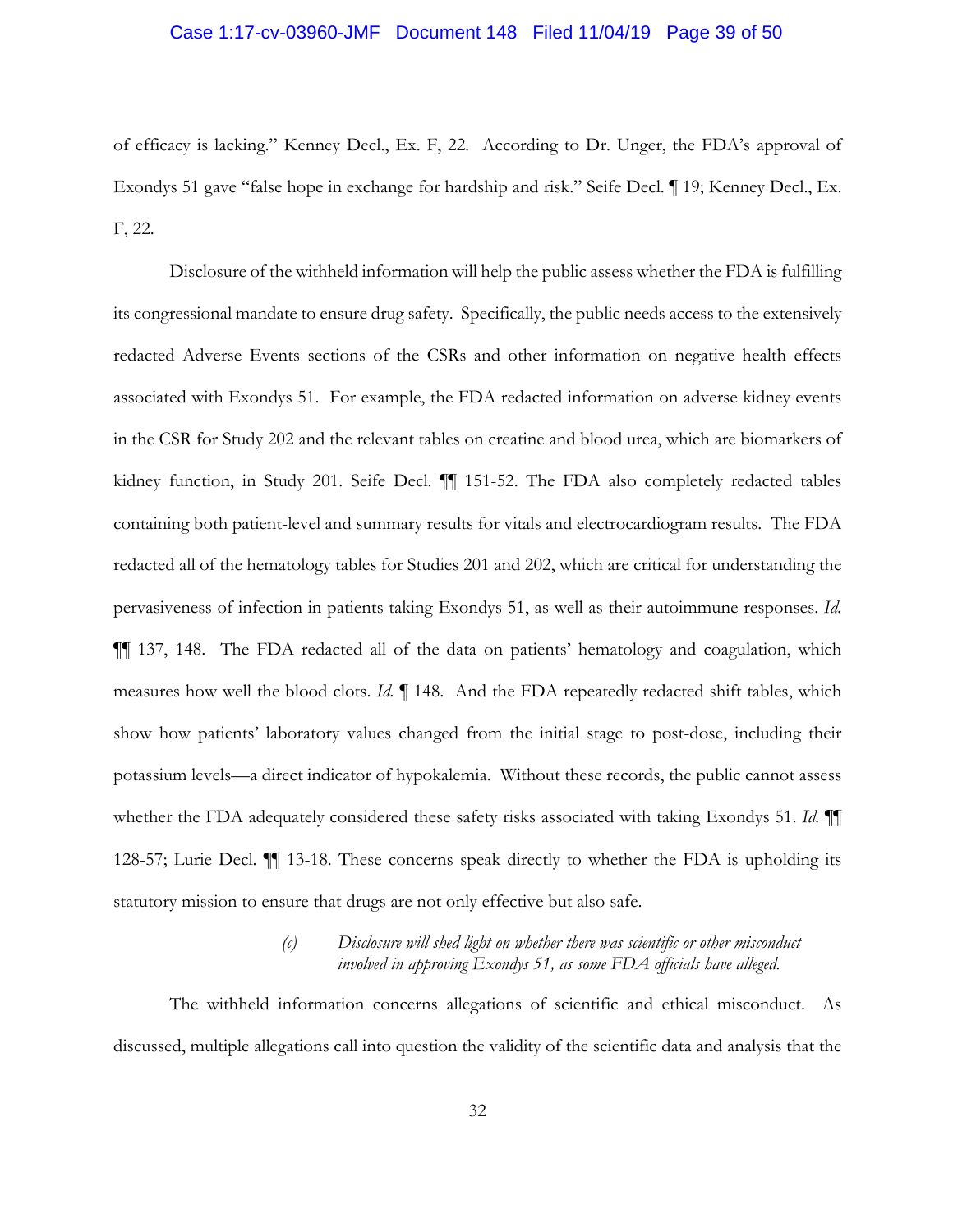#### Case 1:17-cv-03960-JMF Document 148 Filed 11/04/19 Page 40 of 50

FDA relied upon to approve Exondys 51. The FDA team tasked with reviewing Exondys 51 uniformly recommended against its approval because it did not meet the accepted scientific standards for clinical efficacy. Seife Decl. ¶ 15, Kenney Decl. Ex. E. Still, Dr. Woodcock unilaterally approved Exondys 51—raising further red flags. Seife Decl. ¶ 15; Kenney Decl., Ex. E.

Dr. Ronald Farkas, a clinical team leader at the FDA (who left the agency after Exondys 51 was approved), expressed concerns that Sarepta's data had been misrepresented and doctored in various ways to make Exondys 51 seem more successful than it was. Kenney Decl., Ex. L; Seife Decl. ¶ 40. He warned that there "seem[ed] to be reason for concern of misrepresentation of the data, even beyond the fact that it isn't clear what band represents dystrophin in the patient samples." Kenney Decl., Ex. L, 2; Seife Decl. ¶ 158. Dr. Farkas noticed that Sarepta's Western blot images, which detect dystrophin protein production, were "heavily manipulated photographically," that Sarepta had "delete[d] edges of the band that were darker than the central part," and that the images did not match what Sarepta CEO Dr. Kaye had presented in an earlier presentation to the FDA. Kenney Decl., Ex. L, 8; Seife Decl. ¶ 40.

Releasing the withheld records will shed light on whether these allegations of scientific and ethical misconduct are substantiated. For example, Seife believes it is likely the FDA continues to withhold Western blot data from the final CSRs for Study 201 and Study 202. Seife Decl. ¶ 131. Although the FDA has released some of the Western blots, without the requested records, the public will be unable to accurately assess whether the FDA decided to approve Exondys 51 based on doctored data. The FDA also withheld or redacted much of the information regarding Sarepta's two identified main endpoints. *Id.* ¶ 165. Without this information, the public will be unable to assess whether Sarepta engaged in endpoint switching and, in turn, whether the FDA chose to approve a drug based on the pharmaceutical developer's cherrypicked results. *Id*. at ¶ 166.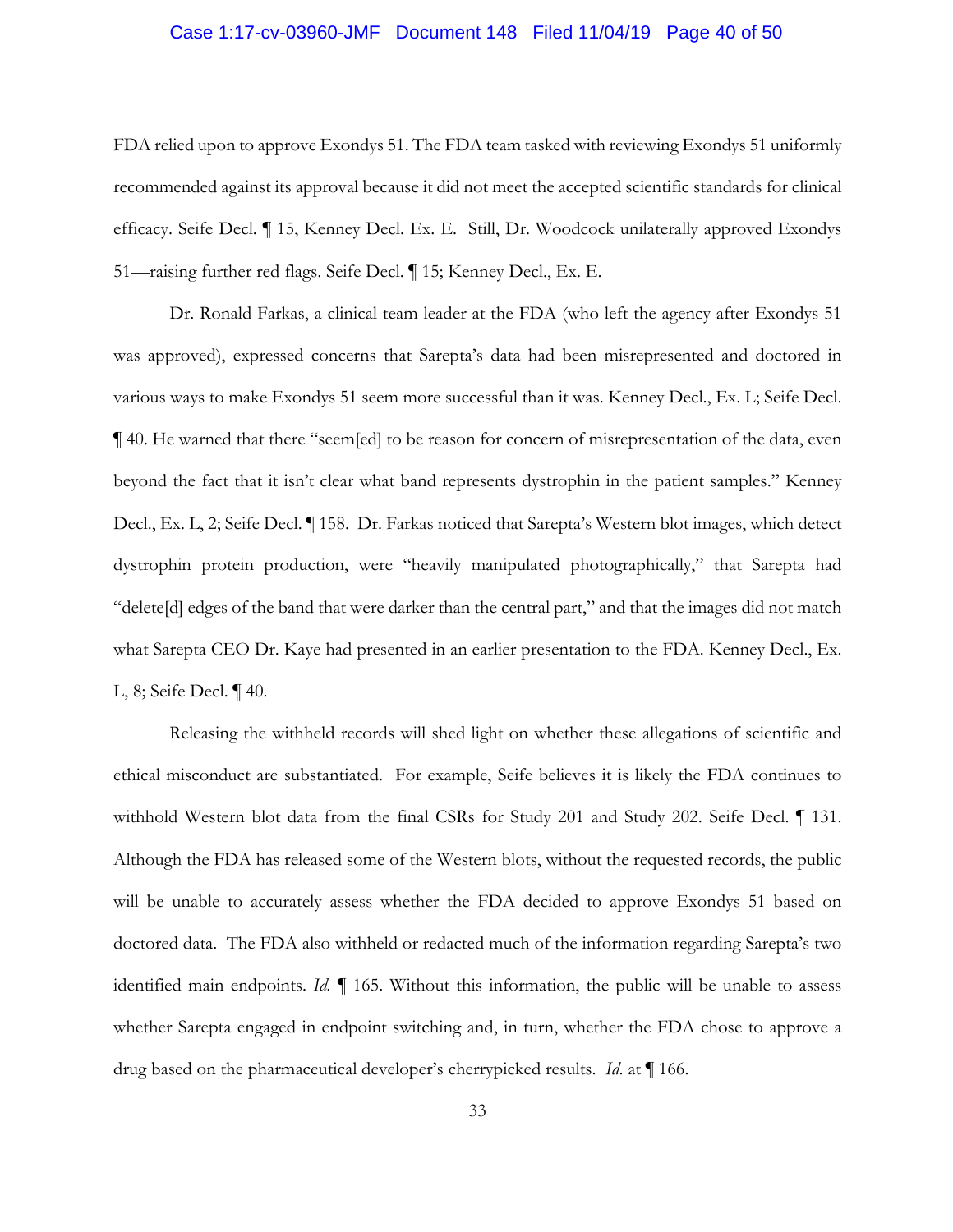#### Case 1:17-cv-03960-JMF Document 148 Filed 11/04/19 Page 41 of 50

All of the important issues concerning the FDA's conduct will be illuminated by disclosure of the withheld information. This is precisely the type of information that FOIA seeks to make available to the public, and defendants have made no showing of any Exemption 4 harm to Sarepta that can properly justify the FDA's refusal to disclose this important information.

## **III. DEFENDANTS FAIL EVEN TO ESTABLISH THAT THE WITHHELD INFORMATION IS "CONFIDENTIAL" WITHIN THE MEANING OF EXEMPTION 4**

Beyond their failure to satisfy the 2016 amendments, defendants' motion fails to establish that the withheld information qualifies for withholding under Exemption 4 at all. In *FMI*, the Supreme Court clarified the term "confidential" in the context of Exemption 4, holding that information must be "customarily kept private" to be confidential. 139 S. Ct. at 2363.<sup>17</sup> The word "customarily" was not defined in *FMI* and it is thus a question of first impression for this Court. The Supreme Court did clarify, however, that information is not "customarily kept private" if the owner of the information is "shar[ing] it freely." *Id*.

At the outset it bears emphasis that the Supreme Court did *not* equate the question of whether the information is "customarily kept private" on the one hand with whether the information is already public, on the other—a standard that would have been easy enough for the Supreme Court to articulate considering it had already been adopted by many lower courts in construing Exemption 4. *See, e.g.*, *Seife*, No. 17-CV-3960, 2019 WL 1382724, at \*2 (noting "Exemption 4 does not apply to confidential commercial information 'if identical information is otherwise in the public domain' and

<sup>&</sup>lt;sup>17</sup> The Court did not determine if information would shed "its confidential character for purposes of Exemption 4 if it's communicated to the government without assurances that the government will keep it private." *FMI*, 139 S. Ct. at 2363. For the purposes of this case, Seife does not dispute there was an assurance of privacy given to Sarepta by the FDA, so this issue need not be decided here either.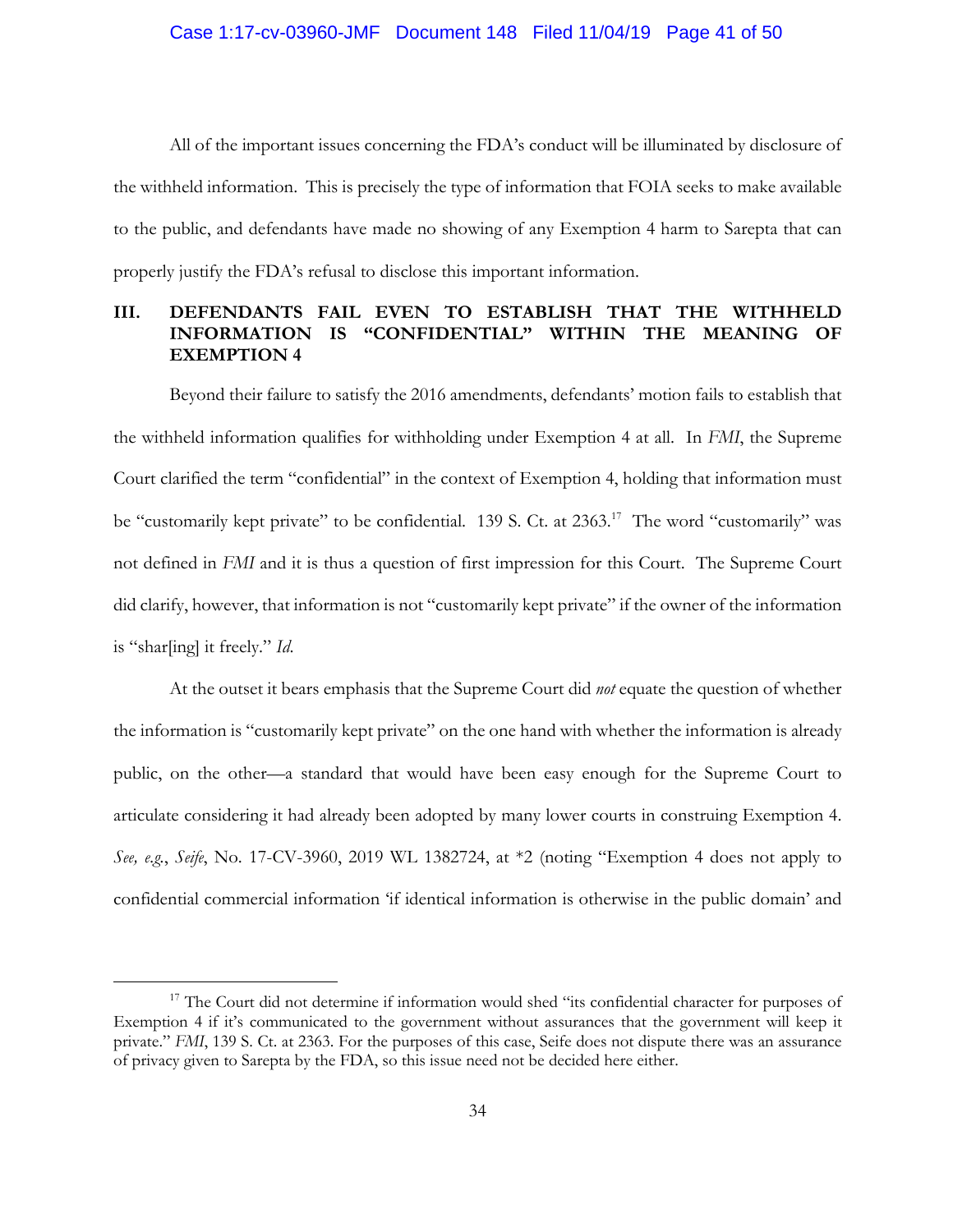#### Case 1:17-cv-03960-JMF Document 148 Filed 11/04/19 Page 42 of 50

'freely available' there") (quoting *Inner City Press/Comty. on the Move v. Bd. of Governors of the Fed. Reserve Sys*., 463 F.3d 239, 244 (2d Cir. 2006)).

To give full meaning to the Supreme Court's new test, this Court must grapple with the question of what being "customarily kept private" means, and if information is revealed to some, but not to the general public, whether such information falls within Exemption 4. For the reasons articulated below, this Court should find that Sarepta did not "customarily" keep the information private given its widespread sharing both to regulators other than the FDA and to collaborators within the industry.

Sarepta makes two arguments that the information qualifies as "customarily kept private" namely that this conclusion supposedly follows from certain stipulated facts in Seife's prior Rule 56.1 statement (an argument notably absent from the FDA's briefing) and that the company had its employees and collaborators sign NDAs and restricted the flow of information within the company. Sarepta Summ. J. Mem. at 12-18, ECF No. 140.<sup>18</sup> These arguments should be rejected because they elevate formalism over substance in a manner detrimental to the core purpose of FOIA. If accepted on the record here, withholding would be permitted any time an information submitter makes such statements regardless of whether there are countervailing facts that suggest the information *has* been shared. *See New York Pub. Interest Research Grp.*, 249 F. Supp. 2d at 335 (critiquing the test proposed by

<sup>&</sup>lt;sup>18</sup> In addition to *FMI*, Sarepta relies heavily on the D.C. Circuit opinion *Critical Mass Energy Project v*. *Nuclear Regulatory Commission*, 975 F.2d 871 (D.C. Cir. 1992) (en banc) and its progeny to argue that information qualifies as "confidential" because Sarepta kept it closely held. "[N]o circuit court," including the Second Circuit, has "expressly adopted" the *Critical Mass* test and only a few courts have even "cited to *Critical Mass* with approval." *New York Pub. Interest Research Grp.,* 249 F. Supp. 2d at 335 (collecting cases); *Inner City Press/Community on the Move v. Board of Governors of Fed. Reserve Sys.*, 463 F.3d 239, 245 n.6 (2d. Cir. 2006) (declining to adopt *Critical Mass*). And the *Critical Mass* facts are easily distinguished from the facts here. Each of the cases cited by Sarepta involves submissions that qualify as voluntary; Sarepta's submissions were not; they were a condition of drug approval. *See* FDA Summ. J. Mem. at 7, n.6., ECF No. 75; *id.* at 3 (citing *Guideline for Industry: Structure and Content of Clinical Study Reports*); *see also* 21 U.S.C. § 355(b)(1).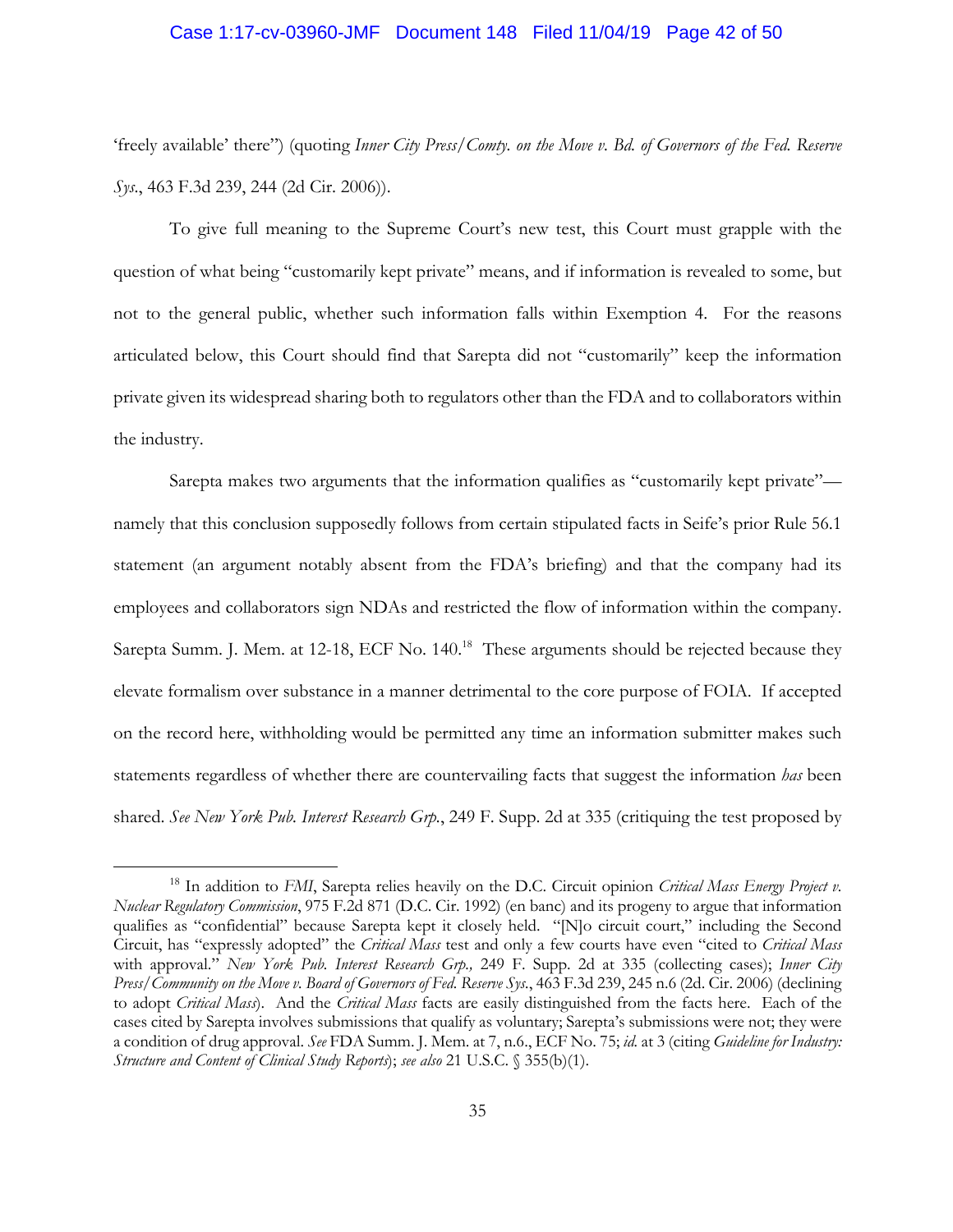#### Case 1:17-cv-03960-JMF Document 148 Filed 11/04/19 Page 43 of 50

Sarepta). Here, even accepting Sarepta's assertions,<sup>19</sup> the practical reality is that Sarepta has shared its information freely with European regulators knowing that information would be released, and information of this type is routinely shared within the Duchenne community and by scientific researchers—arguments Seife vociferously made in the last round of briefing regardless of individual Rule 56.1 statements taken out of context.<sup>20</sup>

Instead of looking to defendants' formalistic definition of "custom" that would effectively give an information submitter carte blanche to lock up information even when other facts indicate that the information has been freely shared, at least within certain spheres, this Court should borrow the manner in which the term "custom" is defined in a familiar context: contract law. It is blackletter law that when a contract is ambiguous, courts look to evidence of "custom" to determine how a contract should be read and that custom, in this context, is understood to be "a general practice" that is "definite, fixed, reasonable and exists for a long enough time to have been known by the parties." 21A Am. Jur. 2d *Custom and Usages* § 1. The concept of a "general practice" goes beyond just the

<sup>&</sup>lt;sup>19</sup> The sufficiency of the non-disclosure agreements (NDAs) signed by its employees to show a commitment to confidentiality is questionable. Even under the *Critical Mass* standard, its NDAs are not likely sufficient to show the requisite dedication to confidentiality. *See Elec. Privacy Info. Ctr. v. DHS*, 117 F. Supp. 3d 46, 64 (D.D.C 2015) (holding that the presence of an NDA is not enough under the *Critical Mass* standard to immediately conclude that the information is confidential).

<sup>20</sup> Seife does not dispute the Rule 56.1 statements, nor does he seek to retract them. But his admissions hardly indicate a blanket stipulation that Sarepta has kept the requested information confidential at all times. Taking these "concessions" in isolation is highly misleading and ignores the substantial argument Seife advanced that the information had been made public in various forms, including to the EMA. *See* Seife Rule 56.1 Statement ¶¶ 28-30, 32, 66-67, 70-72, 78-79, 124, ECF No. 91. It is well-accepted in other contexts, for example, in the law of evidence, that statements should be taken as a whole, and that courts should not zoom in on random concessions and then view them as outcome determinative. *See Beech Aircraft Corp. v. Rainey*, 488 U.S. 153, 171-72 & n.14 (1988) (discussing the rule of completeness in evidence and the proposition "that when one party has made use of a portion of a document, such that misunderstanding or distortion can be averted only through presentation of another portion, the material required for completeness is *ipso facto* relevant" and noting the prejudicial nature of a "statement . . . taken out of context"). In addition, since the submission of the last round of briefing, further information has been made public, and Seife now submits evidence of this fact. Seife Decl. ¶¶ 102-07.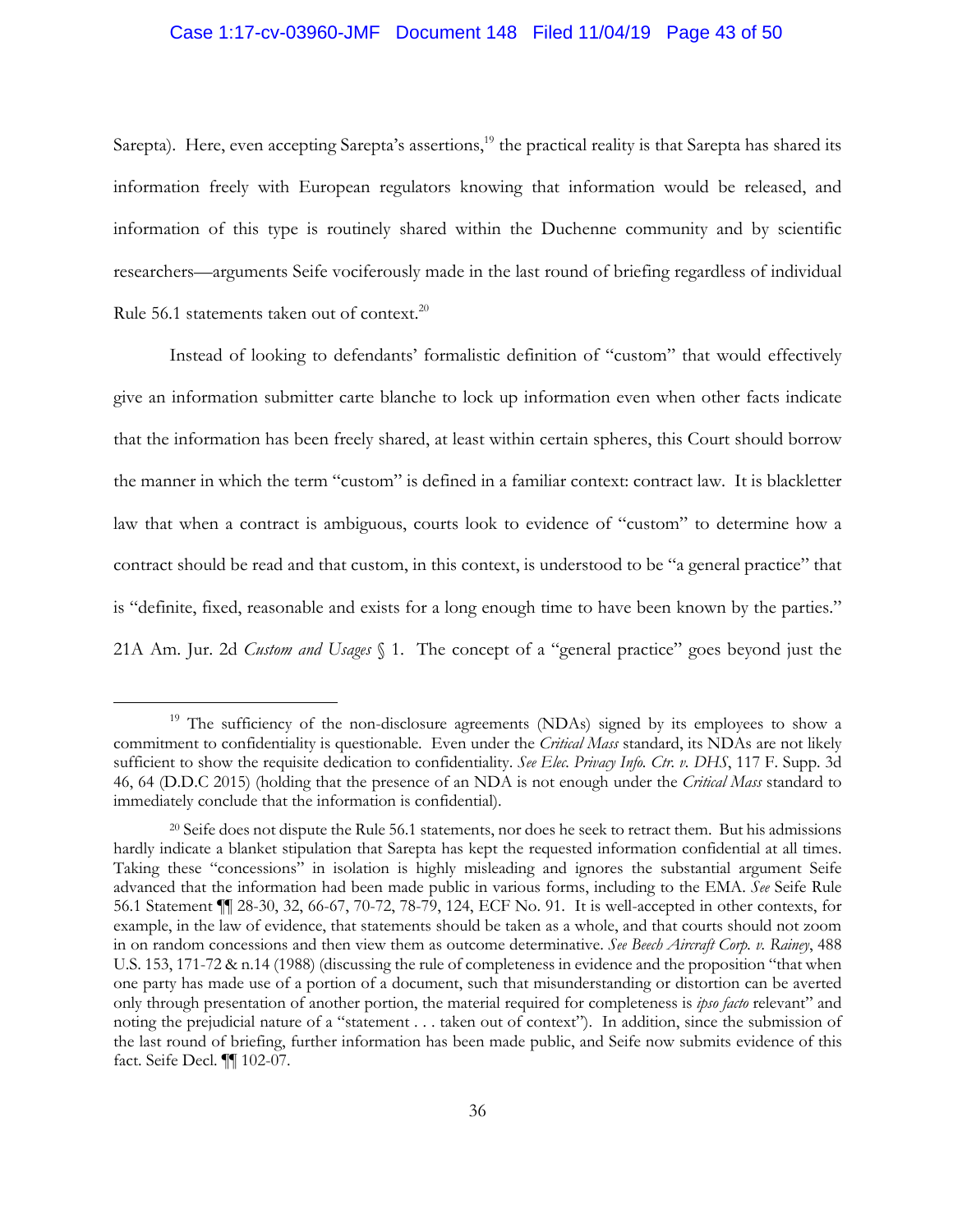#### Case 1:17-cv-03960-JMF Document 148 Filed 11/04/19 Page 44 of 50

practices within the company and looks at the industry as a whole. *Id.* § 7; *see British Int'l Ins. Co. v. Seguros La Republica, S.A.*, 342 F.3d 78, 84 (2d Cir. 2003). Defendants themselves approve of this approach in the context of the "assurance" prong—and thus it is appropriate to extrapolate backward to this first prong. Sarepta Summ. J. Mem. at 24, ECF No. 140. This application of what is considered customary is more meaningful and allows defendants' practices to be evaluated in light of the practical elements of information-sharing instead of promises of confidentiality that may be empty.

## **A. Sarepta Widely Shared the Information at Issue**

Sarepta has customarily shared the information it now seeks to withhold. It submitted an application for market authorization for Exondys 51 from the European Medicines Agency (EMA) with the knowledge that, regardless of the outcome, the EMA would publish the submitted data. The release of an assessment report from the EMA, which neither the FDA nor Sarepta mentions, significantly undermines Sarepta's claim that it has treated its information as private. Seife Decl. ¶ 106. The EMA has a publicly searchable registry—EU Clinical Trials Register—that serves the same purpose as ClinicalTrials.gov. *Id*. ¶ 61. Sarepta registered Studies 201 and 202 on the EMA registry and applied for market authorization for Exondys 51 in the EU in November 2016. *Id*. ¶¶ 61, 103. Even though the EMA refused to authorize Exondys 51, it published an assessment report on the drug by the Committee for Medicinal Products for Human Use (CHMP). *Id*. ¶¶ 104-05. Sarepta had "full knowledge" that the clinical data for Studies 201 and 202 it submitted to the EMA would be published regardless of whether Exondys 51 was approved. *Id*. ¶ 106.

As a result of the EMA report's publication, "[m]ost of the information that [Seife is] seeking within the CSRs for Studies 201 and 202" has already actually been made public. *Id*. For example, the report "includes individual patient western blot data from Study 301 (Table 6), a spaghetti plot of individual patient 6-minute walk test distance from Study 202 (Figure 9), and a spaghetti plot of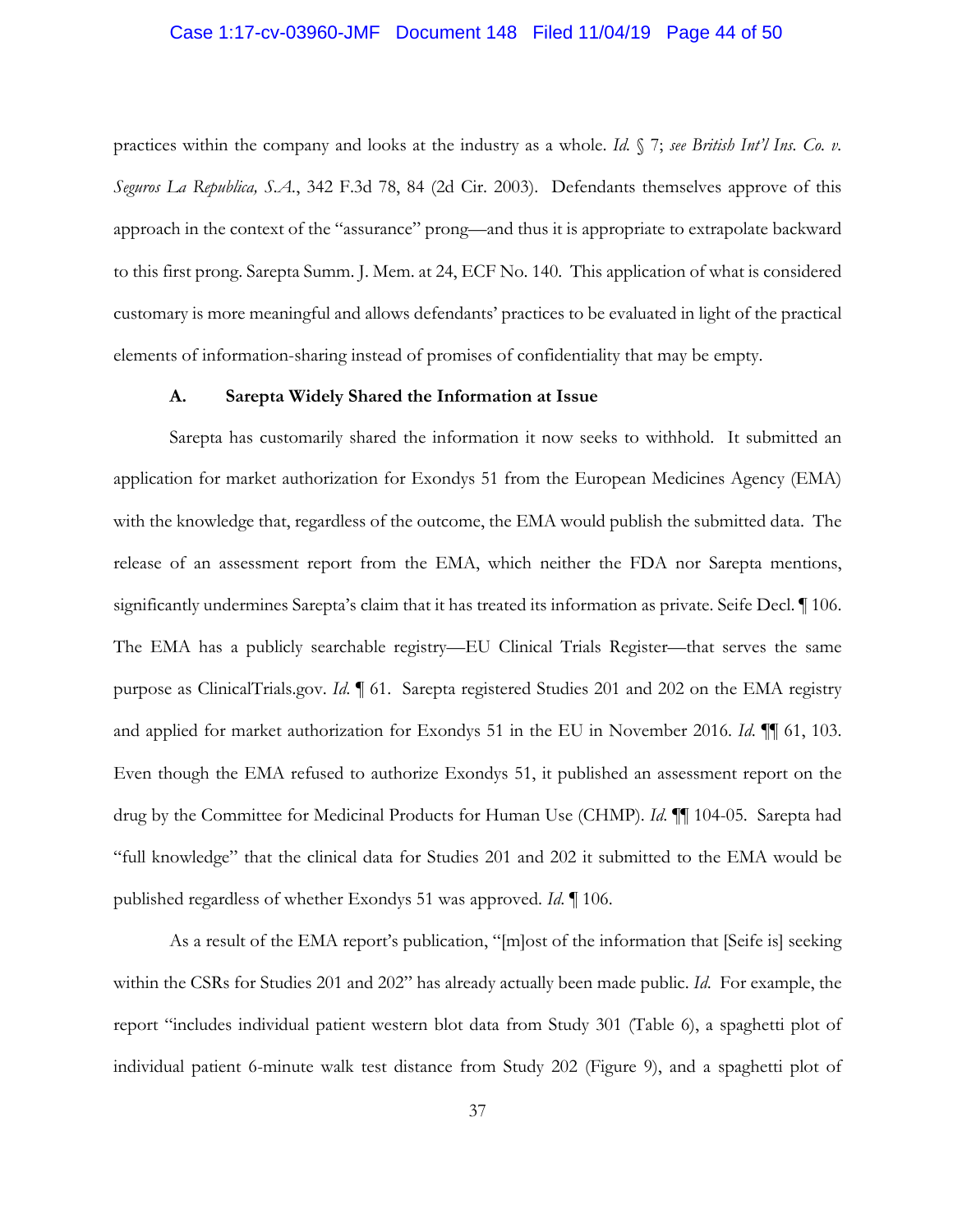#### Case 1:17-cv-03960-JMF Document 148 Filed 11/04/19 Page 45 of 50

individual patient 6-minute walk test distance over four years (Exondys 51-treated cohort and primary external control cohort) (Figure 15)." *Id.*  $\llbracket$  106. Sarepta cannot claim that any of this information has been treated as confidential since it submitted the data knowing it would be made public.

Beyond the published EMA report, Sarepta has customarily shared the withheld information in scientific literature and through its submissions to the FDA. For example, the specific methodologies used to analyze dystrophin levels, conduct biopsies, prepare tissues, and assay exonskipping have all been reported in scientific journals. *Id*. ¶ 82 n. 30. The same is true of information regarding Sarepta's dystrophin measures and results, lymphocyte counts, and exon-skipping. *Id*. Sarepta redacted critical information about adverse events even though it has allowed details about such events from Studies 201 and 202 to be published in scientific literature and made available through ClinicalTrials.gov. *Id.* ¶ 90. It also included information about adverse events in its submission to the FDA Advisory Committee. *Id*. This submission included narrative descriptions, "a table of all adverse events in the 24 weeks of Study 201, and a table of all adverse events from all Exondys 51 trials, by dosing and number of patients exposed." *Id*. However, in the material given to Seife, key information "regarding adverse events in the CSRs and Appendices was partially redacted, with one column completely redacted in many of the summary-level tables [...] as well as redactions in the CSR narrative descriptions." *Id*. ¶ 91. Regardless of Sarepta's current insistence that information concerning adverse events and safety issues surrounding Exondys 51 should be considered confidential, Sarepta has customarily shared that information in the past.

One notable example of redacted information that has been made available elsewhere is the results of the 6-minute Walk Test (6MWT). The 6MWT "is a commonly used test used to evaluate patients with Duchenne." Seife Decl. ¶ 68. It measures the distance patients can walk in six minutes. *Id*. Given the importance of the 6MWT in measuring the effectiveness of Exondys 51, Sarepta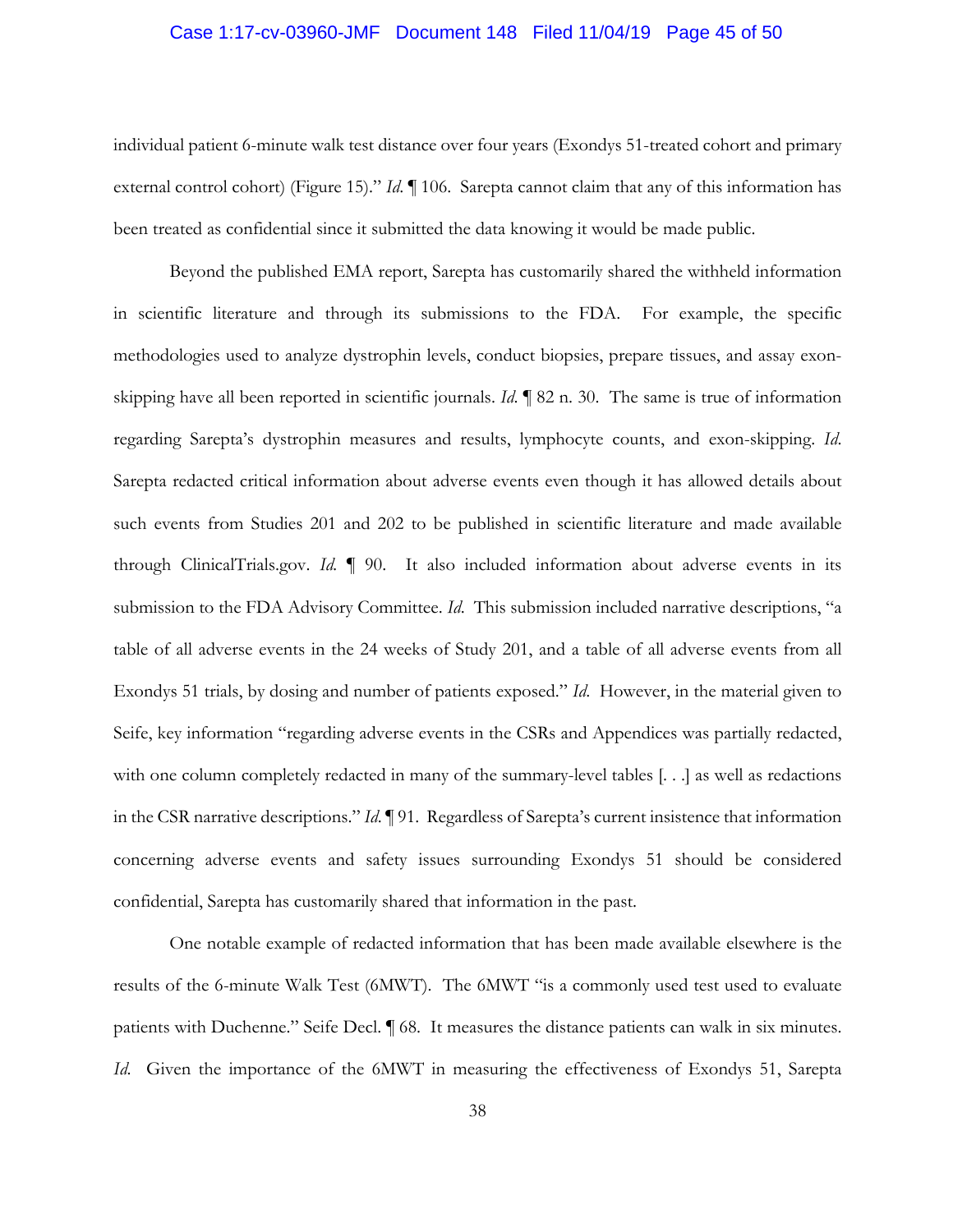#### Case 1:17-cv-03960-JMF Document 148 Filed 11/04/19 Page 46 of 50

included detailed information about the results in its briefing materials for the FDA Advisory Committee meeting. *Id.* ¶ 69. For example, a spaghetti plot "depicting individual 6MWT results over the course of four years for study participants as compared to historical control patients" was "made publicly available as part of Sarepta's briefing document." *Id*. ¶ 68; Kenney Decl., Ex Q, 66. And yet, the FDA chose to redact the spaghetti plot in the CSR made available to Seife. Seife Decl. ¶ 71. To highlight the futility of this redaction, the spaghetti plot of individual 6MWT results was also made publicly available in Sarepta's May 3, 2018 Securities and Exchange Commission (SEC) Form 8-K filing. *Id*. ¶ 72. Sarepta contends that the redacted spaghetti plots with "the results of the 6-minute walk test and pulmonary function tests . . . depict 'different data' from the publicly available spaghetti plots." *Id*. ¶ 94; Sherwood Decl. ¶¶ 7, 14, 17, 55, ECF No 104. While the redacted plots might appear different from the available plots, they present the same data based on tests performed on twelve trial participants over a period of time. Seife Decl. ¶ 94. Indeed, if the redacted plots actually did show different results, that would call into question the validity of Sarepta's data.

Finally, Sarepta asserts that individual study results by time point are confidential. Sherwood Decl. ¶¶ 6-7, 14, 15, 48 (discussing 6-Minute Walk Test (6MWT)), *id.* ¶¶ 6, 8, 15, 16, 26 (discussing North Star Ambulatory Assessment (NSAA) total score and NSAA components including the Timed 10-Meter Run and Rise Time), *id.* ¶¶ 27, 51 (discussing the Maximum Voluntary Isometric Contraction Test (MVICT) and Hand-Held Dynamometry). However, these results "can readily be discerned from the publicly-released plots." Seife Decl. ¶ 96. With the help of a "free online plot digitizer," one can take data from the public test results and the patient-level plots provided by the FDA and "obtain individual patient results for all of the measured time points through week 216 for the functional assessment tests cited as confidential in the Sherwood declaration." *Id*. ¶¶ 99-100.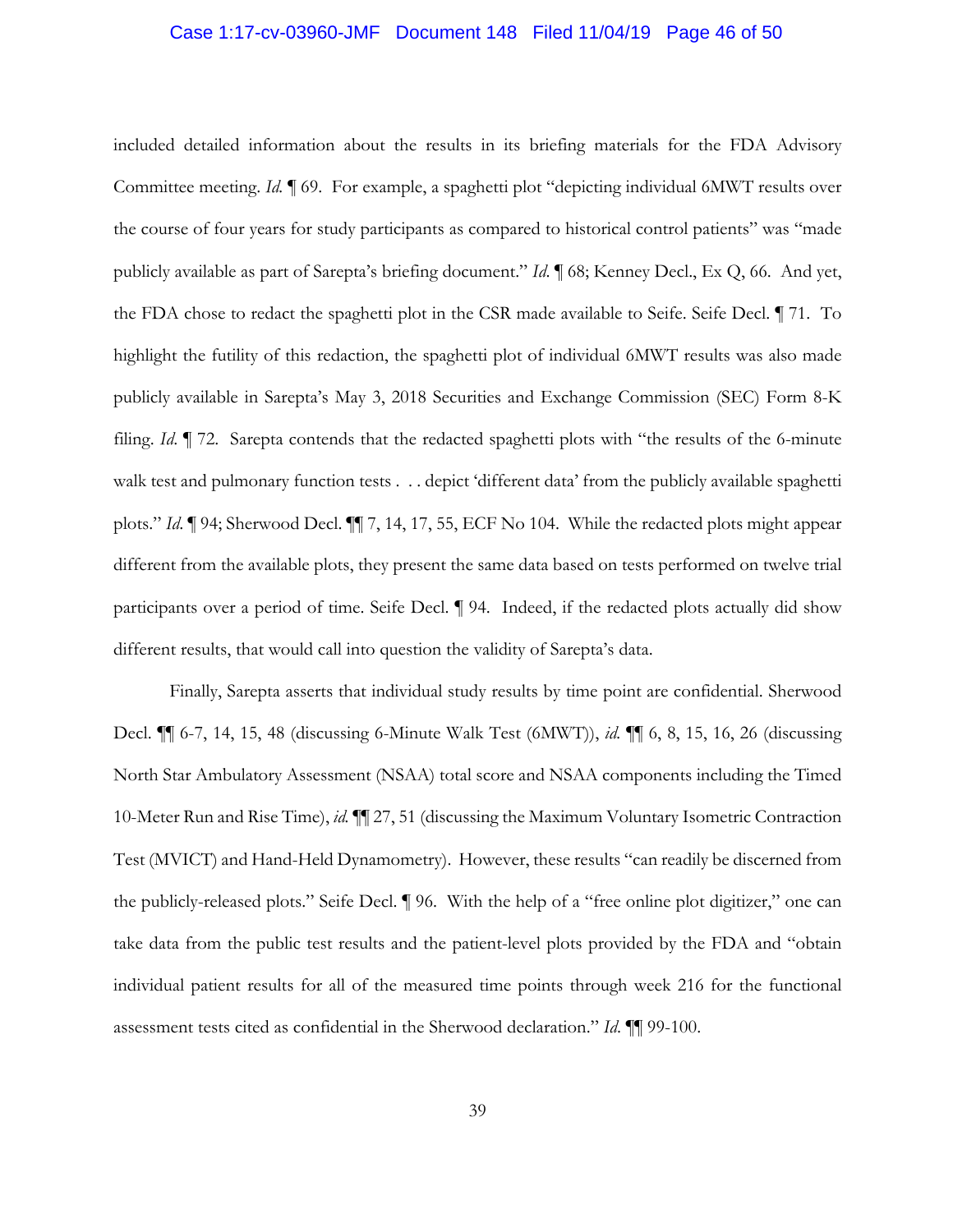#### Case 1:17-cv-03960-JMF Document 148 Filed 11/04/19 Page 47 of 50

In its submissions to the EMA, the FDA Advisory Committee, and scientific literature over the years, Sarepta has customarily made available the information it now claims is confidential. Sarepta customarily published key information regarding adverse events and test results that Seife now seeks. *FMI* requires that information be treated, by custom and actual practice, as private in order for Exemption 4 to apply. Sarepta does not satisfy this standard.

## **B. The Information Was Widely Shared Within the Industry**

Sarepta's confidentiality is extremely limited due to the facts that the company shared information with its competitors through information coalitions, Seife Decl. ¶ 108-115, and that much of this information is already known within the industry, and indeed was not invented by Sarepta.

First, the company has obtained its natural history registries from the University Hospitals Leuven, Leuven Neuromuscular Reference Center, and the Fondazione Telethon Registry in Italy. *Id.*  ¶ 109. Both of these share their "data with researcher and pharmaceutical companies through the Collaborative Trajectory Analysis Project (cTAP), a public-private partnership focused on clinical trial data sharing and scientific analysis regarding Duchenne." *Id*. Sarepta participated in many international workshops for the disease with "academic researchers, non-profit organizations, and industry." Seife Decl.¶ 115. While Sarepta claims it has an NDA with these participants, Verni Dec. ¶¶ 8-10, the NDA submitted into evidence lacks any signatures from its collaborators in this information-sharing coalition, *id.*, Attachment 2, 23. While presumably the data is used to *facilitate* collaboration and the advancement of knowledge, this hardly qualifies as "confidential" insofar as the interest protected by Exemption 4 is commercial in nature and the goal of sharing information is to promote development of additional drugs for Duchenne. The fact that the information was not publicly released through these coalitions is of no moment for the Exemption 4 inquiry, which focuses on whether the information is "customarily kept private," *FMI*, 139 S. Ct. at 2363, and not whether it is released to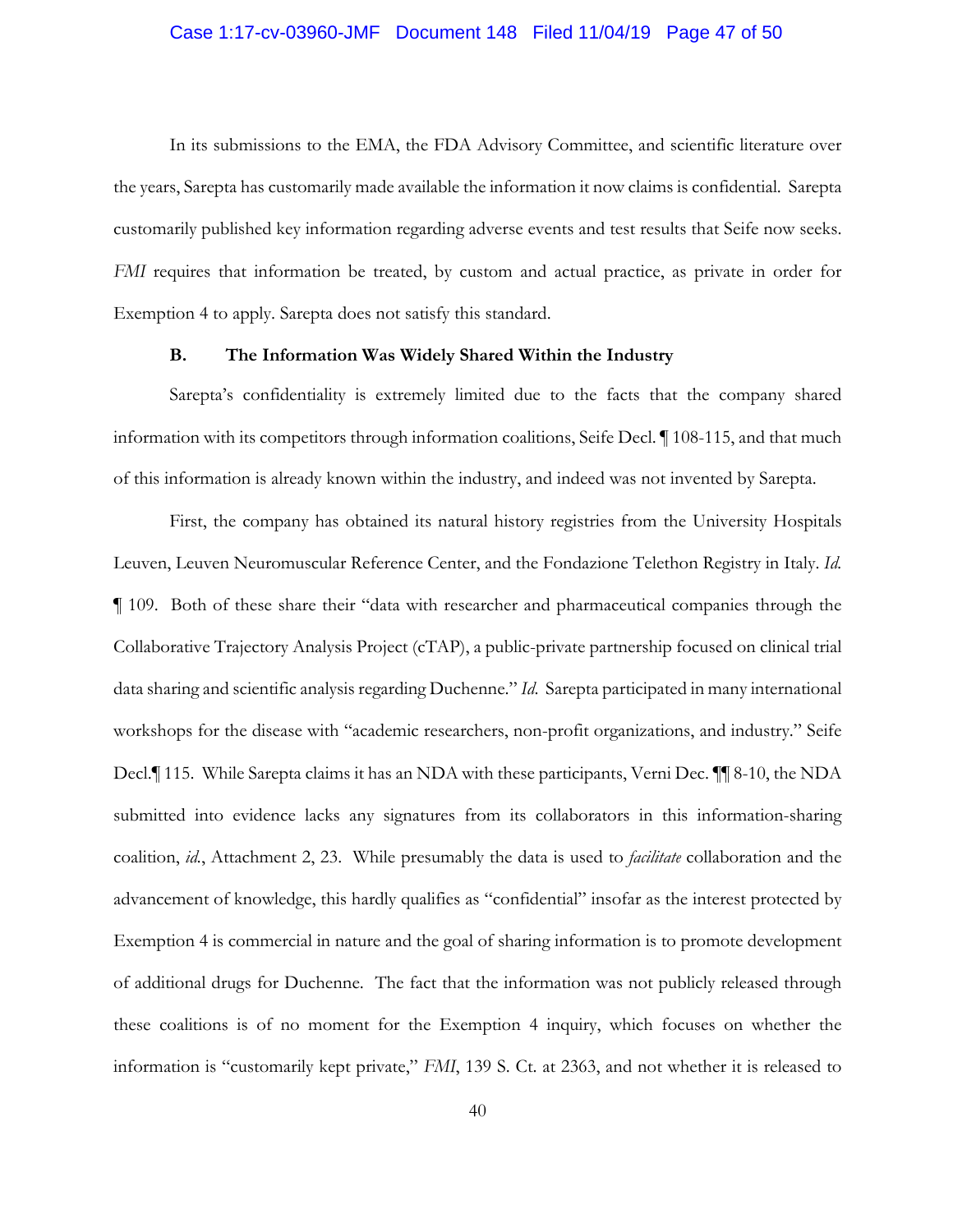#### Case 1:17-cv-03960-JMF Document 148 Filed 11/04/19 Page 48 of 50

the public. The point here is that such information is known within the industry and Sarepta presents no evidence to the contrary.

Second, that Sarepta has its collaborators sign NDAs and holds the information close within the company given the redactions at issue does not bear on the fact that it is industry practice to share data, including information that Sarepta has redacted. For example, Sarepta contends that its immunohistochemistry (IHC) method of quantifying dystrophin is confidential commercial information. However, when it encouraged the FDA to approve the IHC technique, Sarepta conceded that IHC is "a well-established method, having been used for over 20 years in the diagnosis of [Duchenne] and has been validated in [Duchenne] clinical trials." Seife Decl. ¶ 82; Kenney Decl., Ex. W, 18-19 (Comment on FDA Notice).

## **C. In Camera Review Is Needed to Check Sarepta's Repeated Inaccurate Assertions That the Withheld Information Is Confidential Because It Is Non-Public**

Sarepta continues to assert that the information contained in its CSRs is non-public, Sarepta Summ. J. Mem. at 19-20 & n.7, ECF No. 140, despite this Court's holding to the contrary. The Court previously held that Seife had demonstrated that the original redactions and withholdings were riddled with errors. *Seife*, No. 17-CV-3960, 2019 WL 1382724, at \*2 (noting "[i]t would be foolhardy to conclude" there were no problems in other portions of the documents and ordering both the FDA and Sarepta to re-review and re-release documents). Such a step is once again warranted.

While the legal inquiry to determine if information is "confidential" because it is "customarily kept private" is different from determining whether information is actually "public," *in camera* comparison of withheld information to public information is needed to ensure Sarepta's new claims that the information is non-public are indeed accurate. Seife's additional submissions call into question Sarepta's motives for withholding information despite the limited commercial harm it could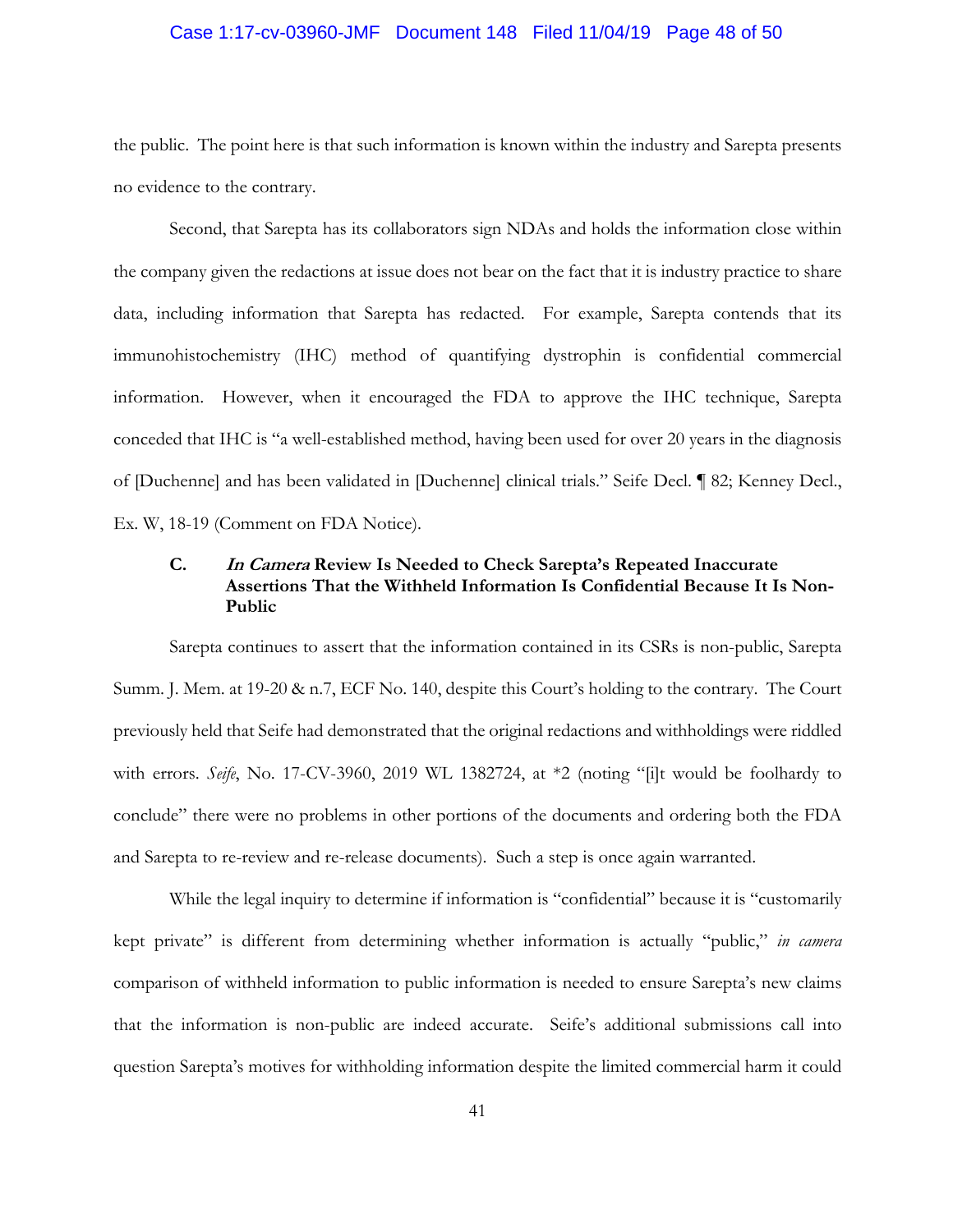## Case 1:17-cv-03960-JMF Document 148 Filed 11/04/19 Page 49 of 50

conceivably cause, and again demonstrates that much has been widely shared or fully released. In light of these showings, this Court should again use a sampling procedure to determine the accuracy of Sarepta's claims, and order re-release of any additional information that is public separate from the legal inquiry of whether it qualifies as "confidential." *See NRDC*, No. 17-CV-5928, 2019 WL 4142725, at \*15.

Seife respectfully requests the Court examine pages he submits as attachments to the new Seife Declaration to examine on an apples-to-apples basis with information under seal from Sarepta.